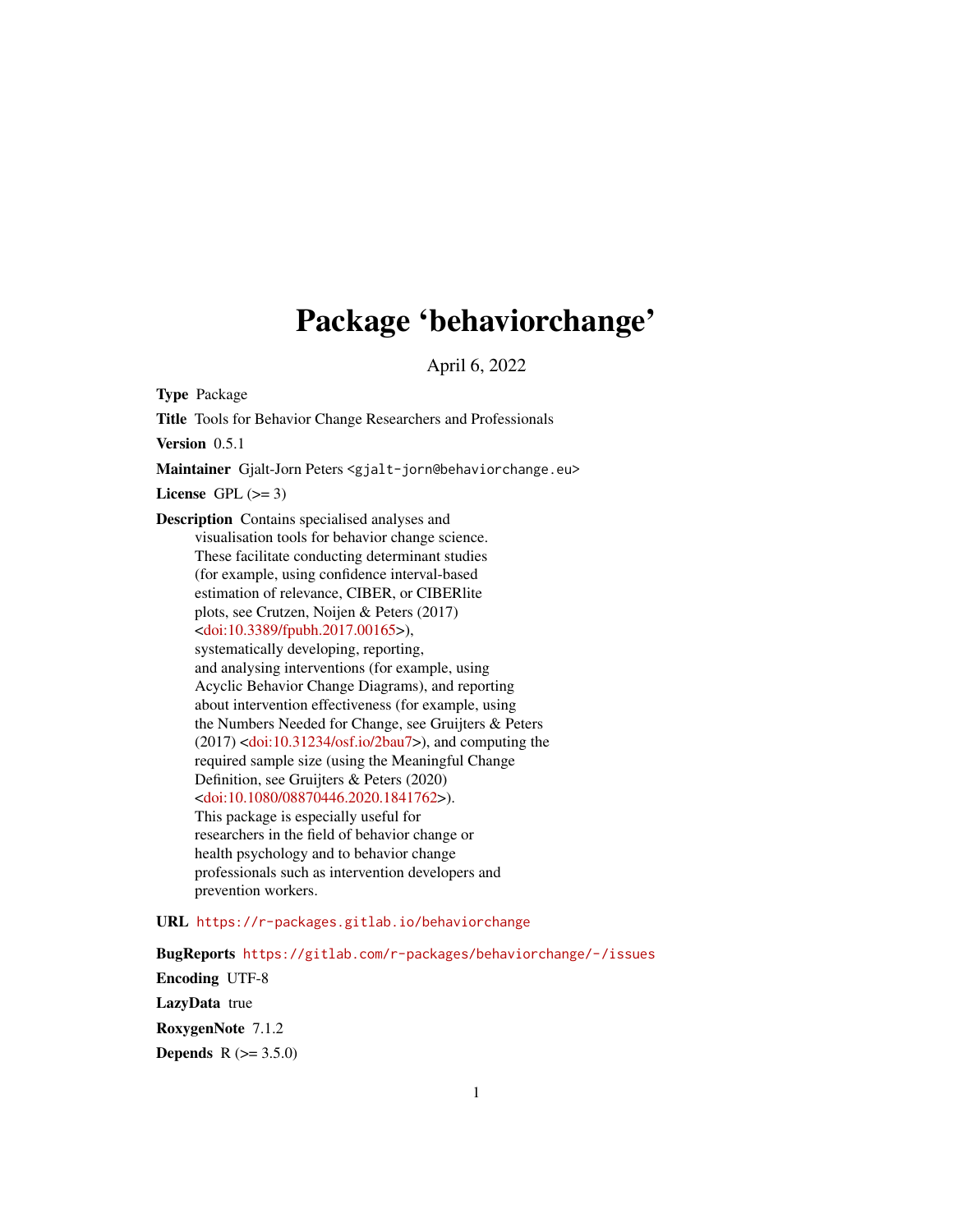- **Imports** BiasedUrn ( $>= 1.07$ ), data.tree ( $>= 0.7.5$ ), DiagrammeR ( $>=$ 1.0.0), DiagrammeRsvg (>= 0.1.0), ggplot2 (>= 2.2.1), googlesheets $4 \left( \right) = 0.2.0$ , gridExtra ( $\right) = 2.3$ ), gtable ( $\right) =$ 0.2.0), knitr ( $>= 1.0$ ), methods ( $>= 3.0$ ), rmdpartials ( $>= 1.0$ ) 0.5.0), ufs ( $> = 0.3.2$ ), viridis ( $> = 0.5.1$ ), yum ( $> = 0.0.1$ )
- **Suggests** htmltools, kableExtra, openxlsx, png  $(>= 0.1)$ , rmarkdown, rstudioapi, rsvg, webshot

#### VignetteBuilder knitr

NeedsCompilation no

```
Author Gjalt-Jorn Peters [aut, cre] (<https://orcid.org/0000-0002-0336-9589>),
     Rik Crutzen [ctb] (<https://orcid.org/0000-0002-3731-6610>),
     Stefan Gruijters [ctb] (<https://orcid.org/0000-0003-0141-0071>)
```
Repository CRAN

Date/Publication 2022-04-06 10:22:29 UTC

# R topics documented:

| $\mathbf{3}$                                                                                                                  |
|-------------------------------------------------------------------------------------------------------------------------------|
| 7                                                                                                                             |
| $apply\_graph_{\text{th}}$ theme $\ldots \ldots \ldots \ldots \ldots \ldots \ldots \ldots \ldots \ldots \ldots \ldots$<br>8   |
| 9                                                                                                                             |
| 9                                                                                                                             |
| 15                                                                                                                            |
| 16                                                                                                                            |
| -19                                                                                                                           |
| $convert.$ threshold.to.er $\ldots \ldots \ldots \ldots \ldots \ldots \ldots \ldots \ldots \ldots \ldots \ldots \ldots$<br>21 |
| 25                                                                                                                            |
| $determinant_s selection_table \dots \dots \dots \dots \dots \dots \dots \dots \dots \dots \dots \dots \dots \dots$<br>-26    |
| 33                                                                                                                            |
| -36                                                                                                                           |
| -37                                                                                                                           |
| 38                                                                                                                            |
| 41                                                                                                                            |
| 42                                                                                                                            |
| 43                                                                                                                            |
| 44                                                                                                                            |
| 45                                                                                                                            |
| 46                                                                                                                            |
|                                                                                                                               |

**Index** [47](#page-46-0)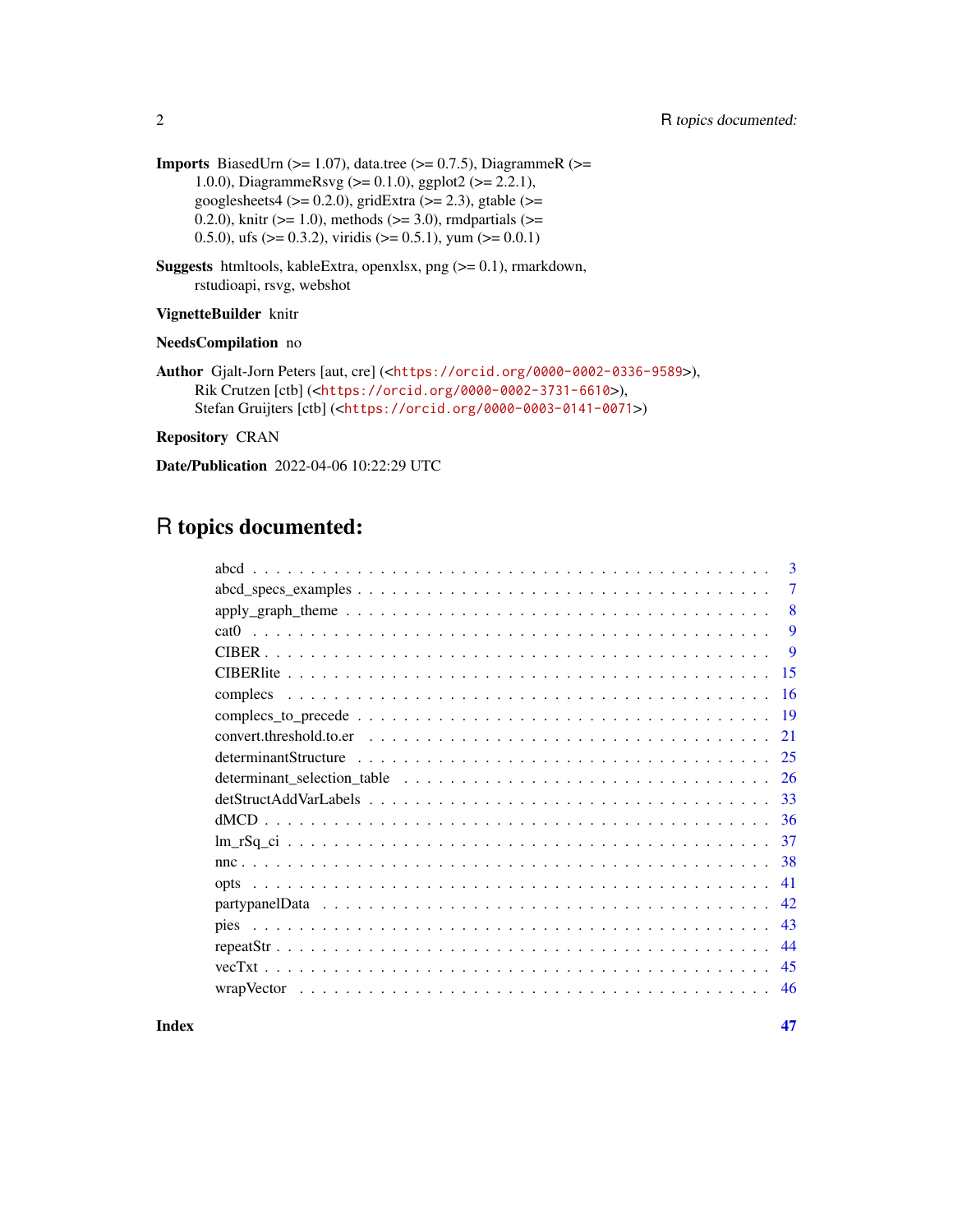#### Description

This function generates an acyclic behavior change diagram (ABCD) from a specification in a google sheet or .csv file. An ABCD is a logic model that illustrates the assumptions underlying a behavior change intervention. Specifically, the ABCD shows the assumed causal and structural assumptions, thereby showing what is assumed to cause what (e.g. which elements of the intervention are assumed to influence which aspects of the target population's psychology?) and what is assumed to consist of what (e.g. which determinants are assumed to contain which specific aspects of the target population's psychology?).

#### Usage

```
abcd(
  specs,
  specCols = c("bcps", "cnds", "apps", "sdts", "dets", "pobs", "behs"),
  localBackup = NULL,
  title = "Acyclic Behavior Change Diagram\n\n",
  outputFile = NULL,
  outputWidth = 3000,
  outputHeight = 1500,includeColNames = TRUE,
  maxLabelLength = 30,
  nodeFontSize = 10,
  edgeFontSize = 8,
  colNameFontSize = nodeFontSize,
  grayscale = FALSE,
  colorTheme = behaviorchange::opts$get("aabbcc"),
  penWidth = 1,
  silent = FALSE,returnGraphOnly = FALSE,
  returnSvgOnly = FALSE,
  columnWarning = TRUE,
  graphTheme = list(c("fontname", "Arial", "node")),
  regExReplacements = behaviorchange::opts$get("diagrammerSanitization")
)
## S3 method for class 'abcdiagram'
print(
  x,
 width = x$input$width.
 height = x$input$height.
  title = DiagrammeR::get_graph_name(x$output$graph),
  ...
)
```
<span id="page-2-1"></span><span id="page-2-0"></span>abcd 3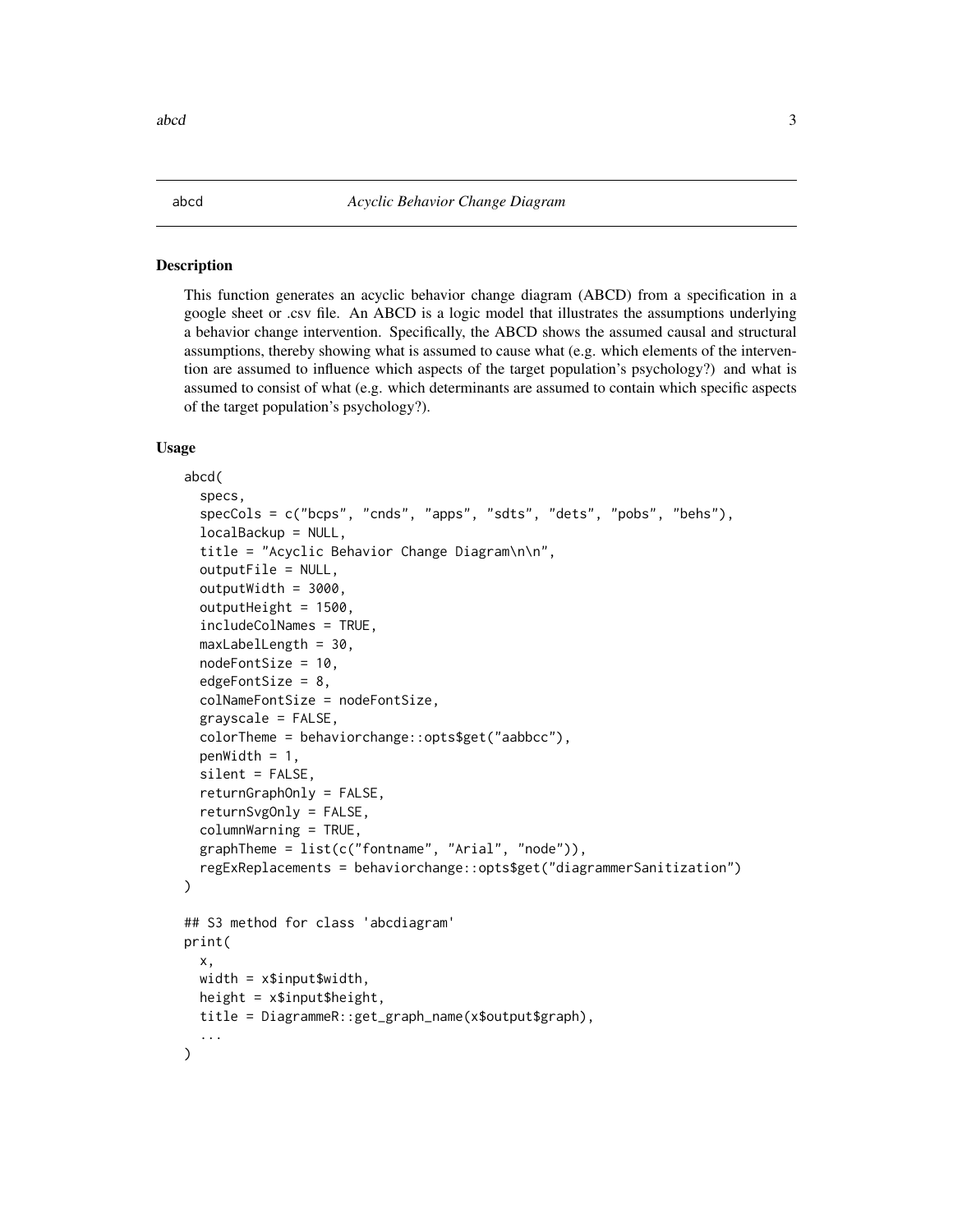<span id="page-3-0"></span>

| specs                                   | The specifications: either a google sheets URL, the path to a local file, a charac-<br>ter vector with both, or a matrix or data frame                                                                                                                                                                                                                                                                                                                                                                       |
|-----------------------------------------|--------------------------------------------------------------------------------------------------------------------------------------------------------------------------------------------------------------------------------------------------------------------------------------------------------------------------------------------------------------------------------------------------------------------------------------------------------------------------------------------------------------|
| specCols                                | The order of the columns. This character vector specified the order of the ele-<br>ments of an ABCD. In the default order, from left to right, these are (see below<br>for definitions and more details):                                                                                                                                                                                                                                                                                                    |
|                                         | • bcps = Behavior Change Principles (BCPs);                                                                                                                                                                                                                                                                                                                                                                                                                                                                  |
|                                         | $\bullet$ cnds = Conditions for effectiveness;                                                                                                                                                                                                                                                                                                                                                                                                                                                               |
|                                         | • apps = Applications;                                                                                                                                                                                                                                                                                                                                                                                                                                                                                       |
|                                         | $\bullet$ sdts = Sub-determinants;                                                                                                                                                                                                                                                                                                                                                                                                                                                                           |
|                                         | $\bullet$ dets = Determinants;                                                                                                                                                                                                                                                                                                                                                                                                                                                                               |
|                                         | • pobs = Performance Objectives;                                                                                                                                                                                                                                                                                                                                                                                                                                                                             |
|                                         | • behs = Behaviors;                                                                                                                                                                                                                                                                                                                                                                                                                                                                                          |
| localBackup                             | Whether to write the specifications to a local backup                                                                                                                                                                                                                                                                                                                                                                                                                                                        |
| title                                   | The title of the diagram                                                                                                                                                                                                                                                                                                                                                                                                                                                                                     |
| outputFile<br>outputWidth, outputHeight | If specified, the ABCD is written to this file using DiagrammeR::export_graph.                                                                                                                                                                                                                                                                                                                                                                                                                               |
|                                         | If an output File is specified, these determine its width and height (in pixels)                                                                                                                                                                                                                                                                                                                                                                                                                             |
| includeColNames                         |                                                                                                                                                                                                                                                                                                                                                                                                                                                                                                              |
|                                         | Whether to include the column names as titles/legend for the entities in each<br>'column' of the ABCD.                                                                                                                                                                                                                                                                                                                                                                                                       |
|                                         | maxLabelLength At which width to word wrap the labels.                                                                                                                                                                                                                                                                                                                                                                                                                                                       |
|                                         | nodeFontSize, edgeFontSize, colNameFontSize                                                                                                                                                                                                                                                                                                                                                                                                                                                                  |
|                                         | Font sizes of the nodes (i.e. the text in boxes), edges (basically the conditions<br>for effectiveness) and the column names (at the bottom).                                                                                                                                                                                                                                                                                                                                                                |
| grayscale                               | Whether to use the colorTheme or produce a grayscale ABCD.                                                                                                                                                                                                                                                                                                                                                                                                                                                   |
| colorTheme                              | The color theme, a named list containing the colors, each a character vector<br>with three HTML (hex) color values. The list elements have to be named bcp,<br>condition_for_effectiveness, application, sub_determinant, determinant,<br>sub_behavior, and target_behavior, and each must contain a named vector<br>with two elements named fill, stroke, and text, containing the color codes<br>for the fill, stroke, and text, respectively; see behaviorchange:: opts\$get("aabbcc")<br>for an example. |
| penWidth                                | The width of the pen to draw the strokes.                                                                                                                                                                                                                                                                                                                                                                                                                                                                    |
| silent                                  | Whether to suppress (TRUE) or show (FALSE) more detailed information.                                                                                                                                                                                                                                                                                                                                                                                                                                        |
| returnGraphOnly, returnSvgOnly          |                                                                                                                                                                                                                                                                                                                                                                                                                                                                                                              |
|                                         | Whether to return the full results object or only either the DiagrammeR::DiagrammeR<br>graph or a one-value character vector containing a Scalable Vector Graphic as<br>produced by DiagrammeRsvg::export_svg().                                                                                                                                                                                                                                                                                             |
| columnWarning                           | Can be used to suppress the warning if the number of columns is too large.                                                                                                                                                                                                                                                                                                                                                                                                                                   |
| graphTheme                              | Specific settings to apply to the graph using apply_graph_theme(); a list of<br>vectors, where each vector has three elements: the setting, the value, and what<br>to apply it to ('node', 'edge', or 'graph').                                                                                                                                                                                                                                                                                              |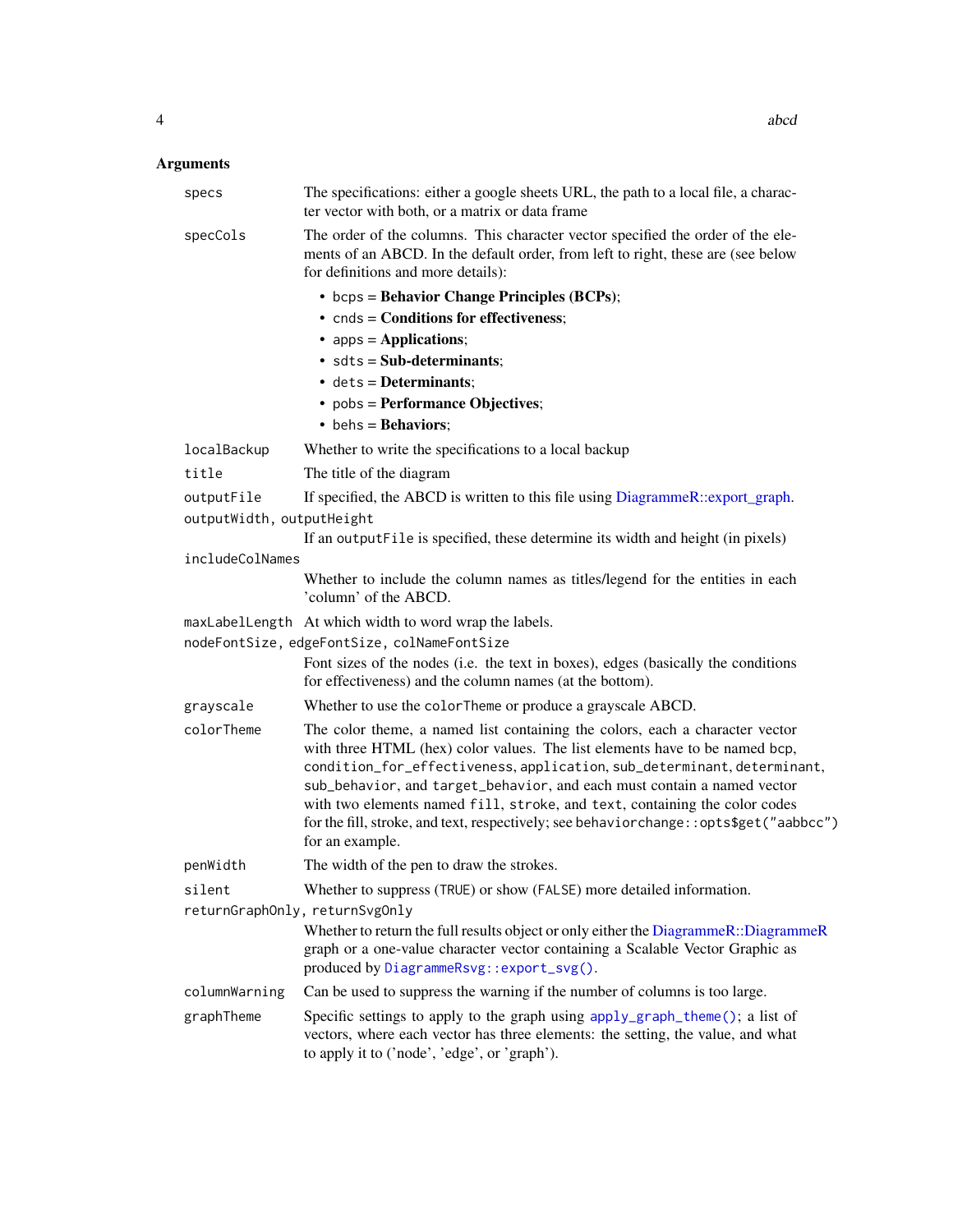<span id="page-4-0"></span>abcd 5 and 5 and 5 and 5 and 5 and 5 and 5 and 5 and 5 and 5 and 5 and 5 and 5 and 5 and 5 and 5 and 5 and 5 and 5 and 5 and 5 and 5 and 5 and 5 and 5 and 5 and 5 and 5 and 5 and 5 and 5 and 5 and 5 and 5 and 5 and 5 and 5

| regExReplacements |                                                                                                                                                                                             |  |
|-------------------|---------------------------------------------------------------------------------------------------------------------------------------------------------------------------------------------|--|
|                   | A list of pairs of regular expressions that will be applied to the specifications<br>before generating the ABCD. This can be used to sanitize problematic characters<br>$(e.g.$ , " and \). |  |
| x                 | The ABCD object to print (as generated by a call to abcd).                                                                                                                                  |  |
| width, height     | Width and height to use when printing the ABCD.                                                                                                                                             |  |
| .                 | Any additional arguments are passed on to DiagrammeR:: render_graph().                                                                                                                      |  |
|                   |                                                                                                                                                                                             |  |

#### Details

Specifically, a full ABCD is a model that shows the following elements:

- Behavior Change Principles (BCPs): The specific psychological principles engaged to influence the relevant sub-determinants, usually selected using the determinants to which the sub-determinants 'belong'. These are also known as methods of behavior change in the Intervention Mapping framework, or behavior change techniques, BCTs, in the Behavior Change Wheel approach. For a list of 99 BCPs, see Kok et al. (2016).
- Conditions for effectiveness: The conditions that need to be met for a Behavior Change Principle (BCP) to be effective. These conditions depend on the specific underlying Evolutionary Learning Processes (ELPs) that the BCP engages (Crutzen & Peters, 2018). If the conditions for effectiveness (called *parameters* for effectiveness in the Intervention Mapping framework) are not met, the method will likely not be effective, or at least, not achieve its maximum effectiveness.
- Applications: Since BCP's describe aspects of human psychology in general, they are necessarily formulated on a generic level. Therefore, using them in an intervention requires translating them to the specific target population, culture, available means, and context. The result of this translation is the application of the BCP. Multiple BCPs can be combined into one application; and one BCP can be applied in multiple applications (see Kok, 2014).
- Sub-determinants: Behavior change interventions engage specific aspects of the human psychology (ideally, they specifically, target those aspects found most important in predicting the target behavior, as can be established with [CIBER](#page-8-1) plots. These aspects are called subdeterminants (the Intervention Mapping framework references *Change Objectives*, which are sub-determinants formulated according to specific guidelines). In some theoretical traditions, sub-determinants are called *beliefs*.
- Determinants: The overarching psychological constructs that are defined as clusters of specific aspects of the human psychology that explain humans' behavior (and are targeted by behavior change interventions). Psychological theories contain specific definitions of such determinants, and make statements about how they relate to each other and to human behavior. There are also theories (and exists empirical evidence) on how these determinants can be changed (i.e. BCPs), so althought the sub-determinants are what is targeted in an intervention, the selection of feasible BCPs requires knowing to which determinants those sub-determinants belong.
- Performance objectives: The specific sub-behaviors that often underlie (or make up) the ultimate target behavior. These are distinguished from the overarching target behavior because the relevant determinants of these sub-behaviors can be different: for example, the reasons why people do or do not *buy* condoms can be very different from the reasons why they do or do not *carry* condoms or why they do or do not *negotiate* condom use with a sexual partner.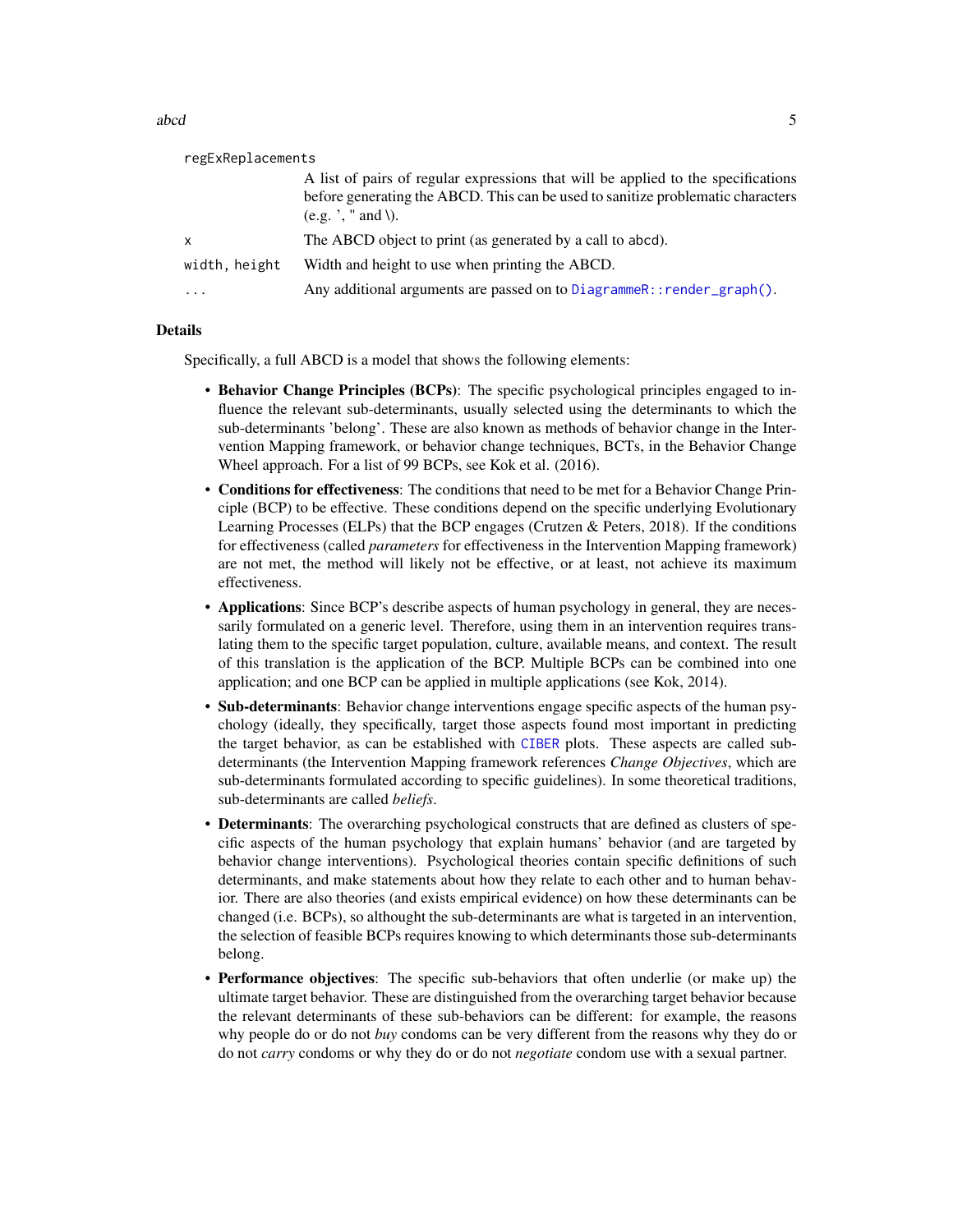<span id="page-5-0"></span>• Behavior: The ultimate target behavior of the intervention, usually an umbrella that implicitly contains multiple performance objectives.

For details, see Peters et al. (2019).

#### Value

A list consisting of an input, intermediate, and output list, where the ABCD is stored in the output list as a [DiagrammeR::DiagrammeR](#page-0-0) called graph.

#### Author(s)

Gjalt-Jorn Peters, <gjalt-jorn@a-bc.eu>, with contributions from Matti Heino and Sander Eggers.

#### References

Crutzen, R., & Peters, G.-J. Y. (2018). Evolutionary learning processes as the foundation for behaviour change. *Health Psychology Review,* 12(1), 43–57. https://doi.org/10.1080/17437199.2017.1362569

Kok, G. (2014). A practical guide to effective behavior change: How to apply theory- and evidencebased behavior change methods in an intervention. *European Health Psychologist*, 16(5), 156–170. https://doi.org/10.31234/osf.io/r78wh

Kok, G., Gottlieb, N. H., Peters, G.-J. Y., Mullen, P. D., Parcel, G. S., Ruiter, R. A. C., . . . Bartholomew, L. K. (2016). A taxonomy of behavior change methods: an Intervention Mapping approach. *Health Psychology Review*, 10(3), 297–312. https://doi.org/10.1080/17437199.2015.1077155

Peters, G.-J. Y., et al. (2019) The core of behavior change: introducing the Acyclic Behavior Change Diagram to report and analyze interventions.

```
### Load one of the ABCD matrices supplied
### with the behaviorchange package
data(abcd_specification_example_xtc);
### Create ABCD matrix (using 'print' to allow pkgdown() to print properly).
print(behaviorchange::abcd(abcd_specification_example_xtc));
### Other examples not executed during testing as creating ABCDs takes long
## Not run:
### Change the appearance; note that many attributes are specified
### for specific elements, and element-level settings always override
### the global settings that can be specified here.
print(
 behaviorchange::abcd(
   abcd_specification_example_xtc,
   graphTheme = list(
     c("fontname", "Courier New", "node")
   )
 )
```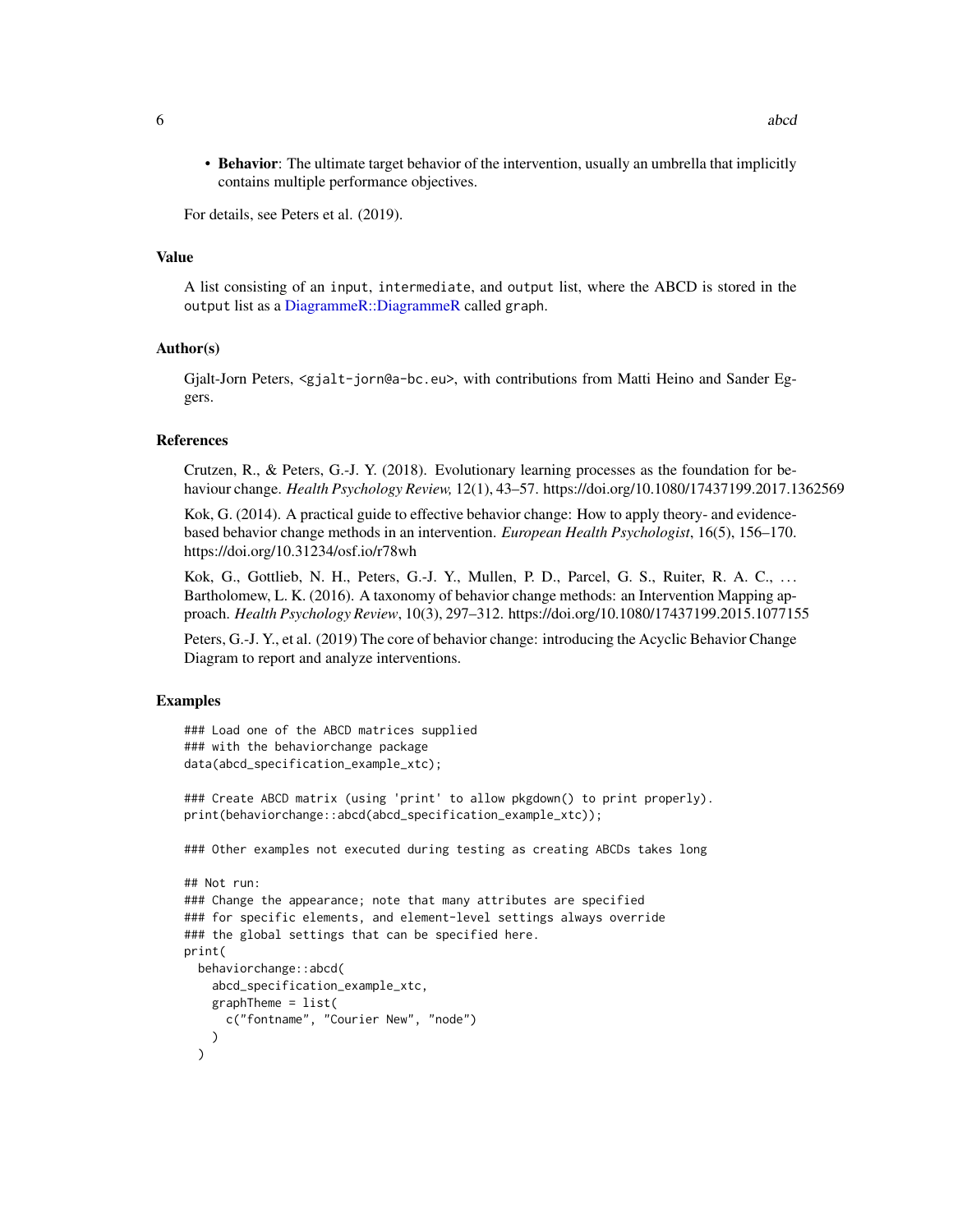# <span id="page-6-0"></span>abcd\_specs\_examples 7

);

## End(Not run)

abcd\_specs\_examples *Simple example datasets for ABCDs*

#### Description

This are three (nested) datasets illustrating the logic model of change for a simple condom use intervention in a way that can be visualised using the [abcd](#page-2-1) function. The full dataset is abcd\_specs\_full, a subset that does not explicitly include the conditions for effectiveness (instead showing letters that can then be explained in, for example, the manuscript text) is called abcd\_specs\_without\_conditions, and a version that only contains the information about one sub-behavior (performance objective) is available as abcd\_specs\_single\_po\_without\_conditions. The variables in the full dataset are:

#### Usage

data(abcd\_specs\_complete)

data(abcd\_specs\_without\_conditions)

data(abcd\_specs\_single\_po\_without\_conditions)

data(abcd\_specification\_example\_xtc)

data(abcd\_specs\_dutch\_xtc)

data(abcd\_specification\_empty)

#### Format

For abcd\_specs\_complete, a data frame with 7 variables and 7 rows; for abcd\_specs\_without\_conditions, a data frame with 6 variables and 7 rows; for abcd\_specs\_single\_po\_without\_conditions, a data frame with 5 variables and 4 rows; for abcd\_specification\_example\_xtc and abcd\_specs\_dutch\_xtc, a data frame with 7 variables and 5 rows' and for abcd\_specification\_empty, a data frame with 7 variables and 1 row.

#### Details

- Behavior Change Principles: The behavior change principles (BCPs), also known as methods for behavior change or 'behavior change techniques' (BCTs), that describe the psychological principles that are assumed to realise the change in the (sub-)determinants.
- Conditions for effectiveness\\n(e.g. parameters for use): The conditions for effectiveness that describe the constraints and considerations taken into account in the translation of the BCPs to practical applications for the relevant target population, context, culture, etc.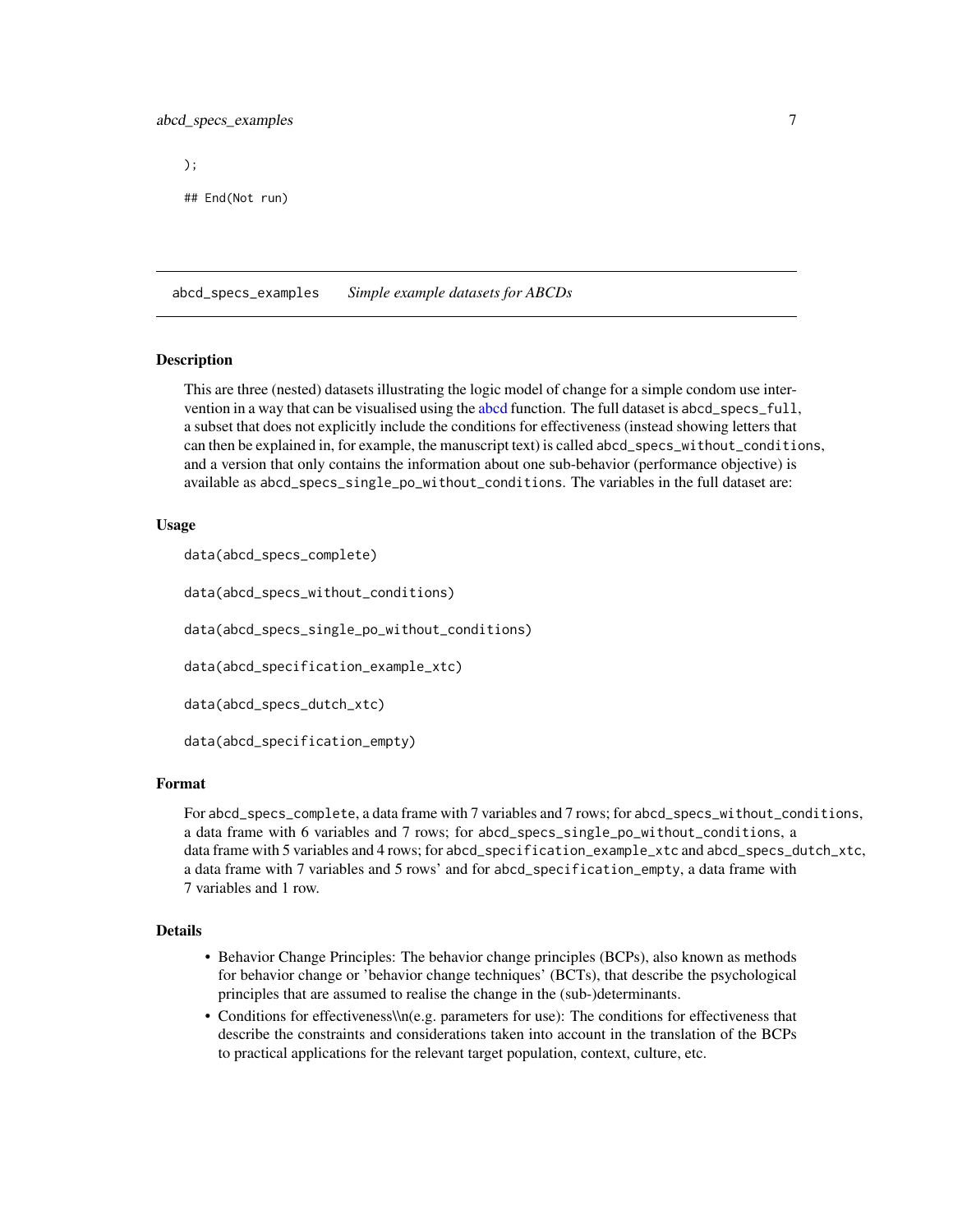- <span id="page-7-0"></span>• Applications: The applications of these BCPs. Where the BCPs describe theoretical principles, the applications are more or less tangible intervention elements.
- Sub-determinants\\n(e.g. beliefs; can be formulated as Change Objectives): The specific aspects of teh target population's psychology that are targeted by the BCPs (e.g. beliefs, or in Intervention Mapping vocabulary, Change Objectives).
- Determinants: The determinants, psychological constructs, that the targeted sub-determinants are a part of, and that together predict the Performance Objectives (sub-behaviors).
- Performance Objectives: Explicitly defined sub-behaviors at a level of specificity that distinguishes them from other sub-behaviors, and that together form the target behavior.
- Target Behavior: The ultimate target behavior, usually defined at a relatively general level.

In addition to these three datasets, a Dutch example specification is included named abcd\_specs\_dutch\_xtc, and the same in English as abcd\_specification\_example\_xtc.

Finally, abcd\_specification\_empty is an empty 'template' ABCD matrix.

<span id="page-7-1"></span>apply\_graph\_theme *Apply multiple DiagrammeR global graph attributes*

# Description

Apply multiple DiagrammeR global graph attributes

#### Usage

```
apply_graph_theme(graph, ...)
```
#### Arguments

| graph                   | The DiagrammeR::DiagrammeR graph to apply the attributes to.                                                                                                         |
|-------------------------|----------------------------------------------------------------------------------------------------------------------------------------------------------------------|
| $\cdot$ $\cdot$ $\cdot$ | One or more character vectors of length three, where the first element is the<br>attribute, the second the value, and the third, the attribute type (graph, node, or |
|                         | edge).                                                                                                                                                               |

# Value

The [DiagrammeR::DiagrammeR](#page-0-0) graph.

```
abcd_complete <- behaviorchange::abcd(behaviorchange::abcd_specs_complete)$output$graph;
abcd_complete <- apply_graph_theme(abcd_complete,
```

```
c("penwidth", 5, "node"),
c("penwidth", 15, "edge"));
```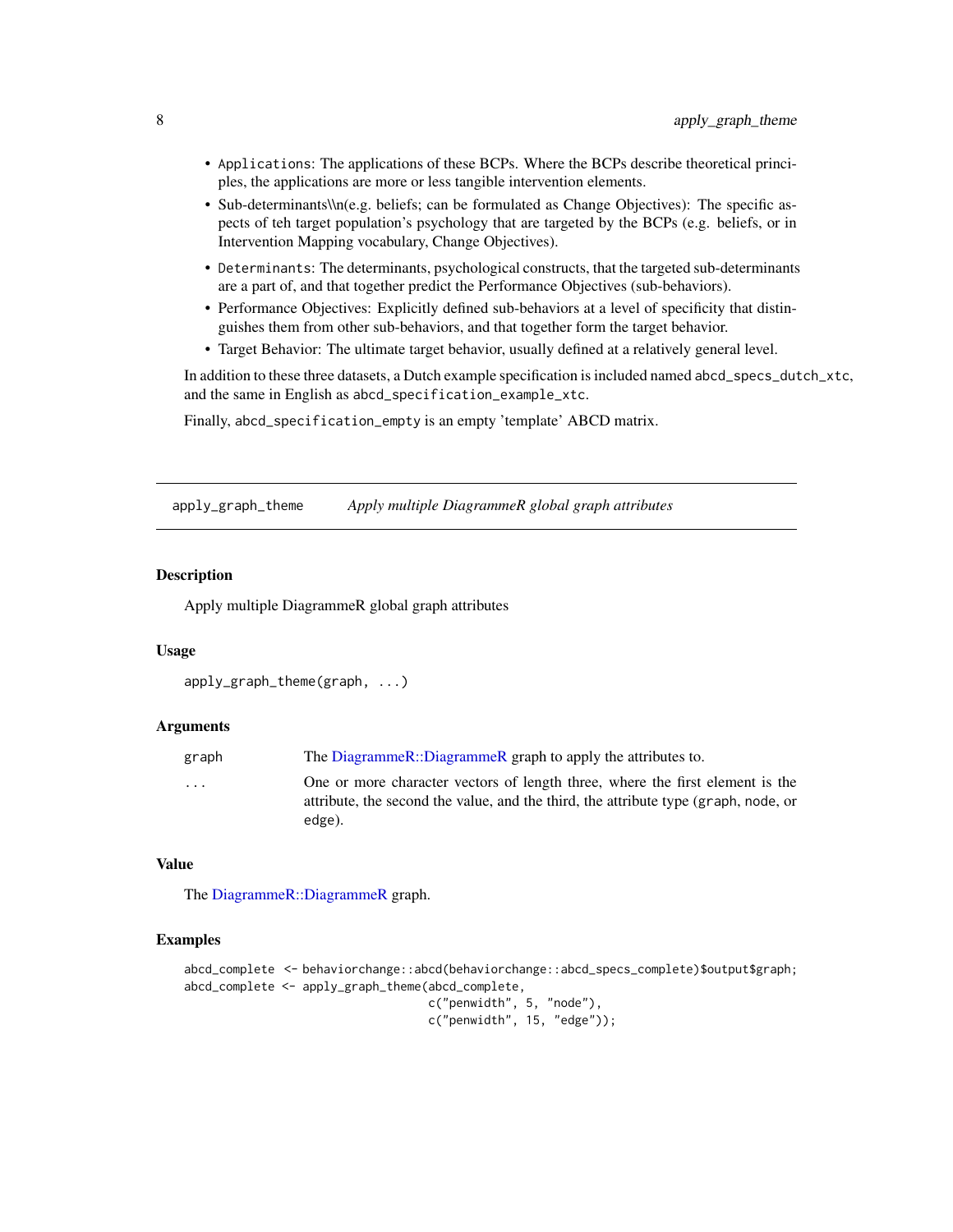#### <span id="page-8-0"></span>Description

The cat0 function is to cat what paste0 is to paste; it simply makes concatenating many strings without a separator easier.

#### Usage

 $cat@(..., sep = "")$ 

#### Arguments

| .   | The character vector(s) to print; passed to cat.        |
|-----|---------------------------------------------------------|
| sep | The separator to pass to cat, of course, "" by default. |

#### Value

Nothing (invisible NULL, like [cat\)](#page-0-0).

# Examples

cat0("The first variable is '", names(mtcars)[1], "'.");

<span id="page-8-1"></span>

CIBER *Confidence Interval-Based Estimation of Relevance (CIBER)*

#### <span id="page-8-2"></span>Description

This function generates a high-level plot consisting of several diamond plots. This function is useful for estimating the relative relevance of a set of determinants of, for example, behavior. The plot in the left hand panel shows each determinant's distribution with a diamond representing the confidence interval. The right hand plot shows the determinants' associations to one or more 'target' variables, such as behavior or determinants of behavior.

#### Usage

```
CIBER(
  data,
  determinants,
  targets,
  conf. level = list(means = 0.9999, associations = 0.95),
  subQuestions = NULL,
  leftAnchors = rep("Lo", length(determinants)),
  rightAnchors = rep("Hi", length(determinants)),
```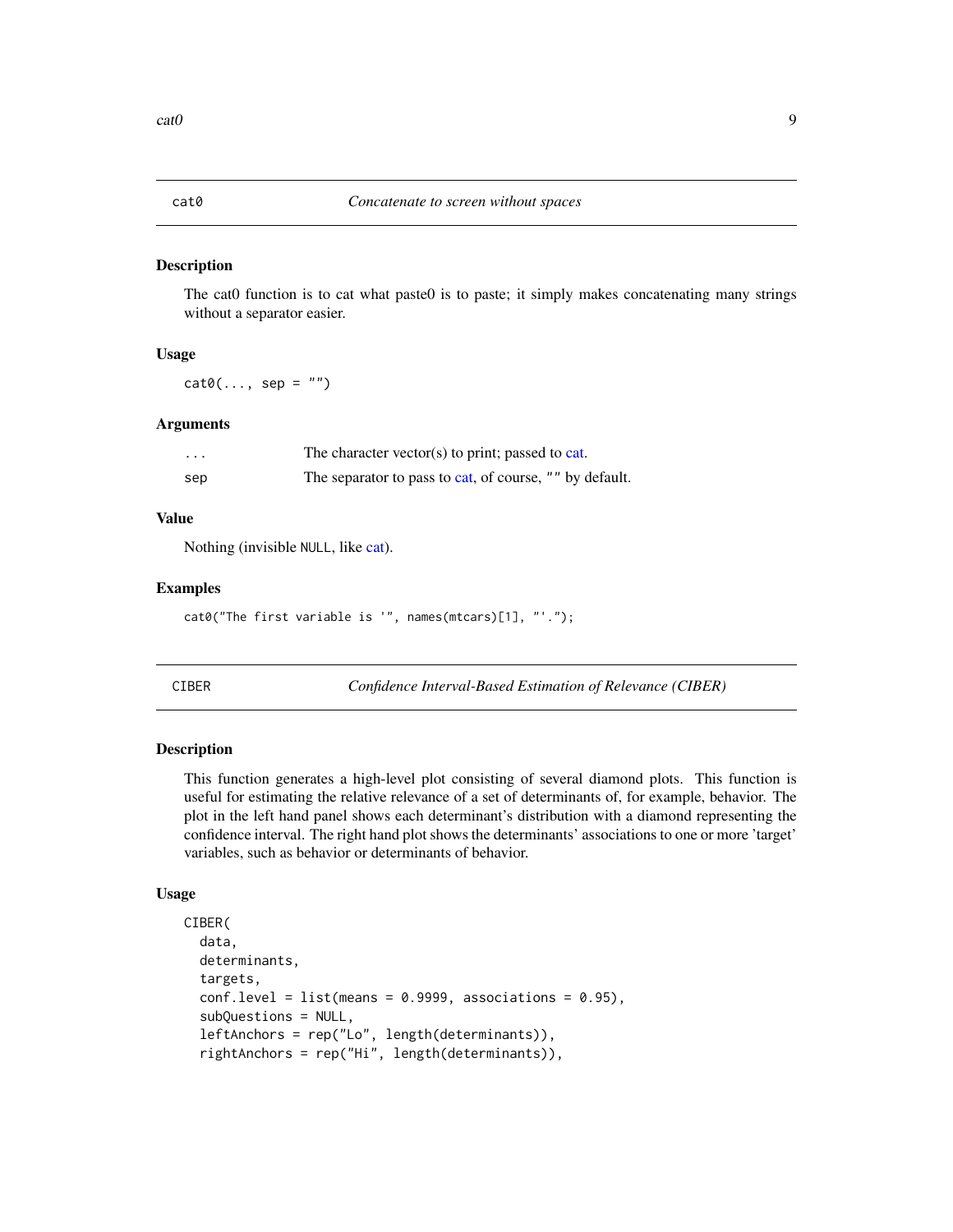```
outputFile = NULL,
  outputWidth = NULL,
  outputHeight = NULL,
  outputUnits = "in",
  outputParams = list(),
  orderBy = NULL,
  decreasing = NULL,
  numberSubQuestions = FALSE,
 generateColors = list(means = c("red", "blue", "green"), associations = c("red",
    "grey", "green")),
  strokeColors = viridis::viridis(length(targets)),
  vLines = c(-0.5, 0, 0.5),vLineColors = "grey",
  titlePrefix = "Means and associations (r) with",
  titleVarLabels = NULL,
  titleSuffix = "",
  fullColorRange = NULL,
  associationsAlpha = 0.5,
  returnPlotOnly = TRUE,
  drawPlot = TRUE,
  jitterWidth = 0.45,baseSize = 0.8,
  dotSize = 2.5 * baseSize,
  baseFontSize = 10 * baseSize,
  theme = ggplot2::theme_bw(base_size = baseFontSize),
  xbreaks = NULL,
  rsq = TRUE,...
\mathcal{L}binaryCIBER(
  data,
  determinants,
  targets,
  conf. level = list(means = 0.9999, associations = 0.95),
  subQuestions = NULL,
  leftAnchors = rep("Lo", length(determinants)),
  rightAnchors = rep("Hi", length(determinants)),
  outputFile = NULL,
  outputWidth = NULL,
  outputHeight = NULL,
  outputUnits = "in",
  outputParams = list(),
  orderBy = NULL,decreasing = NULL,
  numberSubQuestions = FALSE,
  comparisonColors = viridis::viridis(2, end = 0.5),categoryLabels = NULL,
```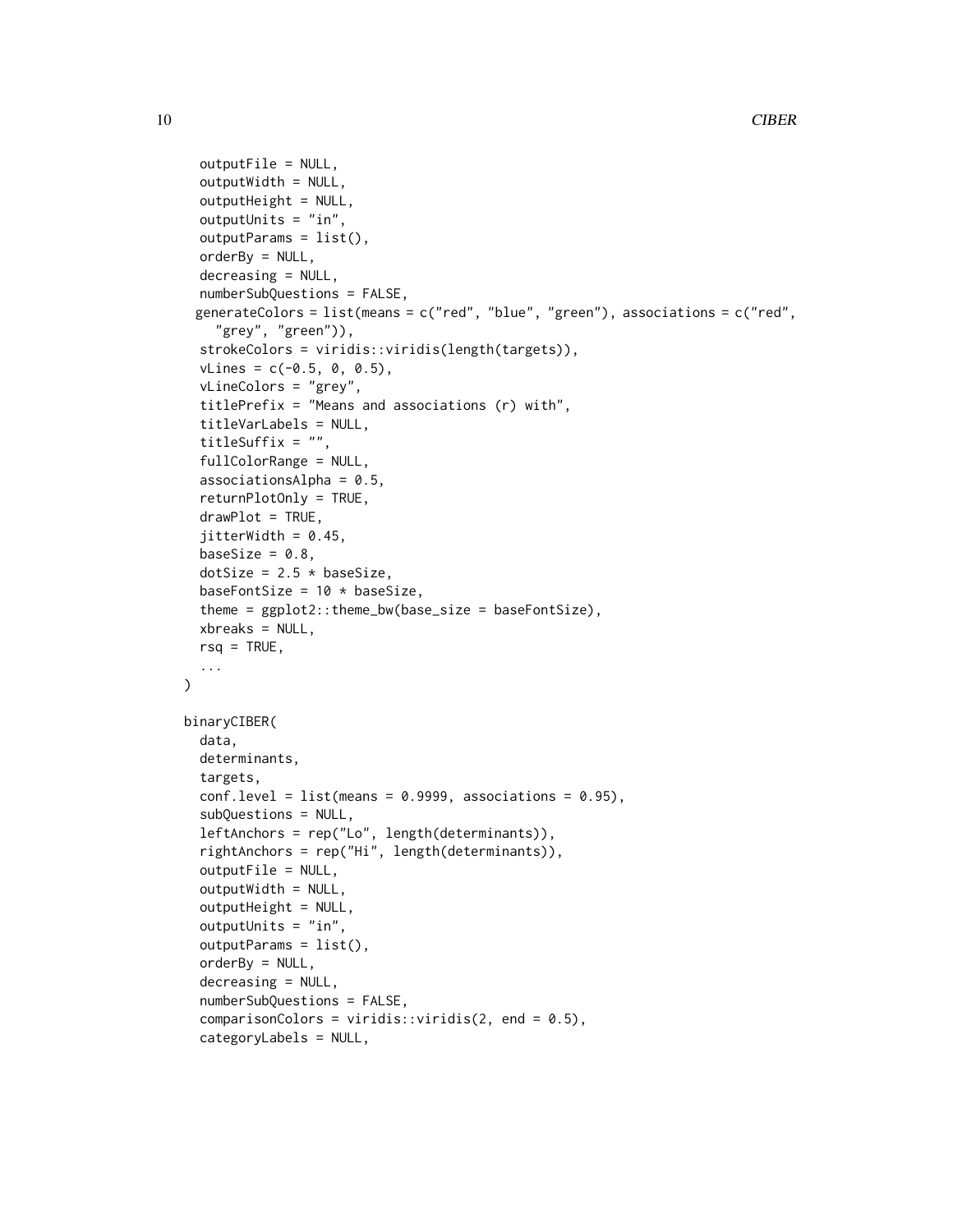# CIBER 11

```
generateColors = list(means = c("red", "blue", "green"), associations = c("red",
    "grey", "green")),
  strokeColors = viridis::viridis(length(targets)),
  vLines = c(-0.8, 0, 0.8),vLineColors = "grey",
  titlePrefix = "Means and associations (d) with",
  titleVarLabels = NULL,
  titleSuffix = "",
  fullColorRange = NULL,
  associationsAlpha = 0.5,
  returnPlotOnly = TRUE,
  drawPlot = TRUE,baseSize = 0.8,
  dotSize = 2.5 * baseSize,
  baseFontSize = 10 * baseSize,
  theme = ggplot2::theme_bw(base_size = baseFontSize),
  xbreaks = NULL,
  ...
\lambdadetStructCIBER(
  determinantStructure,
  data,
  conf. level = list(means = 0.9999, associations = 0.95),
  subQuestions = NULL,
  leftAnchors = rep("Lo", length(determinants)),
  rightAnchors = rep("Hi", length(determinants)),
  orderBy = 1,
  decreasing = NULL,
 generateColors = list(means = c("red", "blue", "green"), associations = c("red",
    "grey", "green")),
  strokeColors = NULL,
  titlePrefix = "Means and associations with",
  titleVarLabels = NULL,
  titleSuffix = "",
  fullColorRange = NULL,
  associationsAlpha = 0.5,
 baseSize = 0.8,
  dotSize = 2.5 * baseSize,
  baseFontSize = 10 * baseSize,
  theme = ggplot2::theme_bw(base_size = baseFontSize),
  ...
\mathcal{L}
```

| data         | The data frame containing the variables.                                            |
|--------------|-------------------------------------------------------------------------------------|
| determinants | The 'determinants': the predictors (or 'covariates') of the target variables(s) (or |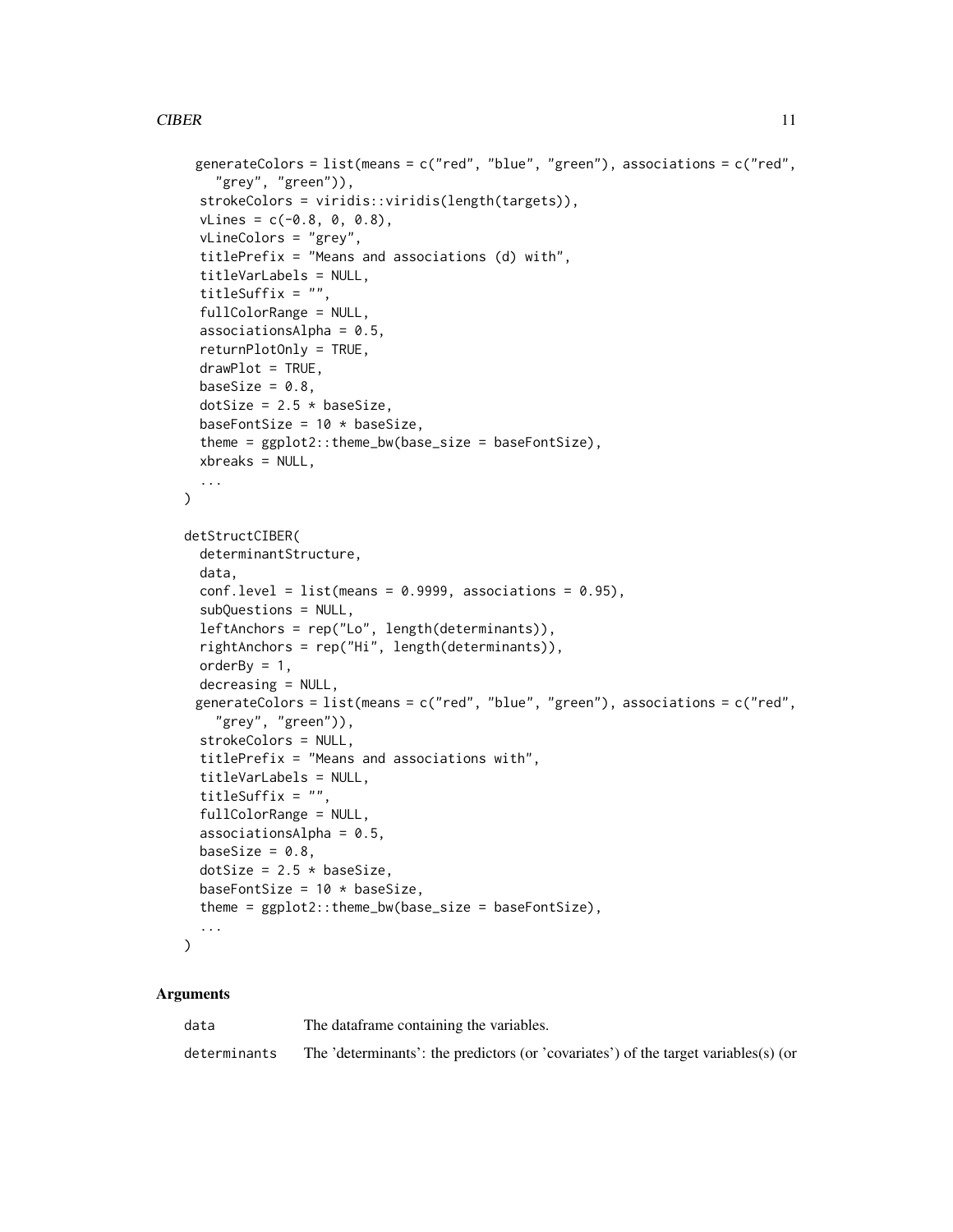'criteria').

<span id="page-11-0"></span>

| The 'targets' or 'criteria' variables: the variables predicted by the determinants.<br>targets |  |
|------------------------------------------------------------------------------------------------|--|
|------------------------------------------------------------------------------------------------|--|

- conf.level The confidence levels for the confidence intervals: has to be a named list with two elements: means and associations, specifying the desired confidence levels for the means and associations, respectively. The confidence level for the associations is also used for the intervals for the proportions of explained variance.
- subQuestions The subquestions used to measure each determinants. This can also be used to provide pretty names for the variables if the determinants were not measured by one question each. Must have the same length as determinants.
- leftAnchors The anchors to display on the left side of the left hand panel. If the determinants were measured with one variable each, this can be used to show the anchors that were used for the respective scales. Must have the same length as determinants.
- rightAnchors The anchors to display on the left side of the left hand panel. If the determinants were measured with one variable each, this can be used to show the anchors that were used for the respective scales. Must have the same length as determinants.
- outputFile The file to write the output to (the plot is not stored to disk if NULL). The extension can be specified to change the file type.
- outputWidth, outputHeight, outputUnits

The width, height, and units for the output file.

- outputParams More advanced parameters for the output file. This can be used to pass arguments to [ggplot2::ggsave\(\)](#page-0-0), such as passing outputParams=list(type="cairo-png") to use anti-aliasing when saving a PNG file.
- orderBy Whether to sort the determinants. Set to NULL to not sort at all; specify the name or index of one of the targets to sort by the point estimates of the associations with that target variable. Use decreasing to determine whether to sort in ascending or descending order. For convenience, if orderBy is not NULL, but decreasing is, the determinants are sorted in descending (decreasing) order.
- decreasing Whether to sort the determinants. Specify NULL to not sort at all, TRUE to sort in descending order, and FALSE to sort in ascending order. If decreasing is nor NULL, but orderBy is NULL, the determinants are sorted by their means. For convenience, if orderBy is not NULL, but decreasing is, the determinants are sorted in descending (decreasing) order.

numberSubQuestions

Whether or not to number the subquestions. If they are numbered, they are numbered from the top to the bottom.

- generateColors The colors to use to generate the gradients for coloring the diamonds representing the confidence intervals. Has to be a named list with two elements: means and associations, specifying the desired colors for the means and associations, respectively.
- strokeColors The palette to use to color the stroke of the confidence intervals for the associations between the determinants and the targets. Successive colors from this palette are used for the targets.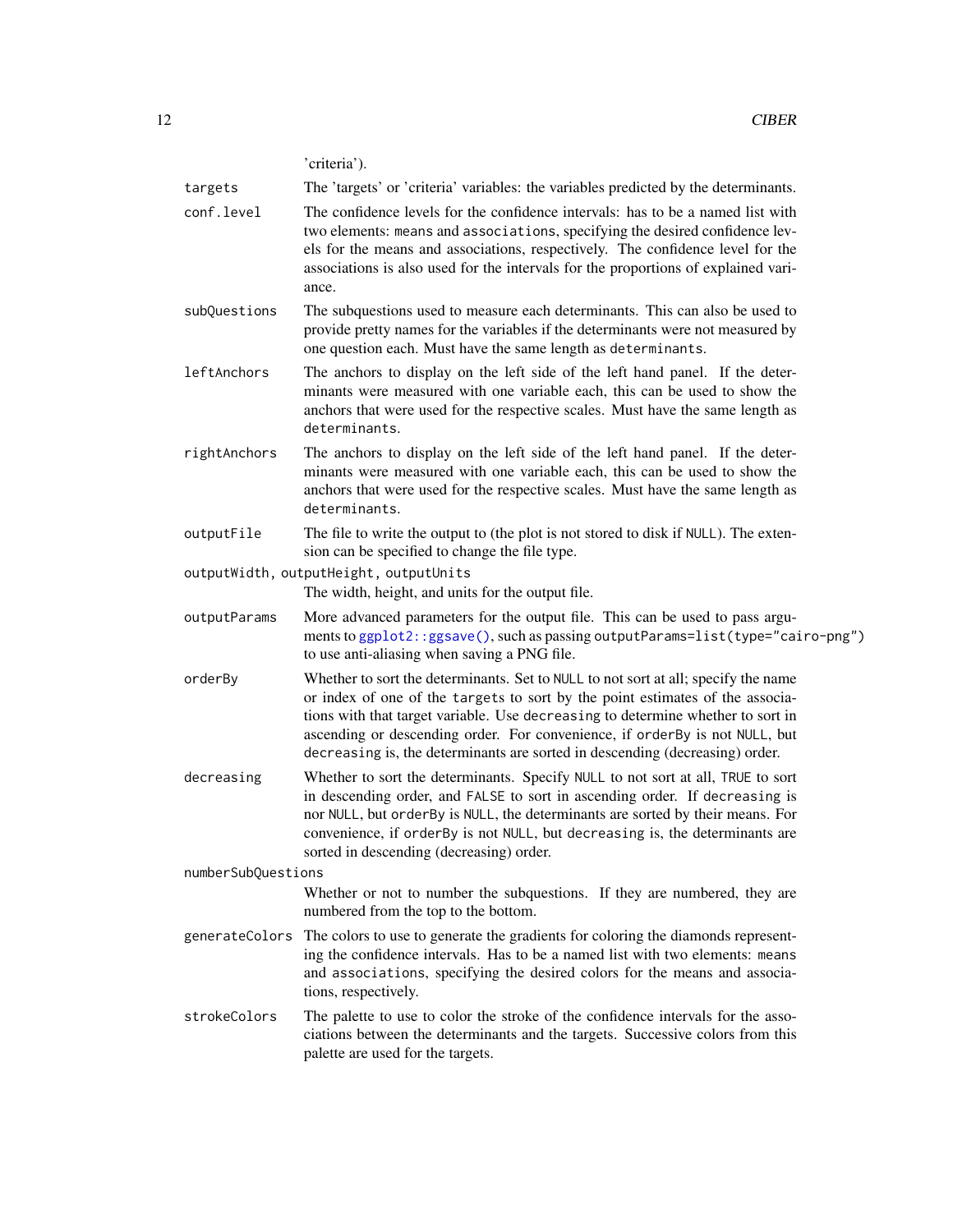<span id="page-12-0"></span>vLines, vLineColors

In the association plot, vertical lines can be plotted to facilitate interpretation. Specify their locations and colors here, or set one or both to NULL to eliminate them.

- titlePrefix Text to add before the list of target names and the proportions of explained variance for each target. This plot title also serves as legend to indicate which target 'gets' which each color.
- titleVarLabels Optionally, variable labels to use in the plot title. Has to be the exact same length as targets.
- titleSuffix Text to add after the list of target names and the proportions of explained variance for each target.

fullColorRange If colors are specified, this can be used to specify which values, for the determinant confidence intervals in the left hand panel, are the minimum and maximum. This is useful if those scores are not actually in the data (e.g. for extremely skewed distributions). If NULL, the range of all individual scores on the determinants is used. For the associations,  $c(-1,1)$  is always used as fullColorRange.

associationsAlpha

The alpha level (transparency) of the confidence interval diamonds in the right hand plot. Value between 0 and 1, where 0 signifies complete transparency (i.e. invisibility) and 1 signifies complete 'opaqueness'.

returnPlotOnly Whether to return the entire object that is generated (including all intermediate objects) or only the plot.

drawPlot Whether the draw the plot, or only return it.

- jitterWidth How much to jitter the data points in the left hand plot.
- baseSize This can be used to efficiently change the size of most plot elements.
- dotSize This is the size of the points used to show the individual data points in the left hand plot.
- baseFontSize This can be used to set the font size separately from the baseSize.
- theme This is the theme that is used for the plots.
- xbreaks Which breaks to use on the X axis (can be useful to override [ggplot2](#page-0-0)'s defaults).
- rsq Whether to compute the R squared values.
- ... These arguments are passed on to [biAxisDiamondPlot](#page-0-0) (for the left panel) and [diamondPlot](#page-0-0) (for the right panel). Note that all argument are passed to both those functions.

comparisonColors

- Colors to use for the two groups in a binary CIBER plot with one (dichotomous) target.
- categoryLabels Labels for the two values of the target.

determinantStructure

When using detStructCIBER, the determinant structure as generated by [determinantStructure](#page-24-1) is included here. determinants, targets, subQuestions, leftAnchors, and rightAnchors are then read from the [determinantStructure](#page-24-1) object. In other words: once a [determinantStructure](#page-24-1) has been generated, only dat and [determinantStructure](#page-24-1) have to be provided as argument to generate a CIBER diamond plot.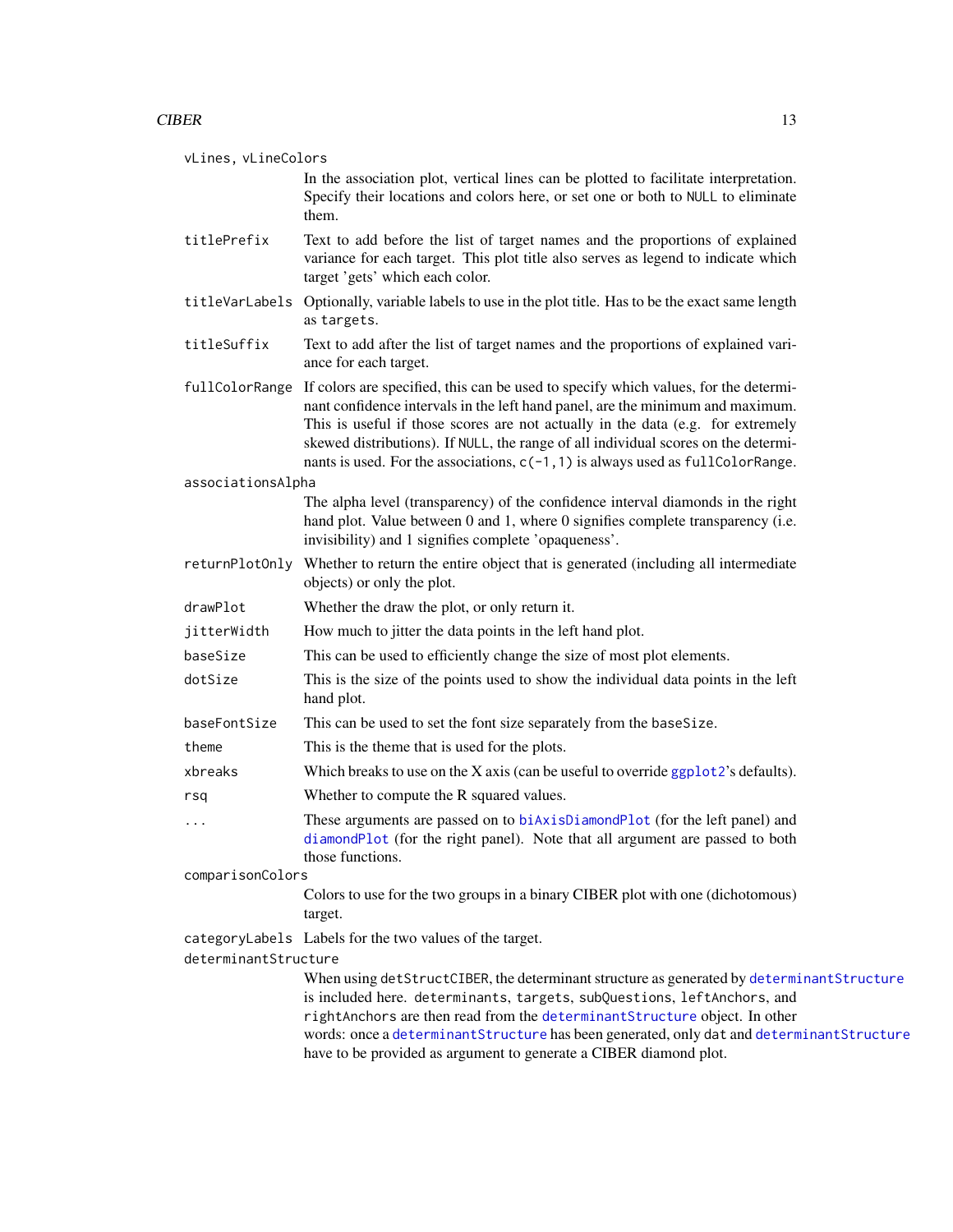# <span id="page-13-0"></span>Details

Details are explained in Crutzen & Peters (2017).

# Value

Depending on the value of returnPlotOnly, either the plot only (a [gtable](#page-0-0) object) or an object containing most objects created along the way (in which case the plot is stored in \$output\$plot).

The plot has width and height attributes which can be used when saving the plot.

#### References

Crutzen, R., Peters, G.-J. Y., & Noijen, J. (2017). How to Select Relevant Social-Cognitive Determinants and Use them in the Development of Behaviour Change Interventions? Confidence Interval-Based Estimation of Relevance. http://dx.doi.org/

## See Also

[determinantStructure](#page-24-1)

```
### This example uses the determinant study Party Panel 17.1;
### see ?behaviorchange::BBC_data for more information.
data(BBC_pp17.1);
behaviorchange::CIBER(data=BBC_pp17.1,
                      determinants=c('epw_AttExpect_hearingDamage',
                                      'epw_AttExpect_highTone',
                                      'epw_AttExpect_musicVolume',
                                      'epw_AttExpect_musicFidelity',
                                      'epw_AttExpect_loudConversation',
                                      'epw_AttExpect_musicFocus',
                                      'epw_AttExpect_musicEnjoy'),
                      targets=c('epw_attitude'));
### With a binary target
data(BBC_pp17.1);
behaviorchange::binaryCIBER(data=BBC_pp17.1,
                            determinants=c('epGeneralBeliefs_loudnessPreference',
                                            'epGeneralBeliefs_loudnessGenre',
                                            'epGeneralBeliefs_loudnessTooMuch',
                                            'epGeneralBeliefs_priceFoam',
                                            'epGeneralBeliefs_priceSilicon',
                                            'epGeneralBeliefs_priceCustom'),
                            targets=c('epPossession'),
                            categoryLabels = c('no',
                                                'yes'));
```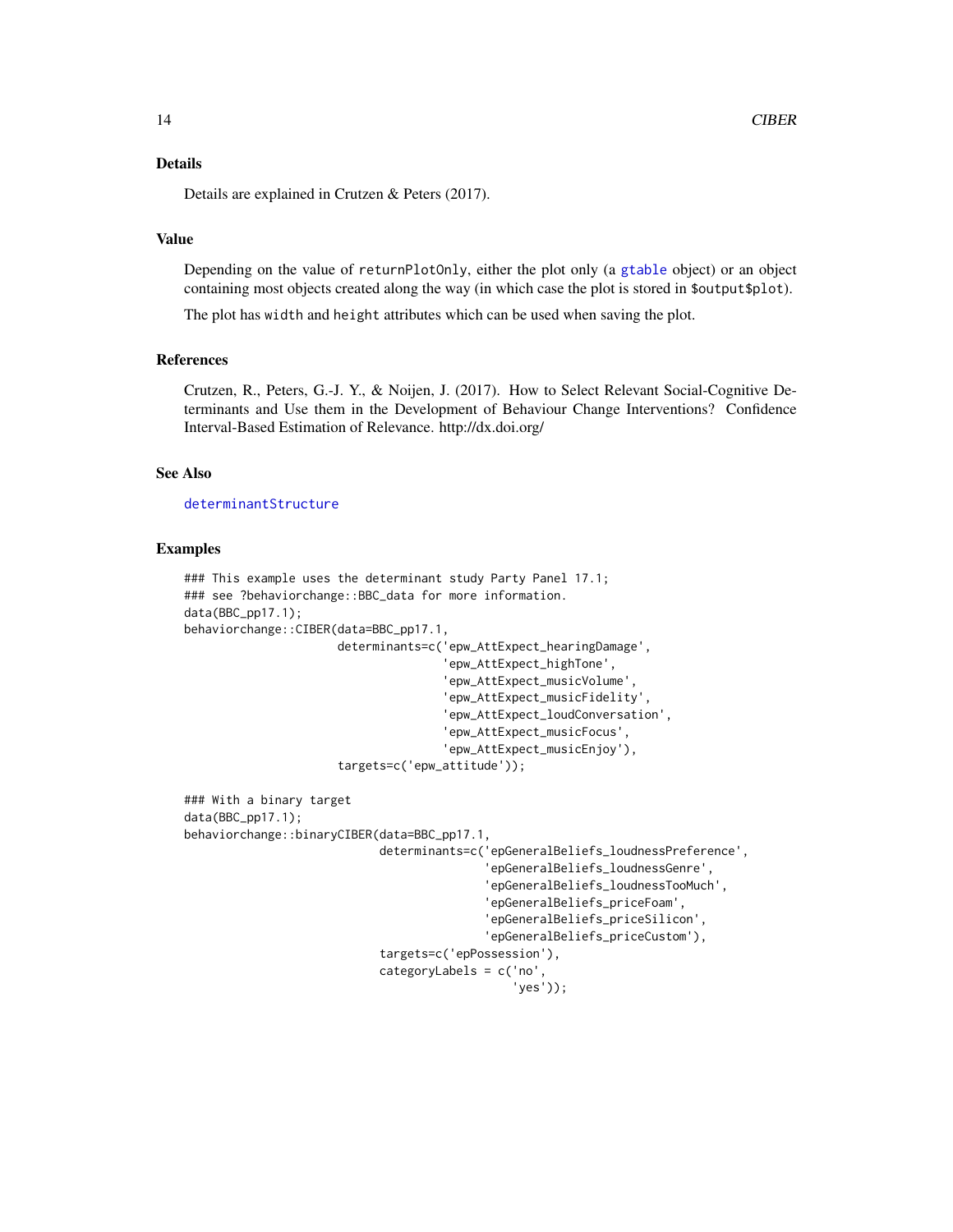<span id="page-14-0"></span>

#### Description

CIBERlite plots can be used to quickly get an idea of means and correlations of a small number of determinants. They were developed to facilitate conducting and interpreting determinant studies by prevention professionals.

#### Usage

```
CIBERlite(
  data,
  determinants,
  targets,
  determinantOrder = NULL,
  determinantLabels = NULL,
  subDeterminantLabels = NULL,
  title = NULL,
  conf. level = 0.95,scaleRange = NULL,
  determinantAesthetics = list(fill = "black", color = NA, alpha = 0.5),
  subDeterminantAesthetics = list(fill = "black", color = NA, alpha = 0.5),rDiamondAesthetics = list(fill = "#c4c4c4", color = NA, alpha = 0.75))
```

| data                 | The dataframe containing the variables.                                                                                                                                                                                                                                                |
|----------------------|----------------------------------------------------------------------------------------------------------------------------------------------------------------------------------------------------------------------------------------------------------------------------------------|
| determinants         | Either a character vector with the names of the determinants, or a list of named<br>character vectors, where each vector contains a number of subdeterminants, and<br>each vector's name is the name of the more proximal determinant (i.e. that<br>'contains' those subdeterminants). |
| targets              | A character vector with the names of the targets (i.e. more proximal determi-<br>nants, behavior, etc).                                                                                                                                                                                |
| determinantOrder     |                                                                                                                                                                                                                                                                                        |
|                      | The order in which to display the determinants (if this needs to be different from<br>the order as provided in determinants).                                                                                                                                                          |
| determinantLabels    |                                                                                                                                                                                                                                                                                        |
|                      | The labels to use for the determinants.                                                                                                                                                                                                                                                |
| subDeterminantLabels |                                                                                                                                                                                                                                                                                        |
|                      | The labels to use for the subdeterminants.                                                                                                                                                                                                                                             |
| title                | The title of the plot.                                                                                                                                                                                                                                                                 |
| conf.level           | The confidence levels: a list with two named values; the confidence level for<br>the means, named means, and the confidence level for the associations, named<br>associations.                                                                                                         |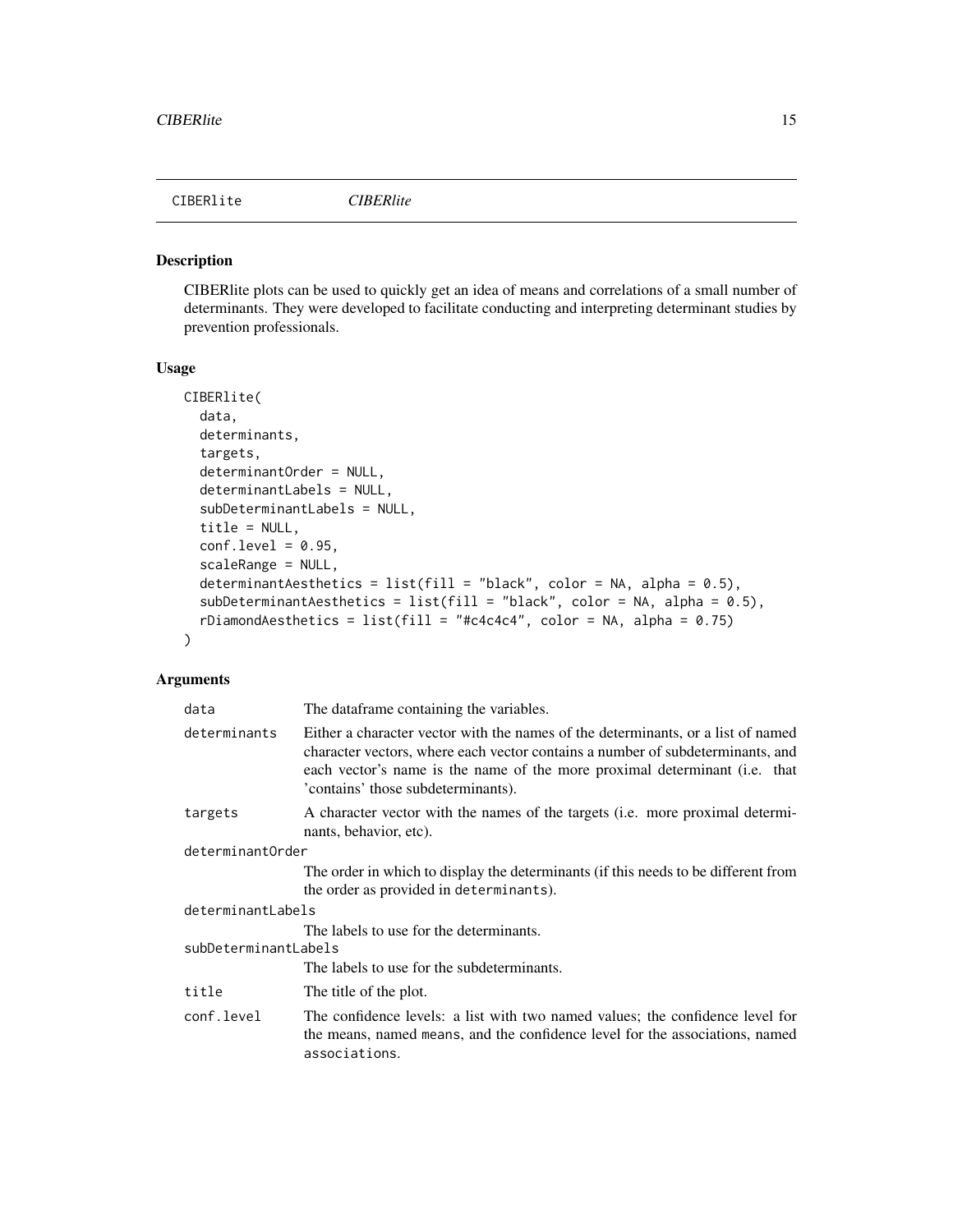<span id="page-15-0"></span>

| scaleRange | The full range of the scale of the determinants/subdeterminants; the minimum                                                                          |
|------------|-------------------------------------------------------------------------------------------------------------------------------------------------------|
|            | and maximum values are used if this is not provided.                                                                                                  |
|            | determinantAesthetics, subDeterminantAesthetics, rDiamondAesthetics                                                                                   |
|            | The aesthetics for the determinants, subdeterminants, and correlation diamonds,<br>each a list containing three named values: fill, color, and alpha. |
|            |                                                                                                                                                       |

# Details

More details will be provided in a forthcoming paper; until then, see <https://CIBERlite.com>

#### Value

A ggplot.

#### Examples

```
### This example uses the determinant study Party Panel 15.1;
### see ?behaviorchange::BBC_data for more information.
data(BBC_pp15.1);
CIBERlite(data=BBC_pp15.1,
          determinants=c('highDose_attitude',
                         'highDose_perceivedNorm',
                         'highDose_pbc'),
          targets=c('highDose_intention'));
```
<span id="page-15-1"></span>complecs *Create a COMPLECS graph*

#### Description

COMPLECS was developed to help make sense of complex systems. It reads data from a number of worksheets in a spreadsheet and generates a diagram according to those specifications. Originally, COMPLECS was developed to visualise a problem during the needs assessment phase of intervention development.

#### Usage

```
complecs(
  input,
  title = "COMPLECS overview",
  layout = "fdp",
 graph_styling = list(c("outputorder", "edgesfirst", "graph"), c("overlap", "false",
    "graph"), c("fixedsize", "false", "node"), c("fontname", "Arial", "graph"),
  c("fontname", "Arial", "node"), c("fontname", "Arial", "edge"), c("headclip", "true",
    "edge"), c("tailclip", "false", "edge")),
  directed = TRUE,outputFile = NULL,
```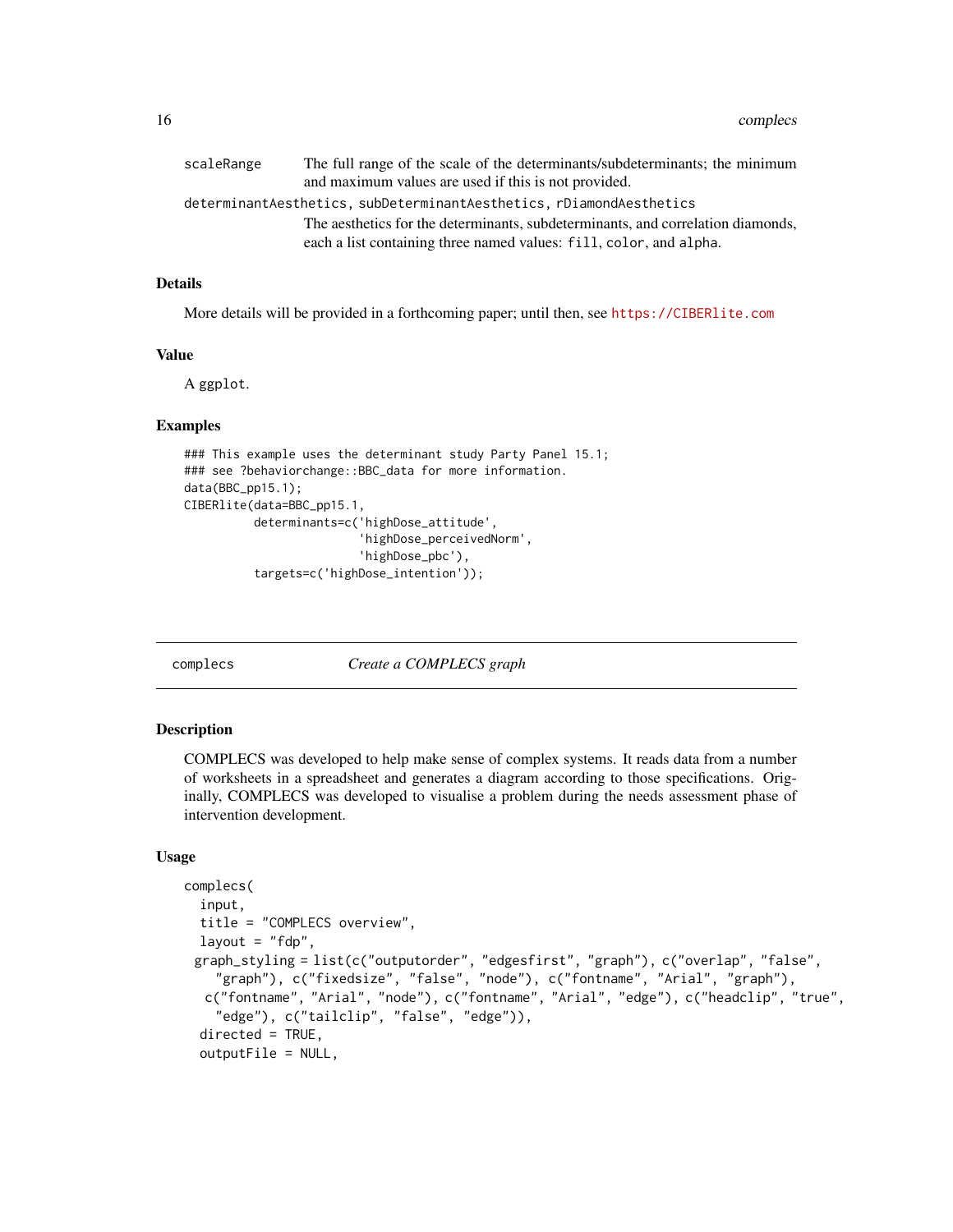#### <span id="page-16-0"></span>complecs and the complex of the complex state of the complex state of the complex state of the complex state of the complex state of the complex state of the complex state of the complex state of the complex state of the c

```
outputWidth = 1600,
  outputHeight = NULL,
  returnDotOnly = FALSE,
  returnSvgOnly = FALSE,
  returnGraphOnly = TRUE,
 maxLabelLength = 20,
  regExReplacements = opts$get("diagrammerSanitization"),
  silent = opts$get("silent")
\mathcal{L}## S3 method for class 'complecs'
print(
 x,
 width = x$input$width,
 height = x$input$height,
  title = DiagrammeR::get_graph_name(x$output$graph),
  ...
\mathcal{L}## S3 method for class 'complecs'
print(
 x,
 width = x$input$width,
 height = x$input$height,title = DiagrammeR::get_graph_name(x$output$graph),
  ...
\mathcal{L}
```

| input                     | Either a link to a Google Sheet, or a path to an Excel file.                                                                                                                                                                                                                                                    |
|---------------------------|-----------------------------------------------------------------------------------------------------------------------------------------------------------------------------------------------------------------------------------------------------------------------------------------------------------------|
| title                     | The title of the COMPLECS graph.                                                                                                                                                                                                                                                                                |
| layout                    | The layout to use; has to be one of the Diagrammer layout types (dot, neato,<br>circo and twopi).                                                                                                                                                                                                               |
| graph_styling             | Additional styling to apply; a list with three-element vectors, where the three el-<br>ements correspond to, respectively, the attr, value, and attr_type arguments<br>for DiagrammeR::add_global_graph_attrs(). Note that these attributes may<br>override attributes specified in the COMPLECS specification. |
| directed                  | Whether to draw directed arrows or not.                                                                                                                                                                                                                                                                         |
| outputFile                | A character vector where each element is one path (including filename) to write<br>the graph to.                                                                                                                                                                                                                |
| outputWidth, outputHeight |                                                                                                                                                                                                                                                                                                                 |
|                           | If not NULL, a way to override the width and height when calling complecs to<br>generate a COMPLECS overview.                                                                                                                                                                                                   |
| returnDotOnly             | Whether to only return the produced DOT code.                                                                                                                                                                                                                                                                   |
| returnSvg0nly             | Whether to only return the SVG in a character vector.                                                                                                                                                                                                                                                           |
|                           |                                                                                                                                                                                                                                                                                                                 |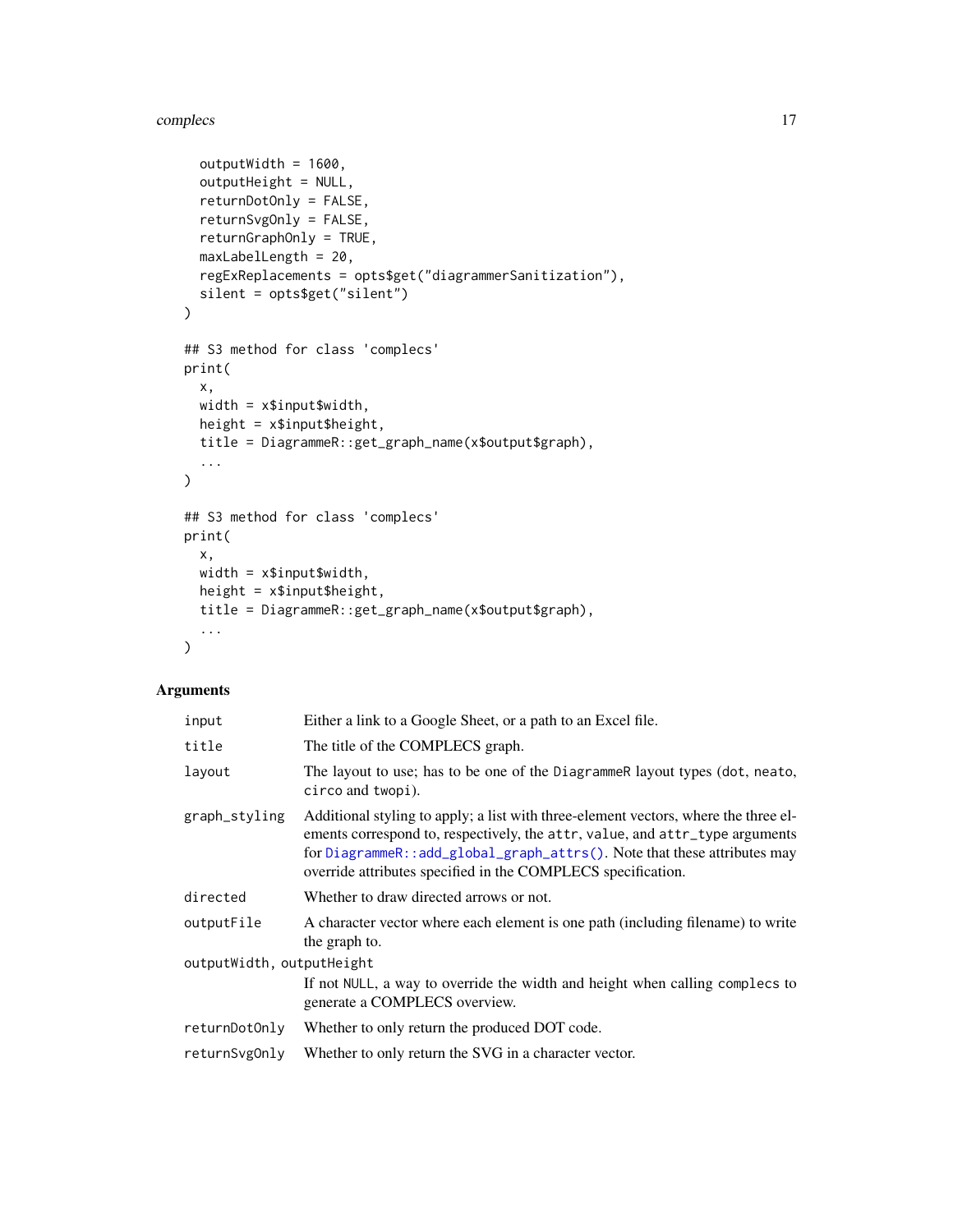<span id="page-17-0"></span>

| returnGraphOnly   |                                                                                                                                                                                                     |
|-------------------|-----------------------------------------------------------------------------------------------------------------------------------------------------------------------------------------------------|
|                   | Whether to only return the produced graph.                                                                                                                                                          |
|                   | maxLabelLength The number of characters where to wrap the labels.                                                                                                                                   |
| regExReplacements |                                                                                                                                                                                                     |
|                   | A list of pairs of regular expressions that will be applied to the specifications<br>before generating the ABCD. This can be used to sanitize problematic characters<br>$(e.g.$ $\cdot$ , " and \). |
| silent            | Whether to be chatty or silent.                                                                                                                                                                     |
| X                 | The object to print (i.e. a result of a call to complecs).                                                                                                                                          |
| width, height     | If not NULL, a way to override the width and height when calling print to print<br>a COMPLECS overview.                                                                                             |
| $\ddotsc$         | Any additional arguments for the $print()$ method are passed to DiagrammeR:: render_graph().                                                                                                        |
|                   |                                                                                                                                                                                                     |

# Details

COMPLECS is a recursive acronym for COMPLECS Organises Multiple Players & Linked Environments using Connected Specifications.

# Value

A complecs object that includes the graph and the graph in SVG in output\$graph and output\$graphSvg.

```
## Not run:
### Path in the package with example COMPLECS
exampleCOMPLECS <-
  system.file(
    "extdata",
    "COMPLECS-spec-example.xlsx",
   package = "behaviorchange"
  );
behaviorchange::complecs(
  exampleCOMPLECS
);
### Loading that COMPLECS from a google sheet - but note that
### this requires an internet connection!
behaviorchange::complecs(
  paste0(
    "https://docs.google.com/spreadsheets/d/",
    "1WMO15xroy4a0RfpuZ8GhT-NfDoxwS34w9PrWp8rGjjk"
 )
);
## End(Not run)
```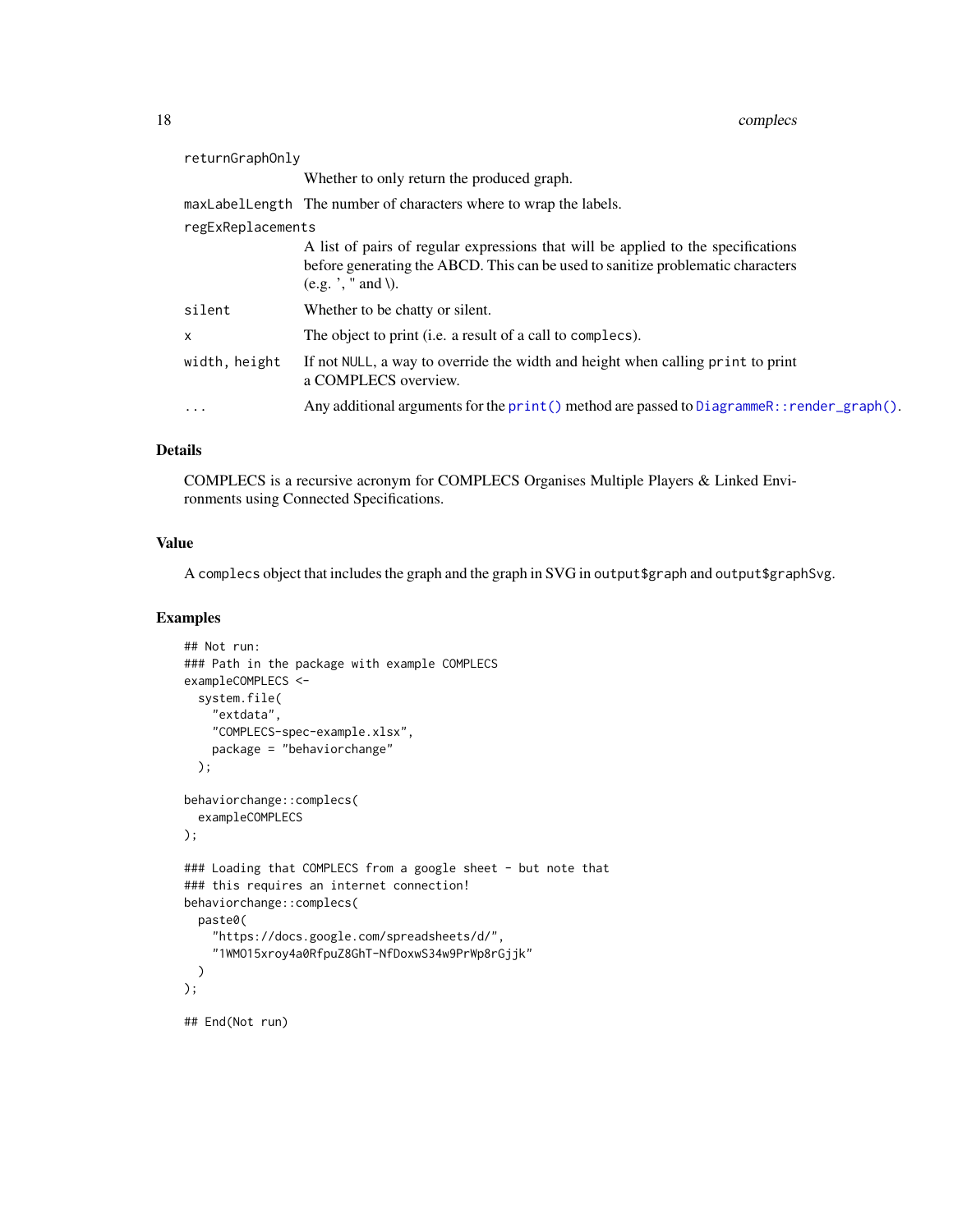<span id="page-18-0"></span>complecs\_to\_precede *Represent a COMPLECS specification as a PRECEDE model*

#### Description

This function reads in a complecs specification and draw a PRECEDE model, with a number of assumptions (see Details section).

#### Usage

```
complecs_to_precede(
  input,
  title = "PRECEDE diagram",
  layout = "fdp",
 graph_styling = list(c("outputorder", "edgesfirst", "graph"), c("rankdir", "LR",
    "graph"), c("overlap", "false", "graph"), c("fixedsize", "false", "node"),
  c("fontname", "Arial", "graph"), c("fontname", "Arial", "node"), c("fillcolor",
    "White", "node"), c("shape", "box", "node"), c("style", "filled", "node"),
  c("fontname", "Arial", "edge"), c("headclip", "true", "edge"), c("tailclip", "false",
    "edge")),
  directed = TRUE,
  outputFile = NULL,
  outputWidth = 1600,
  outputHeight = NULL,
  returnDotOnly = FALSE,
  returnSvgOnly = FALSE,
  returnGraphOnly = TRUE,
  maxLabelLength = 60,
  regExReplacements = opts$get("diagrammerSanitization"),
  silent = opts$get("silent")
)
```

| input         | Either a link to a Google Sheet, or a path to an Excel file.                                                                                                                                                                                                                                                    |
|---------------|-----------------------------------------------------------------------------------------------------------------------------------------------------------------------------------------------------------------------------------------------------------------------------------------------------------------|
| title         | The title of the COMPLECS graph.                                                                                                                                                                                                                                                                                |
| layout        | The layout to use; has to be one of the Diagrammer layout types (dot, neato,<br>circo and twopi).                                                                                                                                                                                                               |
| graph_styling | Additional styling to apply; a list with three-element vectors, where the three el-<br>ements correspond to, respectively, the attr, value, and attr_type arguments<br>for DiagrammeR::add_global_graph_attrs(). Note that these attributes may<br>override attributes specified in the COMPLECS specification. |
| directed      | Whether to draw directed arrows or not.                                                                                                                                                                                                                                                                         |
| outputFile    | A character vector where each element is one path (including filename) to write<br>the graph to.                                                                                                                                                                                                                |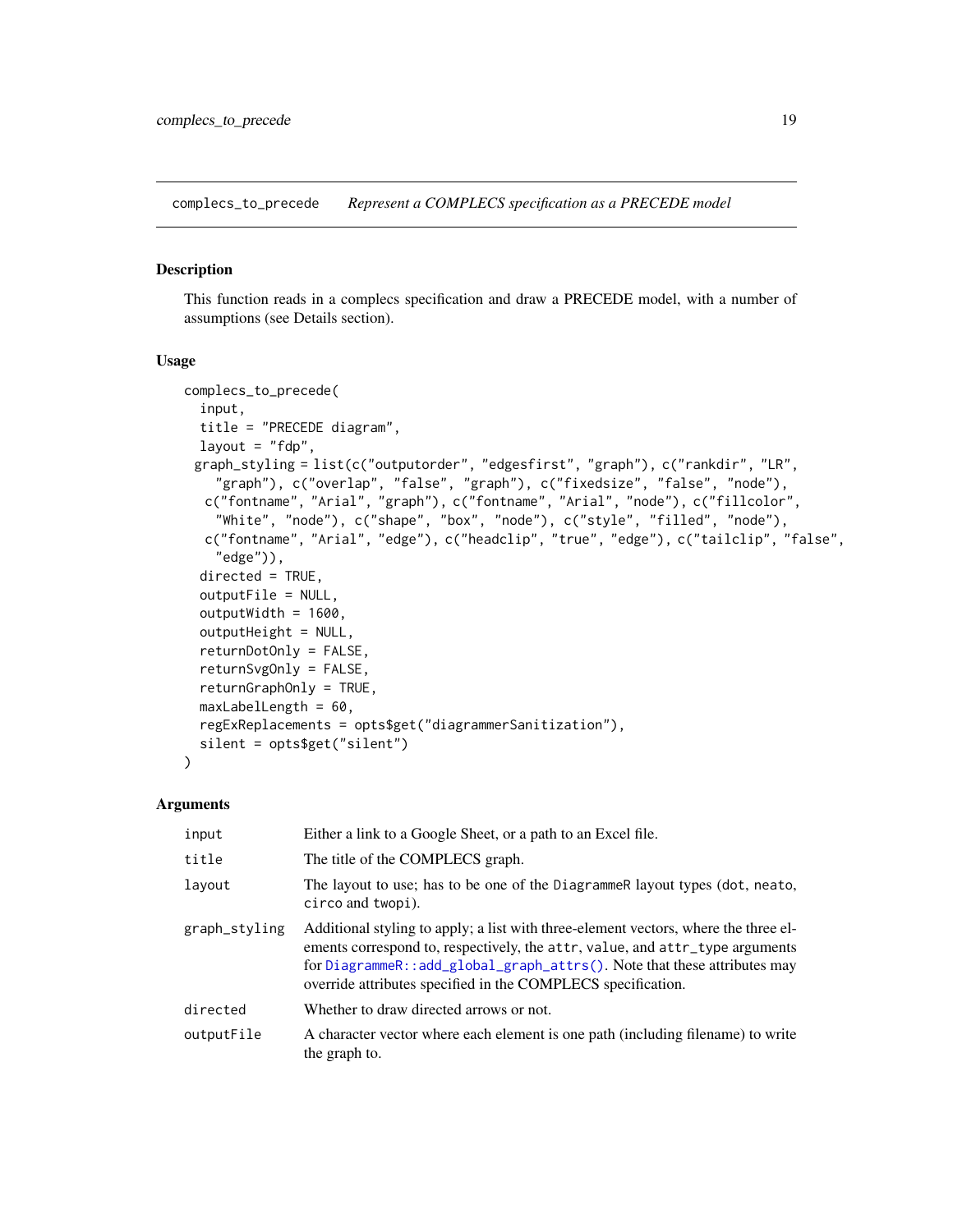| outputWidth, outputHeight |                                                                                                                                                                                              |  |
|---------------------------|----------------------------------------------------------------------------------------------------------------------------------------------------------------------------------------------|--|
|                           | If not NULL, a way to override the width and height when calling complecs to<br>generate a COMPLECS overview.                                                                                |  |
| returnDotOnly             | Whether to only return the produced DOT code.                                                                                                                                                |  |
| returnSvg0nly             | Whether to only return the SVG in a character vector.                                                                                                                                        |  |
| returnGraphOnly           |                                                                                                                                                                                              |  |
|                           | Whether to only return the produced graph.                                                                                                                                                   |  |
|                           | maxLabelLength The number of characters where to wrap the labels.                                                                                                                            |  |
| regExReplacements         |                                                                                                                                                                                              |  |
|                           | A list of pairs of regular expressions that will be applied to the specifications<br>before generating the ABCD. This can be used to sanitize problematic characters<br>$(e.g.$ ', " and \). |  |
| silent                    | Whether to be chatty or silent.                                                                                                                                                              |  |

# Details

Only entities with the following entity types are used from the COMPLECS specification:

- person
- organization
- environmental\_condition
- behavior
- determinant
- outcome

Furthermore, it will be assumed that the only direct connections from behavior entities to outcome entities belong to the focal population; therefore, if behaviors of environmental actors are important for an outcome, those behaviors' effects must be represented as environmental\_condition entities - otherwise the relevant persons or organizationss will be erroneously considered as focal population members.

#### Value

A complecs object that includes the graph and the graph in SVG in output\$graph and output\$graphSvg.

```
## Not run:
### Path in the package with example COMPLECS
exampleCOMPLECS <-
 system.file(
    "extdata",
    "COMPLECS-spec-example.xlsx",
   package = "behaviorchange"
 );
behaviorchange::complecs_to_precede(
 exampleCOMPLECS
```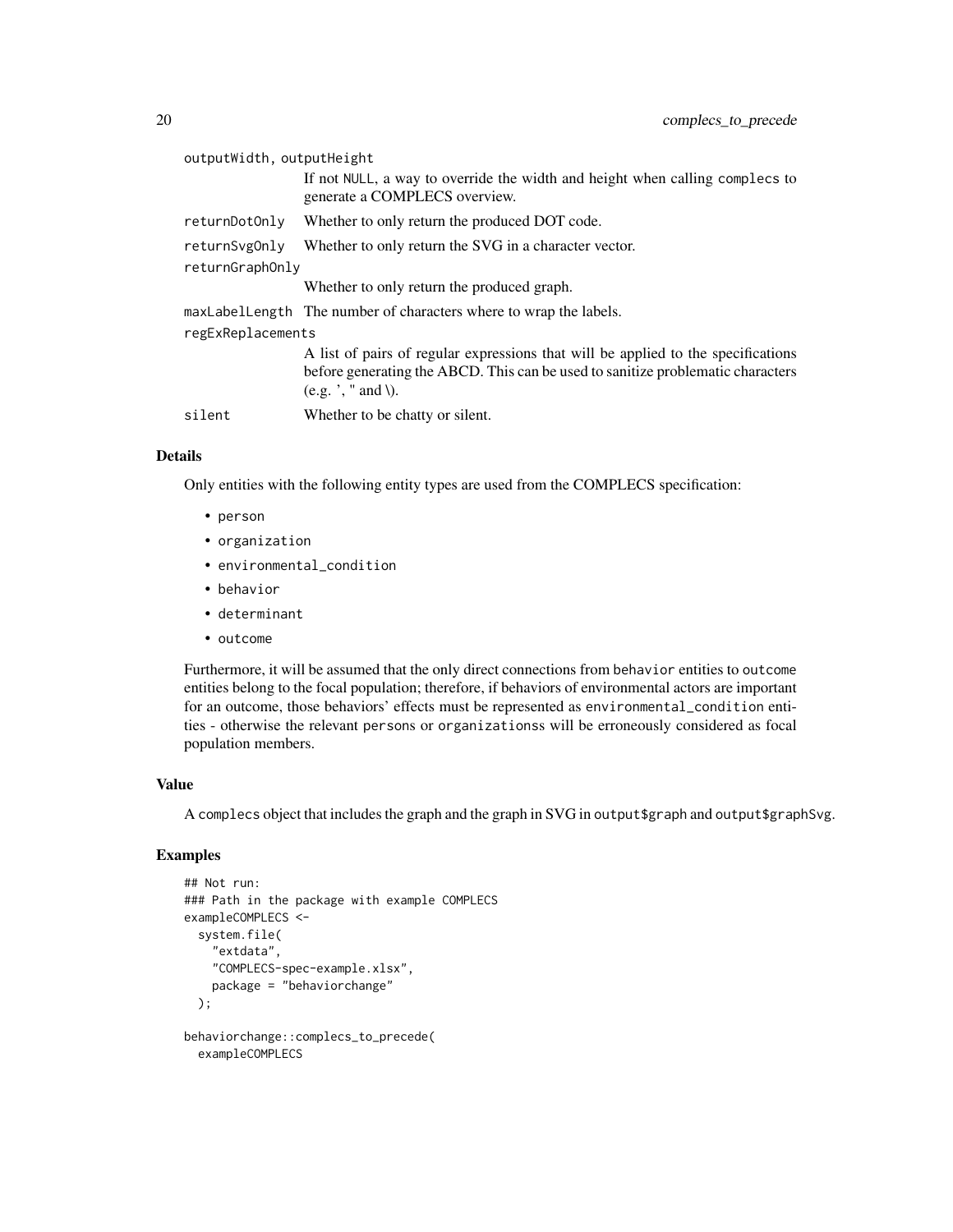```
);
### Loading that COMPLECS from a google sheet - but note that
### this requires an internet connection!
behaviorchange::complecs_to_precede(
  paste0(
    "https://docs.google.com/spreadsheets/d/",
    "1WMO15xroy4a0RfpuZ8GhT-NfDoxwS34w9PrWp8rGjjk"
  \lambda);
## End(Not run)
```

```
convert.threshold.to.er
```
*Visualising Numbers Needed for Change*

# Description

These functions can be used to visualise Numbers Needed for Change (or Numbers Needed to Treat). erDataSeq is a helper function to generate an Event Rate Data Sequence, and it uses convert.threshold.to.er and convert.er.to.threshold to convert thresholds to event rates and vice versa.

# Usage

```
convert.threshold.to.er(
  threshold,
  mean,
  sd,
  eventIfHigher = TRUE,
  pdist = stats::pnorm
)
convert.er.to.threshold(
  er,
  mean,
  sd,
  eventIfHigher = TRUE,
  qdist = stats::qnorm
)
erDataSeq(
  er = NULL,threshold = NULL,
  mean = NULL,sd = NULL,eventIfHigher = TRUE,
```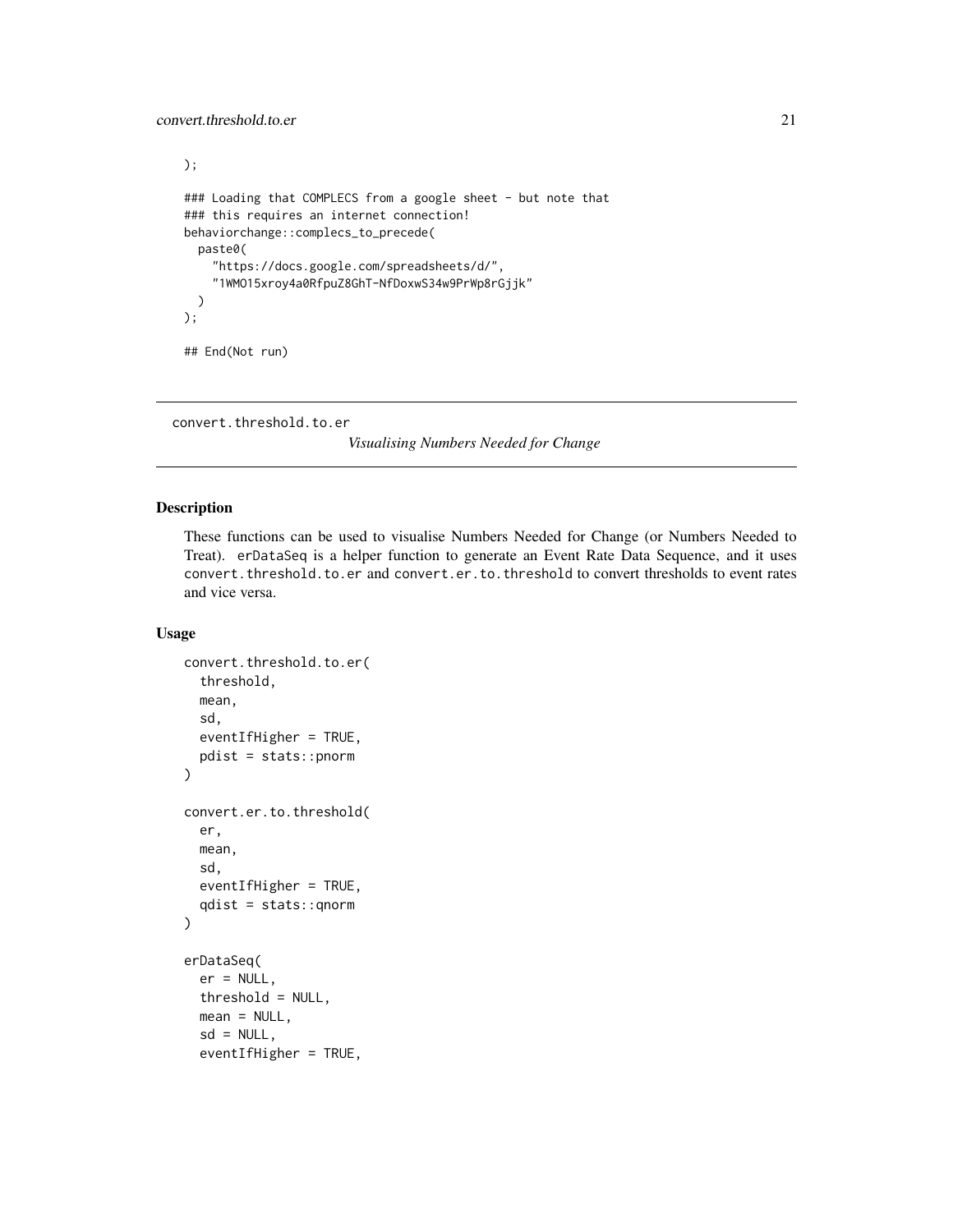```
pRange = c(1e-06, 0.99999),
 xStep = 0.01\lambdaggNNC(
 cerDataSeq,
 d = NULL,eventDesirable = TRUE,
  r = 1,
  xlab = "Continuous outcome",
 plotTitle = c("Numbers Needed for Change = ", ""),
  theme = ggplot2::theme_bw(),lineSize = 1,
  cerColor = "#EBF2F8",
  eerColor = "#172F47",
  cerLineColor = "#888888",
  eerLineColor = "#000000",
  dArrowColor = "#000000",
  cerAlpha = 0.66,eerAlpha = 0.66,
  xLim = NULL,xLimAutoDensityTolerance = 0.001,
  showLegend = TRUE,
  verticalLineColor = "#172F47",
  desirableColor = "#00FF00",
  desirableAlpha = 0.2,undesirableColor = "#FF0000",
  undesirableAlpha = 0.2,
  desirableTextColor = "#009900",
  undesirableTextColor = "#990000",
  dArrowDistance = 0.04 \times max(cerDatabaseq$density),
  dLabelDistance = 0.08 \times max(cerDataSeq$density)\mathcal{L}
```

| threshold     | If the event rate is not available, a threshold value can be specified instead, which<br>is then used in conjunction with the mean (mean) and standard deviation (sd) and<br>assuming a normal distribution to compute the event rate. |
|---------------|----------------------------------------------------------------------------------------------------------------------------------------------------------------------------------------------------------------------------------------|
| mean          | The mean of the control group distribution.                                                                                                                                                                                            |
| sd            | The standard deviation (of the control distribution, but assumed to be the same<br>for both distributions).                                                                                                                            |
| eventIfHigher | Whether scores above or below the threshold are considered 'an event'.                                                                                                                                                                 |
| pdist, gdist  | Distributions to use when converting thresholds to event rates and vice versa;<br>defaults to the normal distribution.                                                                                                                 |
| er            | Event rate to visualise (or convert).                                                                                                                                                                                                  |
| pRange        | The range of probabilities for which to so the distribution.                                                                                                                                                                           |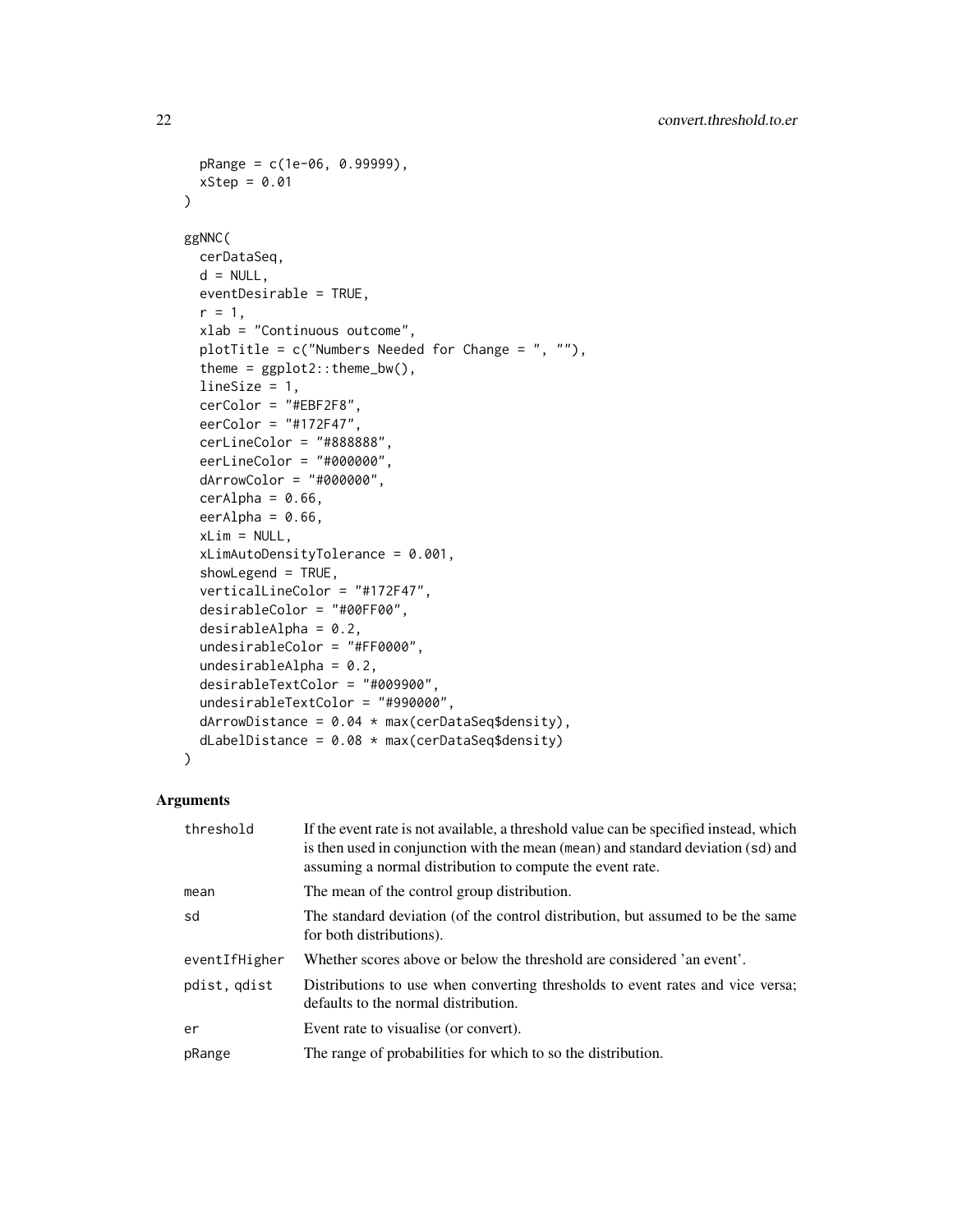<span id="page-22-0"></span>

| xStep                                                             | Precision of the drawn distribution; higher values mean lower precision/granularity/resolution.                                                                |  |
|-------------------------------------------------------------------|----------------------------------------------------------------------------------------------------------------------------------------------------------------|--|
| cerDataSeq                                                        | The cerDataSeq object.                                                                                                                                         |  |
| d                                                                 | The value of Cohen's d.                                                                                                                                        |  |
|                                                                   | eventDesirable Whether an event is desirable or undesirable.                                                                                                   |  |
| r                                                                 | The correlation between the determinant and behavior (for mediated NNC's).                                                                                     |  |
| xlab                                                              | The label to display for the X axis.                                                                                                                           |  |
| plotTitle                                                         | The title of the plot; either one character value, this value if used; if two, they<br>are considered a prefix and suffix to be pre/appended to the NNC value. |  |
| theme                                                             | The theme to use for the plot.                                                                                                                                 |  |
| lineSize                                                          | The thickness of the lines in the plot.                                                                                                                        |  |
| cerColor                                                          | The color to use for the event rate portion of the control group distribution.                                                                                 |  |
| eerColor                                                          | The color to use for the event rate portion of the experimental group distribution.                                                                            |  |
| cerLineColor                                                      | The line color to use for the control group distribution.                                                                                                      |  |
| eerLineColor                                                      | The line color to use for the experimental group distribution.                                                                                                 |  |
| dArrowColor                                                       | The color of the arrow to show the effect size.                                                                                                                |  |
| cerAlpha                                                          | The alpha value (transparency) to use for the control group distribution.                                                                                      |  |
| eerAlpha                                                          | The alpha value (transparency) to use for the control group distribution.                                                                                      |  |
| xLim                                                              | This can be used to manually specify the limits for the X axis; if NULL, sensible<br>limits will be derived using xLimAutoDensityTolerance.                    |  |
| xLimAutoDensityTolerance                                          |                                                                                                                                                                |  |
|                                                                   | If xLim is NULL, the limits will be set where the density falls below this propor-<br>tion of its maximum value.                                               |  |
| showLegend                                                        | Whether to show the legend (only if showing two distributions).                                                                                                |  |
| verticalLineColor                                                 |                                                                                                                                                                |  |
|                                                                   | The color of the vertical line used to indicate the threshold.                                                                                                 |  |
|                                                                   | desirableColor The color for the desirable portion of the X axis.                                                                                              |  |
| desirableAlpha The alpha for the desirable portion of the X axis. |                                                                                                                                                                |  |
| undesirableColor                                                  | The color for the undesirable portion of the X axis.                                                                                                           |  |
| undesirableAlpha                                                  |                                                                                                                                                                |  |
|                                                                   | The color for the undesirable portion of the X axis.                                                                                                           |  |
| desirableTextColor                                                |                                                                                                                                                                |  |
|                                                                   | The color for the text to indicate the desirable portion of the X axis.                                                                                        |  |
| undesirableTextColor                                              |                                                                                                                                                                |  |
|                                                                   | The color for the text to indicate the undesirable portion of the X axis.                                                                                      |  |
|                                                                   | dArrowDistance The distance of the effect size arrow from the top of the distributions.                                                                        |  |
|                                                                   | dLabelDistance The distance of the effect size label from the top of the distributions.                                                                        |  |

# Details

These functions are used by [nnc\(\)](#page-37-1) to show the distributions, and event rates. They probably won't be used much on their own.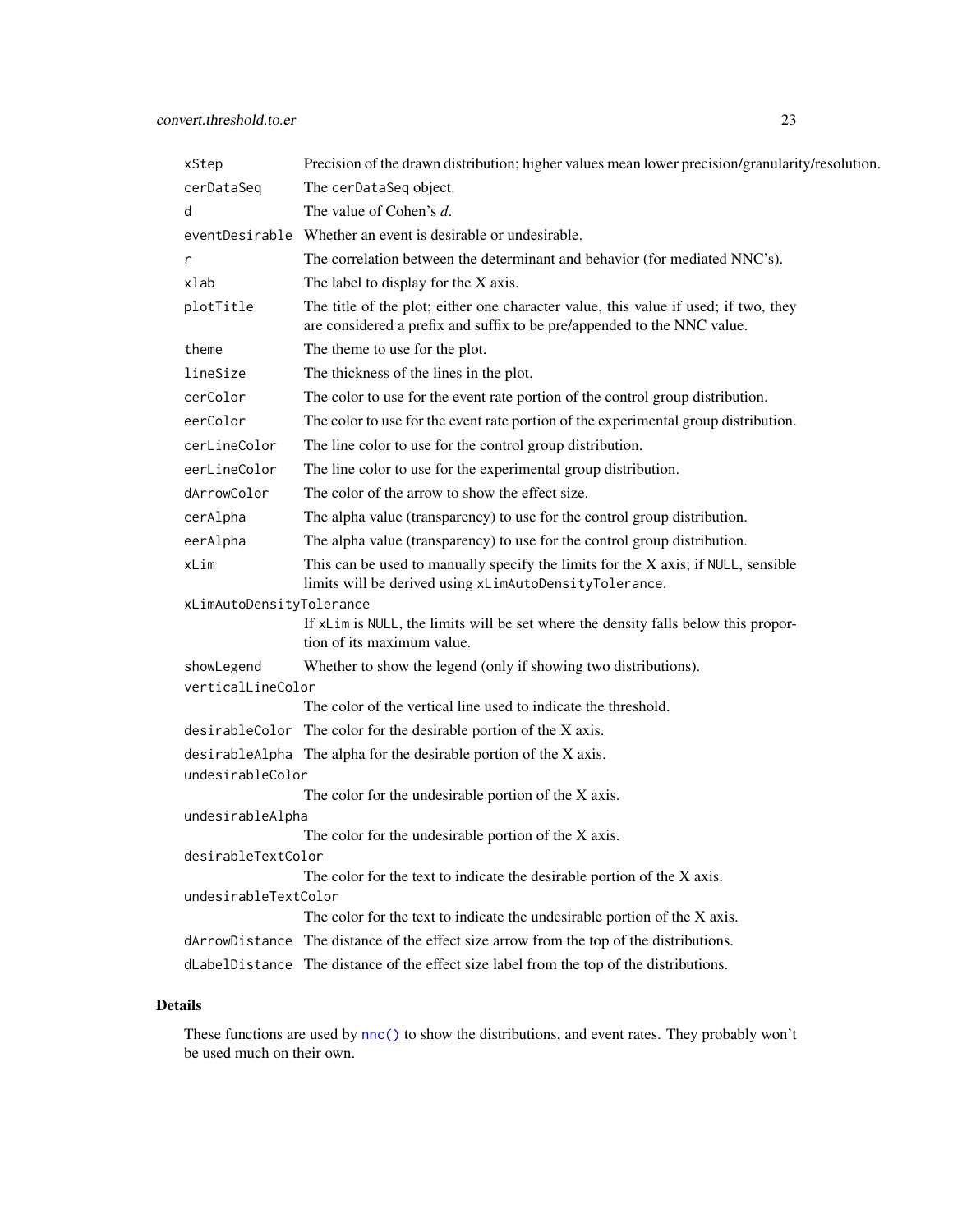#### <span id="page-23-0"></span>Value

erDataSeq returns a data sequence; ggNNC a ggplot2:: ggplot().

#### Author(s)

Gjalt-Jorn Peters & Stefan Gruijters

Maintainer: Gjalt-Jorn Peters [gjalt-jorn@userfriendlyscience.com](mailto:gjalt-jorn@userfriendlyscience.com)

#### References

Gruijters, S. L., & Peters, G. Y. (2019). Gauging the impact of behavior change interventions: A tutorial on the Numbers Needed to Treat. *PsyArXiv.* doi: [10.31234/osf.io/2bau7](https://doi.org/10.31234/osf.io/2bau7)

#### See Also

[nnc\(\)](#page-37-1)

```
### Show distribution for an event rate value of 125
behaviorchange::ggNNC(behaviorchange::erDataSeq(threshold=125, mean=90, sd=30));
### If the event occurs under the threshold instead of
### above it
behaviorchange::ggNNC(behaviorchange::erDataSeq(threshold=125,
                                                mean=90, sd=30,
                      eventIfHigher = FALSE));
### ... And for undesirable events (note how
### desirability is an argument for ggNNC, whereas
### whether an event occurs 'above' or 'below' the
### threshold is an argument for erDataSeq):
behaviorchange::ggNNC(behaviorchange::erDataSeq(threshold=125,
                                                mean=90, sd=30,
                      eventIfHigher = FALSE),
      eventDesirable = FALSE);
### Show event rate for both experimental and
### control conditions, and show the numbers
### needed for change
behaviorchange::ggNNC(behaviorchange::erDataSeq(threshold=125,
                                                mean=90, sd=30),
                      d=. 5);
### Illustration of how even with very large effect
### sizes, if the control event rate is very high,
### you'll still need a high number of NNC
behaviorchange::ggNNC(behaviorchange::erDataSeq(er=.9),
                      d=1):
```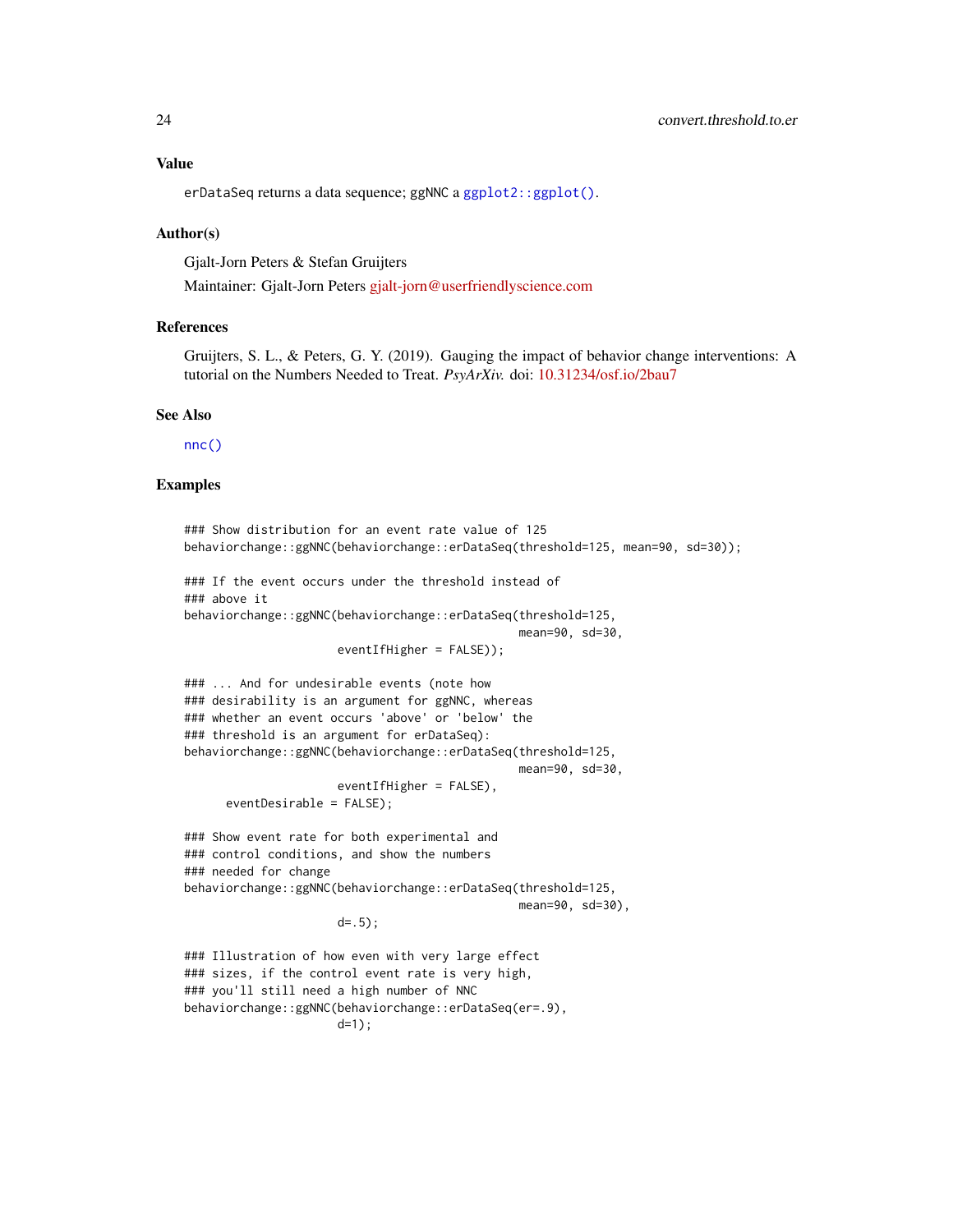<span id="page-24-1"></span><span id="page-24-0"></span>determinantStructure *Determinant Structure specification*

#### <span id="page-24-2"></span>Description

These functions can be used to specify a determinant structure: a hierarchical structure of determinants that can then be conveniently plotted and analysed, for example using [detStructCIBER.](#page-8-2) These functions are made to be used together; see the example and the forthcoming article for more information.

#### Usage

```
determinantStructure(name, selection = NULL, ...)
determinantVar(name, selection = NULL, ...)
subdeterminants(name, selection = NULL, ...)
subdeterminantProducts(name, selection = NULL, ...)
## S3 method for class 'determinantStructure'
plot(x, useDiagrammeR = FALSE, ...)
## S3 method for class 'determinantStructure'
print(x, \ldots)
```
#### Arguments

| name          | The name of the variable that is specified.                                                                                                                                                                                                                                                                                                                          |
|---------------|----------------------------------------------------------------------------------------------------------------------------------------------------------------------------------------------------------------------------------------------------------------------------------------------------------------------------------------------------------------------|
| selection     | A regular expression to use to select the variables in a dataframe that are con-<br>sidered items that together form this variable. For determinant Structure, a<br>list can be provided that also contains a named regular expression with the name<br>'behaviorRegEx', which specifies the name of the behavior to which this deter-<br>minant structure pertains. |
| $\cdot$       | Any additional arguments are other determinant structure building functions.<br>These are used to construct the determinant structure 'tree'.                                                                                                                                                                                                                        |
| $\times$      | The determinant Structure object to print or plot.                                                                                                                                                                                                                                                                                                                   |
| useDiagrammeR | Whether to simply use $print(plot(x))$ (if FALSE) or whether to use data.tree::ToDiagrammeRGraph,<br>tweak it a bit, by setting global graph attributes, and then using DiagrammeR::render_graph<br>$(if$ TRUE).                                                                                                                                                     |

#### Details

This family of functions will be explained more in detail in a forthcoming paper.

plot and print methods plot and print a determinantStructure object.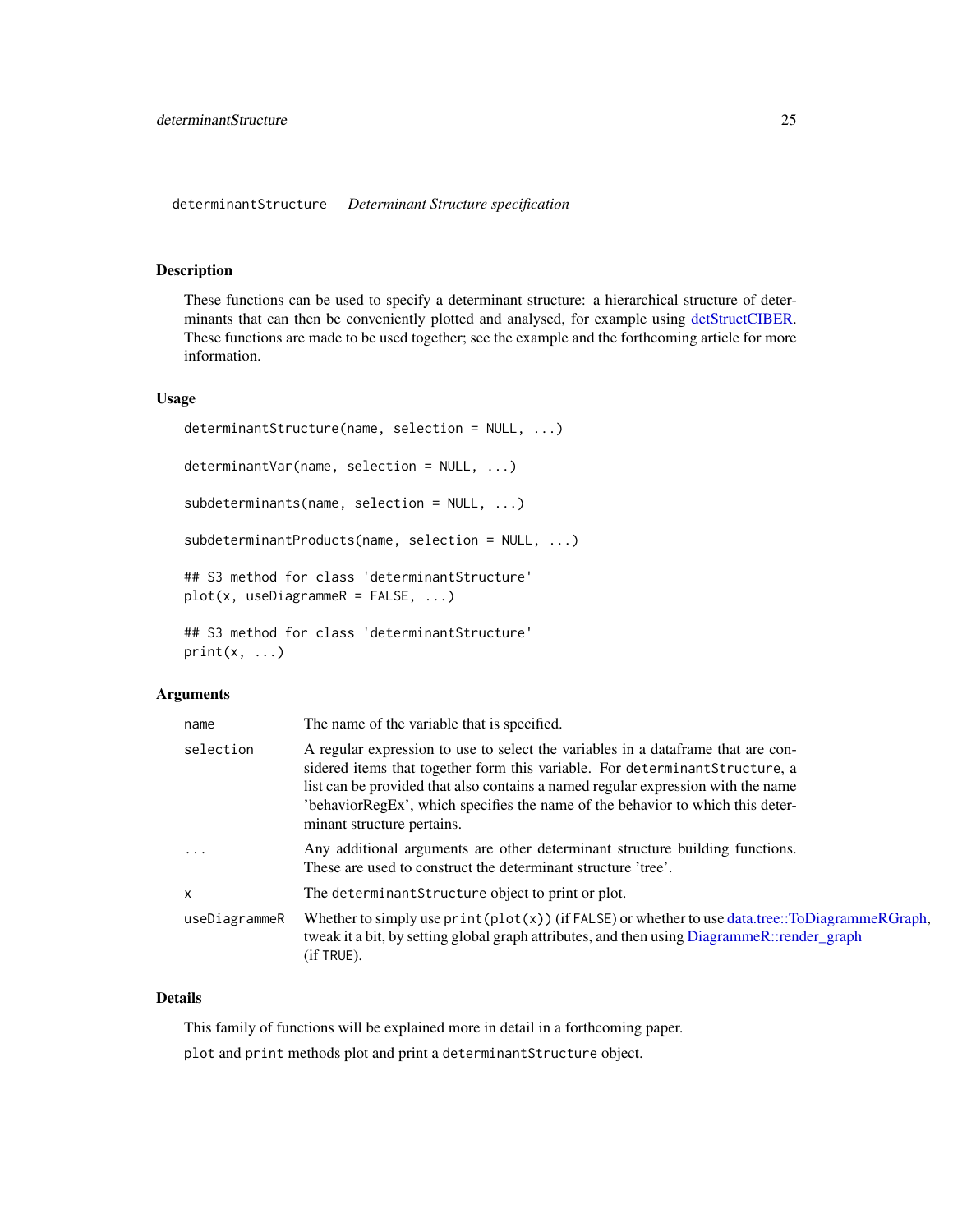# <span id="page-25-0"></span>Value

A determinantStructure object, which is a [data.tree](#page-0-0) object.

#### Author(s)

Gjalt-Jorn Peters, <gjalt-jorn@a-bc.eu>

#### See Also

[detStructAddVarLabels](#page-32-1), [detStructAddVarNames](#page-32-2), [detStructComputeProducts](#page-32-2), [detStructComputeScales](#page-32-2), [detStructCIBER](#page-8-2)

#### Examples

```
determinantStructure('using R',
                     list('using R',
                          behaviorRegEx = 'some RegEx'),
                     determinantVar("Intention",
                                     "another RegEx",
                                     determinantVar("Attitude",
                                                    "third RegEX",
                                                    subdeterminants("Likelihood",
                                                                     "4th RegEx"),
                                                   subdeterminants("Evaluation",
                                                                    "5th RegEx"),
                                                   subdeterminantProducts("attProduct",
                                                                           c("4th RegEx",
                                                                           "5th RegEx"))),
                                     determinantVar("perceivedNorm",
                                                    "6th RegEx",
                                                    subdeterminants("Approval",
                                                                     "7th RegEx"),
                                                  subdeterminants("Motivation to comply",
                                                                     "8th RegEx"),
                                                    subdeterminantProducts("normProduct",
                                                                           c("7th RegEx",
                                                                           "8th RegEx"))),
                                               determinantVar("pbc",
                                                               "9th RegEx",
                                                       subdeterminants("Control beliefs",
                                                                         "10th RegEx"))));
```
determinant\_selection\_table *Potential for Change Index and the Determinant Selection Table*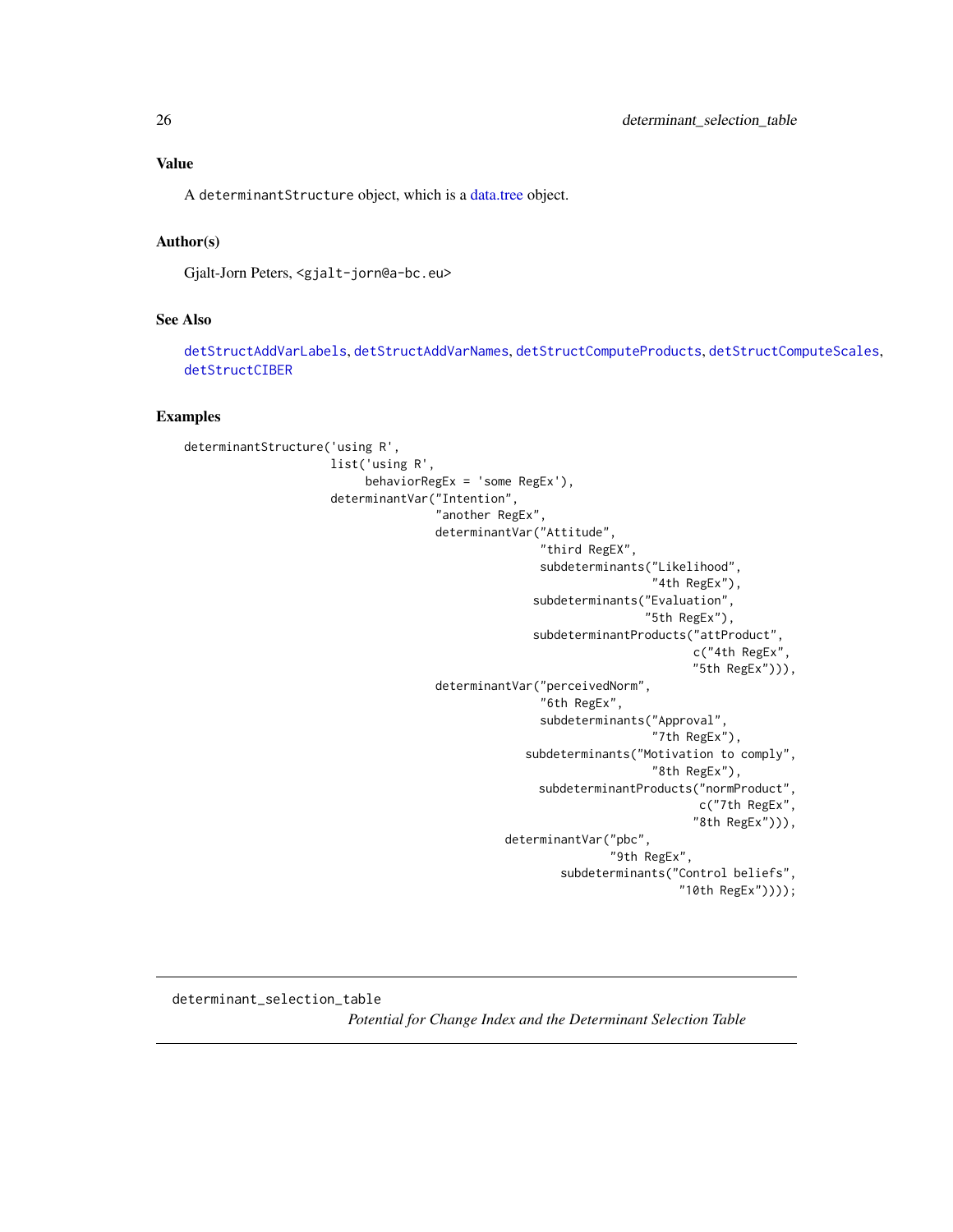#### <span id="page-26-0"></span>Description

These functions compute the Potential for Change Index for one or multiple (sub-)determinants, the room for improvement (an intermediate estimate), and produce a convenient table with an overview of all (sub-)determinants. Note that for determinant selection purposes, quantitative estimates such as the Potential for Change Index should never be used without also thoroughly inspecting the visualisations of the univariate distributions and the confidence intervals for the associations to the ultimate intervention targets (usually the target behavior or a proxy measure). For this purpose, the Confidence Interval-Based Estimation of Relevance plots can be used (see [CIBER\(\)](#page-8-1)).

#### Usage

```
determinant_selection_table(
  data,
  determinants,
  target,
  determinantLabels = NULL,
  targetLabel = NULL,
  sortBy = NULL,sortByAbs = TRUE,
  decreasing = TRUE,
  digits = 3,
  increasesAreImprovements = TRUE,
  minimum = base::min,
  maximum = base::max,center = base::mean,
  weight = stats::cor,
  type = NULL,minimumArgs = list(na.rm = TRUE),maximumArgs = list(na.rm = TRUE),centerArgs = list(na.rm = TRUE),
  weightArgs = list(use = "complete.obs"),
  potentialScale = NULL,
  heading Level = 3,
  output = behaviorchange::opts$get("tableOutput")
)
determinantSelectionTable_partial(
  x,
  digits = attr(x, "digits"),headingLevel = attr(x, "headingLevel"),echoPartial = FALSE,partialFile = NULL,
  quiet = TRUE,
  ...
\lambda## S3 method for class 'determinantSelectionTable'
knit_print(
```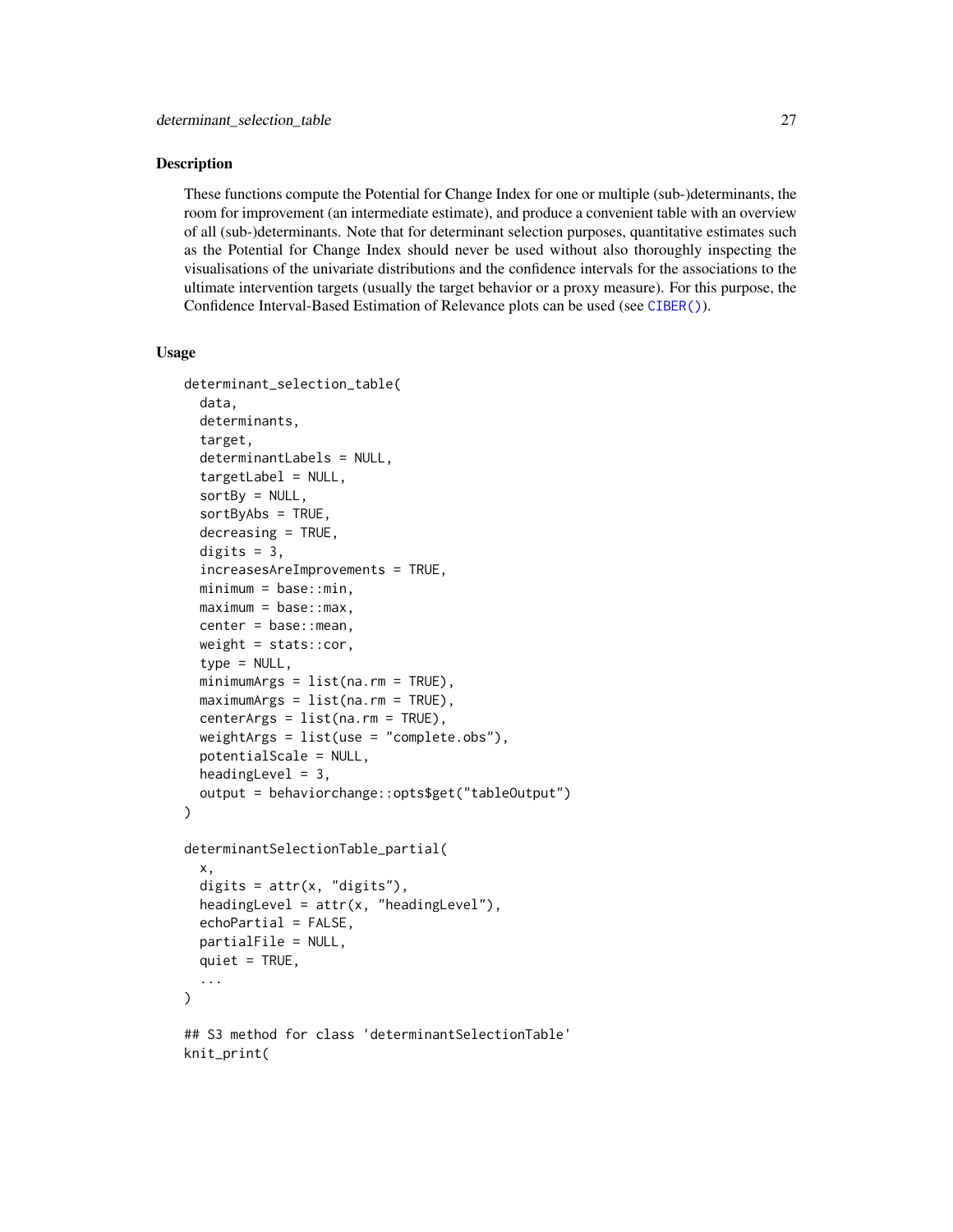```
x,
  digits = attr(x, "digits"),headingLevel = attr(x, "headingLevel"),echoPartial = FALSE,
 partialFile = NULL,
 quiet = TRUE,
  ...
)
## S3 method for class 'determinantSelectionTable'
print(
 x,
 digits = attr(x, "digits"),headingLevel = attr(x, "headingLevel"),output = attr(x, "output"),forceKnitrOutput = FALSE,
  ...
\mathcal{L}potential_for_change_index(
  data,
  determinants,
  target,
  increasesAreImprovements = TRUE,
  sampleLevel = FALSE,
 minimum = base::min,maximum = base::max,center = base::mean,
 weight = stats::cor,type = NULL,
 minimumArgs = list(na.rm = TRUE),maximumArgs = list(na.rm = TRUE),centerArgs = list(na.rm = TRUE),
 weightArgs = list(use = "complete.obs")
)
room_for_improvement(
  x,
  increasesAreImprovements = TRUE,
  sampleLevel = FALSE,
 minimum = base::min,
 maximum = base::max,center = base::mean,
 minimumArgs = list(na.rm = TRUE),maximumArgs = list(na.rm = TRUE),centerArgs = list(na.rm = TRUE),
  varName = NULL
)
```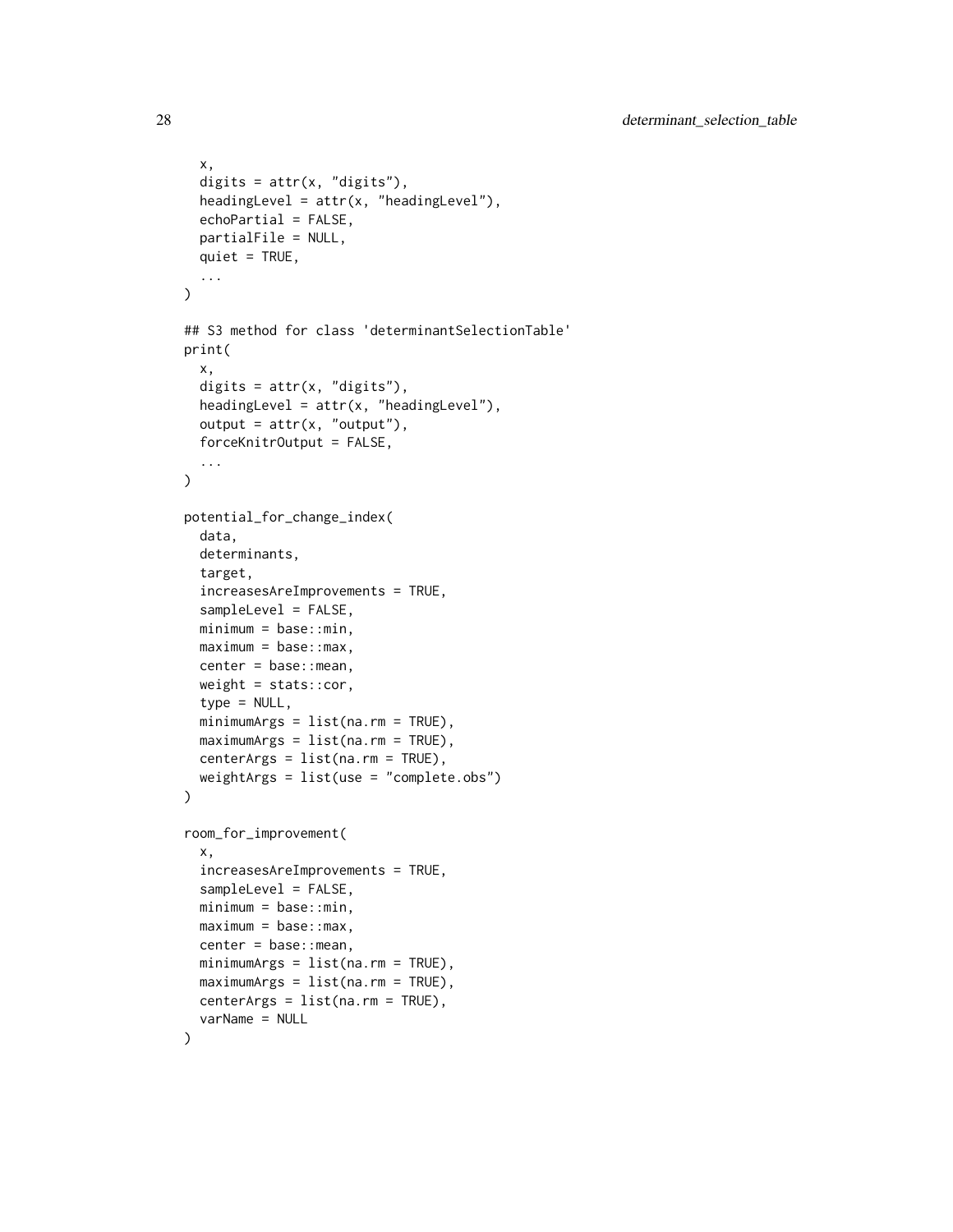| data                           | The dataframe containing the variables.                                                                                                                                                                                              |  |
|--------------------------------|--------------------------------------------------------------------------------------------------------------------------------------------------------------------------------------------------------------------------------------|--|
| determinants                   | The name(s) of the determinant(s).                                                                                                                                                                                                   |  |
| target                         | The target (e.g. behavior or intention).                                                                                                                                                                                             |  |
| determinantLabels, targetLabel |                                                                                                                                                                                                                                      |  |
|                                | Optionally, labels to use for the (sub-)determinants and the target. The determinantLabels<br>must have the same order as the determinants vector.                                                                                   |  |
| sortBy                         | The column to sort the results by; if not NULL, a number from 1-6 that corre-<br>sponds to the six columns of the Determinant Selection Table.                                                                                       |  |
| sortByAbs                      | Whether to sort by raw values (FALSE) or their absolute value (TRUE).                                                                                                                                                                |  |
| decreasing                     | Whether to sort in decreasing (TRUE) or increasing (FALSE) order.                                                                                                                                                                    |  |
| digits                         | The number of digits to round to.                                                                                                                                                                                                    |  |
| increasesAreImprovements       |                                                                                                                                                                                                                                      |  |
|                                | Whether increases are improvements (TRUE) or decreases are improvements (FALSE).                                                                                                                                                     |  |
| minimum, maximum               |                                                                                                                                                                                                                                      |  |
|                                | The minimum and maximum, as functions that take a vector and return the min-<br>imum and maximum scores, as numbers, or as vectors of numbers specifying                                                                             |  |
|                                | the minimum and maximum to use for each column in x or determinants,                                                                                                                                                                 |  |
|                                | or a lists of functions specifying the functions to use for each column in x or                                                                                                                                                      |  |
|                                | determinants.                                                                                                                                                                                                                        |  |
| center                         | For the sample-level version, a function that takes a vector and returns the center<br>(e.g. mean, median, etc), or a list of functions specifying the function to use for<br>each column in x or determinants.                      |  |
| weight                         | The function to return the weight/multiplier to use in the computation.                                                                                                                                                              |  |
| type                           | The type of potential for change index. Currently implemented are type '1' and<br>type '2' - see details for more information.                                                                                                       |  |
|                                | minimumArgs, maximumArgs, centerArgs, weightArgs                                                                                                                                                                                     |  |
|                                | lists with arguments to pass to the corresponding functions. Note that these are<br>not vectorized.                                                                                                                                  |  |
|                                | potentialScale The scale with minimum and maximum possible values for the Potential for                                                                                                                                              |  |
|                                | Change index. If NULL, the minimum is set to $\theta$ and the maximum is set to the<br>highest observed value.                                                                                                                       |  |
| headingLevel                   | The number of hashes to print in front of the headings when printing while<br>knitting                                                                                                                                               |  |
| output                         | Whether to only output to the viewer (if possible; output='viewer'), or only to<br>the console (output='console'), or to both (output=c('viewer', 'console')).<br>Note that displaying in the viewer requires the htmltools package. |  |
| х                              | For room for improvement, either a numeric vector with scores on a (sub-)determinant,<br>or a data frame with multiple such vectors. For the Determinant Selection Table<br>functions, the object to print/knit.                     |  |
| echoPartial                    | Whether to show the executed code in the R Markdown partial (TRUE) or not<br>(FALSE).                                                                                                                                                |  |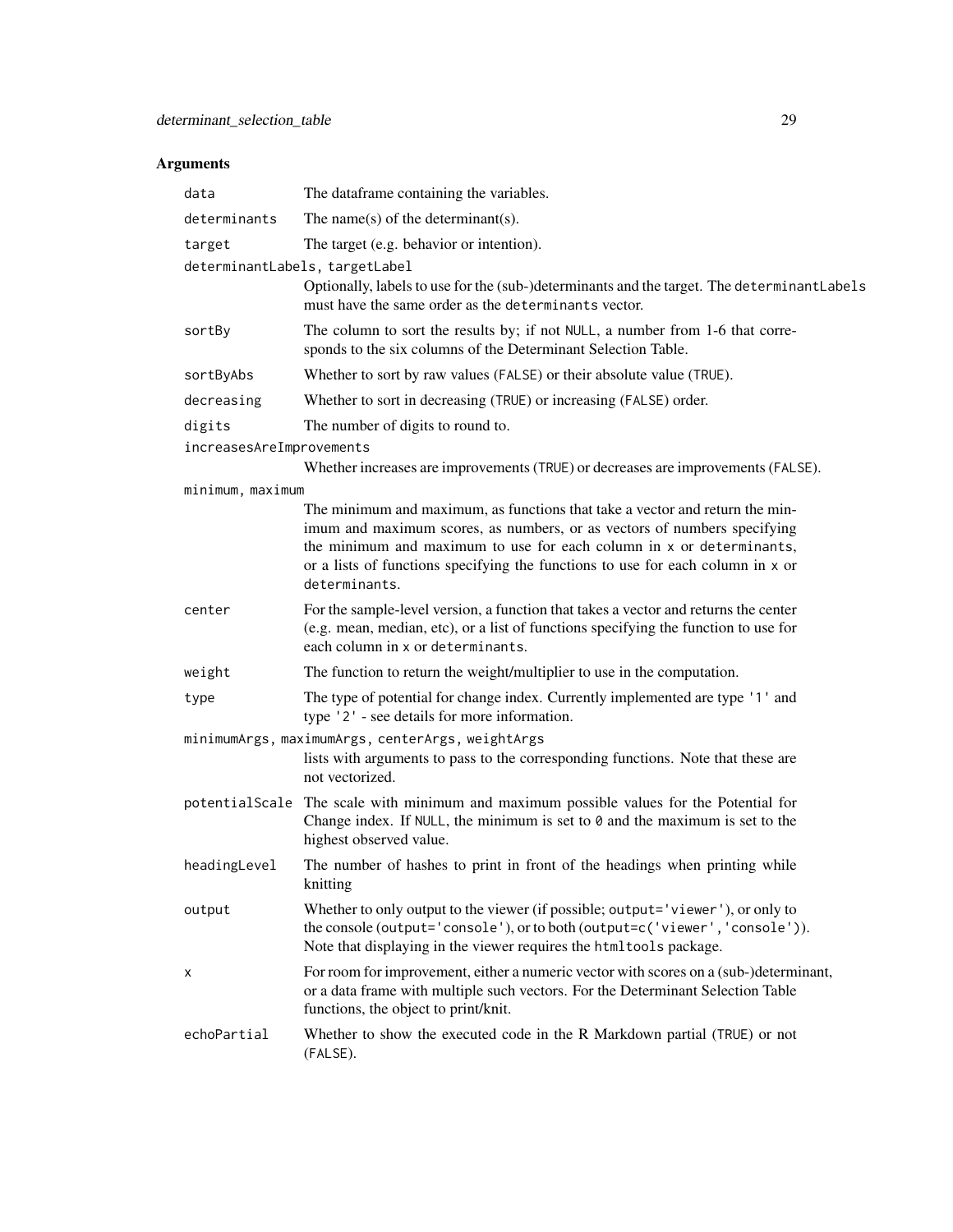<span id="page-29-0"></span>

| partialFile      | This can be used to specify a custom partial file. The file will have object x<br>available.                                                              |  |
|------------------|-----------------------------------------------------------------------------------------------------------------------------------------------------------|--|
| quiet            | Passed on to knitr:: knit() whether it should e chatty (FALSE) or quiet (TRUE).                                                                           |  |
| $\ddots$ .       | Any additional arguments are passed to the default print method by the print<br>method, and to rmdpartials:: partial() when knitting a RMarkdown partial. |  |
| forceKnitrOutput |                                                                                                                                                           |  |
|                  | Force knitr output.                                                                                                                                       |  |
| sampleLevel      | Whether to return sample-level estimates (TRUE) or individual-level estimates<br>(FALSE).                                                                 |  |
| varName          | For internal use.                                                                                                                                         |  |

#### Details

The Potential for Change index was developed by Keegan et al. and is a numerical representation of a number of important features in [CIBER\(\)](#page-8-1) plots (for more details, please see the references below). It turned out a similar measure, the Intervention Potential, was developed by Huber & Mosler (2013). The latter uses regression coefficients as weights, which is problematic for a number of reasons (see Crutzen, Peters & Noijen, 2017), and has therefore not been implemented as a default, but it is possible to use regression coefficients by specifying a custom weight function.

The original Potential for Change Index was conceptualized to optimize intervention tailoring and improve the prediction of individual-level intervention effectiveness. A second conceptualization of the Potential for Change Index can facilitate sub-determinant selection.

In addition to using the minimum, maximum, center, and weight functions to specify custom functions, specific types have also been implemented to quickly use a prespecified combination of functions.

The first (type  $=$  '1') is computed as follows:

- For sub-determinants with a positive zero-order correlation with behavior, the sample mean is subtracted from the observed maximum score, and the result is multiplied by the zero-order correlation;
- For sub-determinants with a negative zero-order correlation with behavior, the sample mean is subtracted from the observed minimum score, and the result is multiplied by the zero-order correlation.

The second  $(type = '2')$  is computed as follows:

- For sub-determinants with a positive zero-order correlation with behavior, the sample mean is subtracted from the .95 quantile of the scores, and the result is multiplied by the squared zero-order correlation (i.e. the proportion of explained variance);
- For sub-determinants with a negative zero-order correlation with behavior, the sample mean is subtracted from the .05 quantile of the scores, and the result is multiplied by the squared zero-order correlation (i.e. the proportion of explained variance);

The second variant effectively takes the 5% trimmed maximum and minimum, rendering it less sensitive to outliers, penalizes weak associations with behavior more severely, and decreases sensitivity to differences between correlations. These differences should render the second variant a bit more robust over different samples.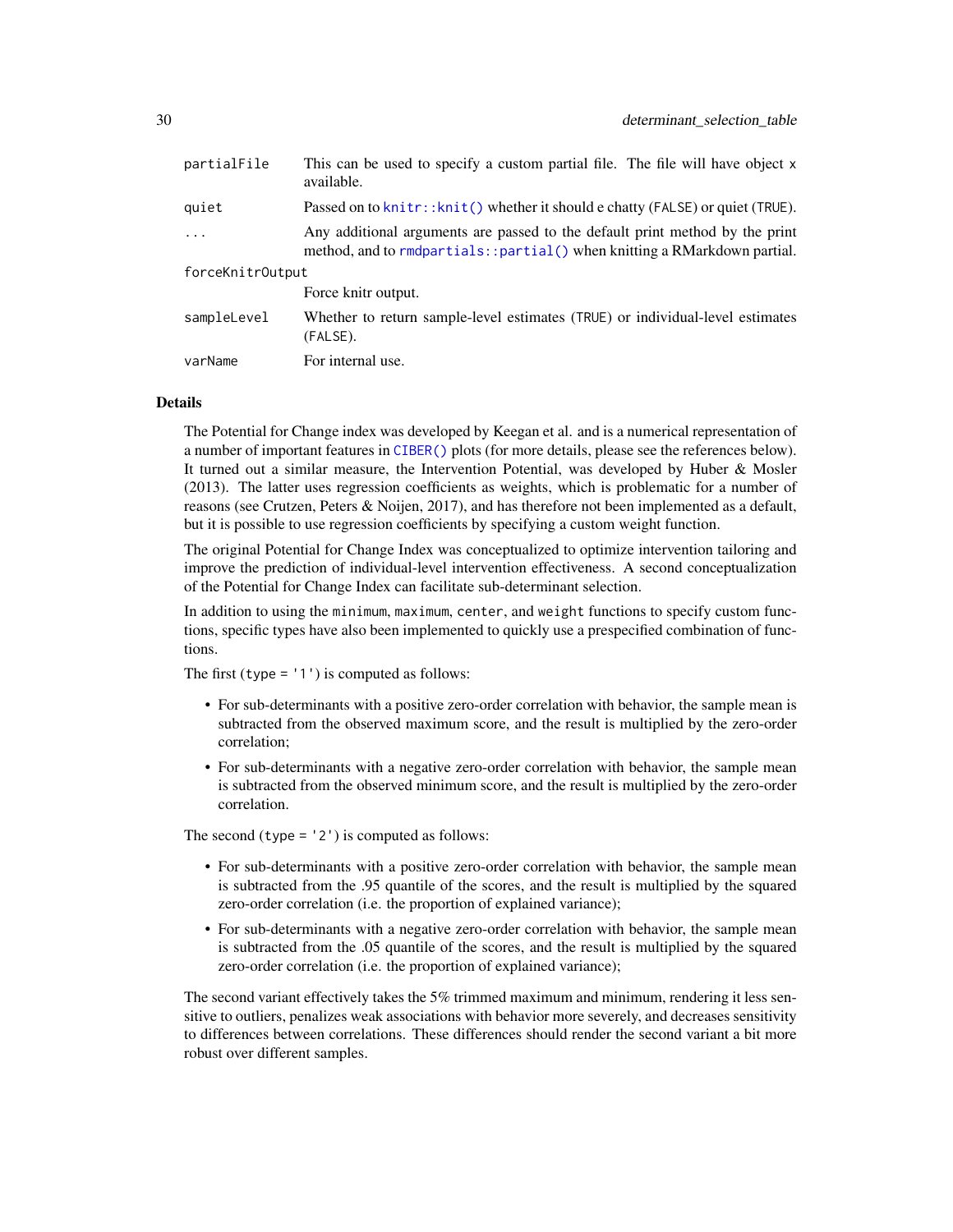#### determinant\_selection\_table 31

The room for improvement is one of the ingredients of the Potential for Change Index or P\_delta, a generalized version of the Intervention Potential. The Determinant Selection Table efficiently presents the Potential for Change Indices for a set of (sub-)determinants.

#### Value

For the individual-level version, a vector or data frame with the same dimensions as provided; for the sample-level version, if a vector is provided, a single number, and if a data frame is provided, a vector with as many values as the data frame has columns. For Determinant Selection Table, a data frame.

#### References

Knittle, K. P., Peters, G.-J. Y., Heino, M. T. J., Tobias, R., & Hankonen, N. (2019). Potential for change: New metrics for tailoring and predicting response to behavior change interventions. doi: [10/ghqmg3](https://doi.org/10/ghqmg3)

Huber, A. C. & Mosler, H.-J. (2013) Determining behavioral factors for interventions to increase safe water consumption: a cross-sectional field study in rural Ethiopia, International Journal of Environmental Health Research, 23:2, 96-107 doi: [10.1080/09603123.2012.699032](https://doi.org/10.1080/09603123.2012.699032)

```
### Get example data
dat <- get(data("BBC_pp15.1", package="behaviorchange"));
### Individual-level version, for one sub-determinant
P_delta_example <-
 behaviorchange::potential_for_change_index(
   data=dat,
   determinants='highDose_attitude',
    target='highDose_intention'
 );
head(P_delta_example);
hist(P_delta_example);
### Sample-level version
behaviorchange::potential_for_change_index(
 data=dat,
 determinants='highDose_attitude',
 target='highDose_intention',
 sampleLevel = TRUE
);
### Individual-level for multiple determinants
P_delta_example <-
 behaviorchange::potential_for_change_index(
   data=dat,
   determinants=c('highDose_attitude', 'highDose_perceivedNorm'),
    target='highDose_intention'
 );
```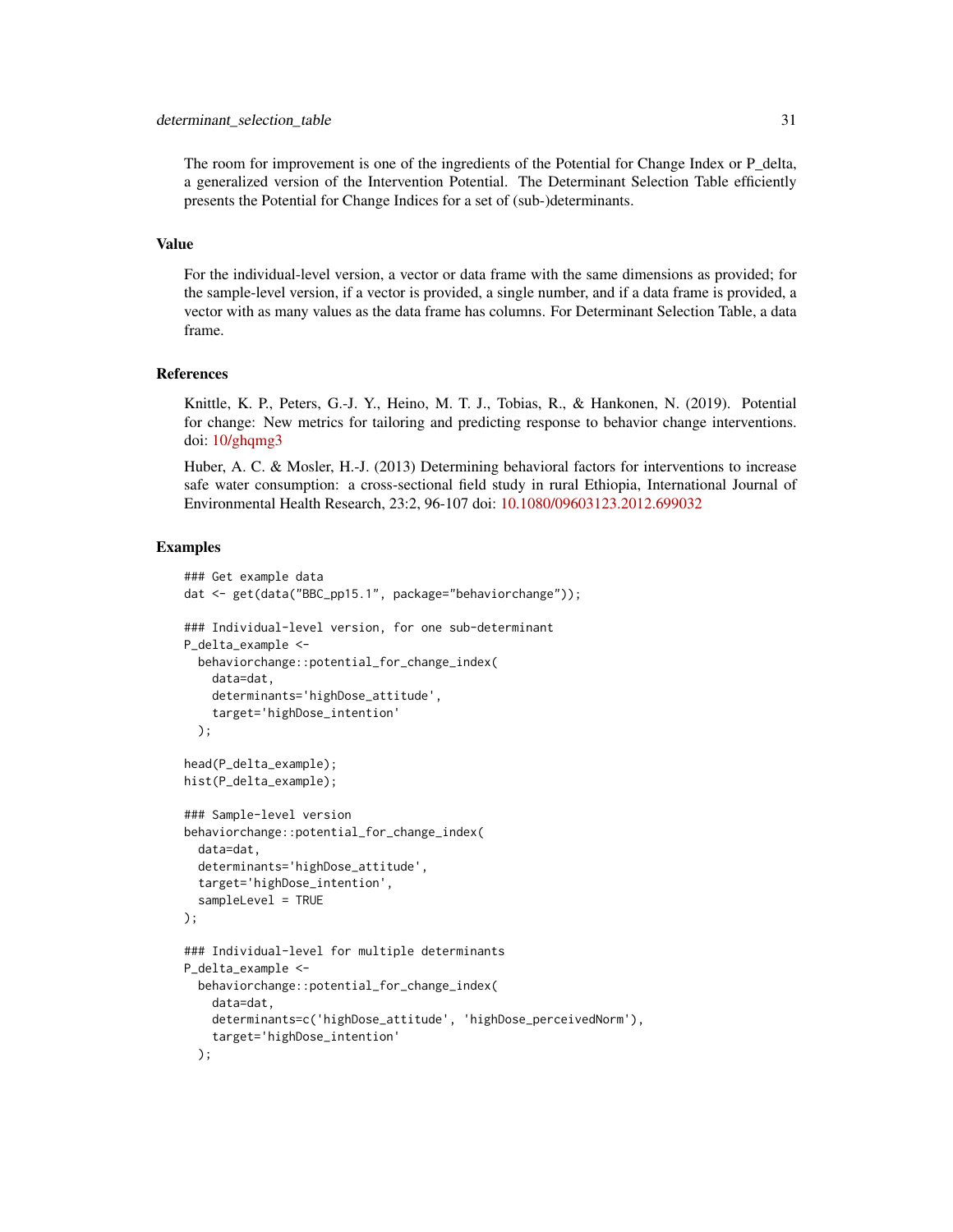```
head(P_delta_example);
### Sample-level version for multiple determinants
behaviorchange::potential_for_change_index(
  data=dat,
  determinants=c('highDose_attitude', 'highDose_perceivedNorm'),
  target='highDose_intention',
  sampleLevel = TRUE
);
### Get the Potential for Change Index Type 2
behaviorchange::potential_for_change_index(
  data=dat,
  determinants=c('highDose_attitude', 'highDose_perceivedNorm'),
  target='highDose_intention',
  type = '2',
  sampleLevel = TRUE
);
### Get a Determinant Selection Table
behaviorchange::determinant_selection_table(
  data=dat,
  determinants = c('highDose_AttBeliefs_long',
                   'highDose_AttBeliefs_intensity',
                   'highDose_AttBeliefs_euphoria'),
  target = 'highDose_intention',
  sortBy = 6);
### R Markdown partials can smoothly be included in RMarkdown documents
behaviorchange::determinantSelectionTable_partial(
  behaviorchange::determinant_selection_table(
    data=dat,
    determinants = c('highDose_AttBeliefs_long',
                     'highDose_AttBeliefs_intensity',
                     'highDose_AttBeliefs_euphoria'),
    target = 'highDose_intention',
    sortBy = 6)
);
### Room for improvement for one variable
head(
  room_for_improvement(
    dat$highDose_AttBeliefs_long
  )
);
room_for_improvement(
  dat$highDose_AttBeliefs_long,
  sampleLevel = TRUE
);
```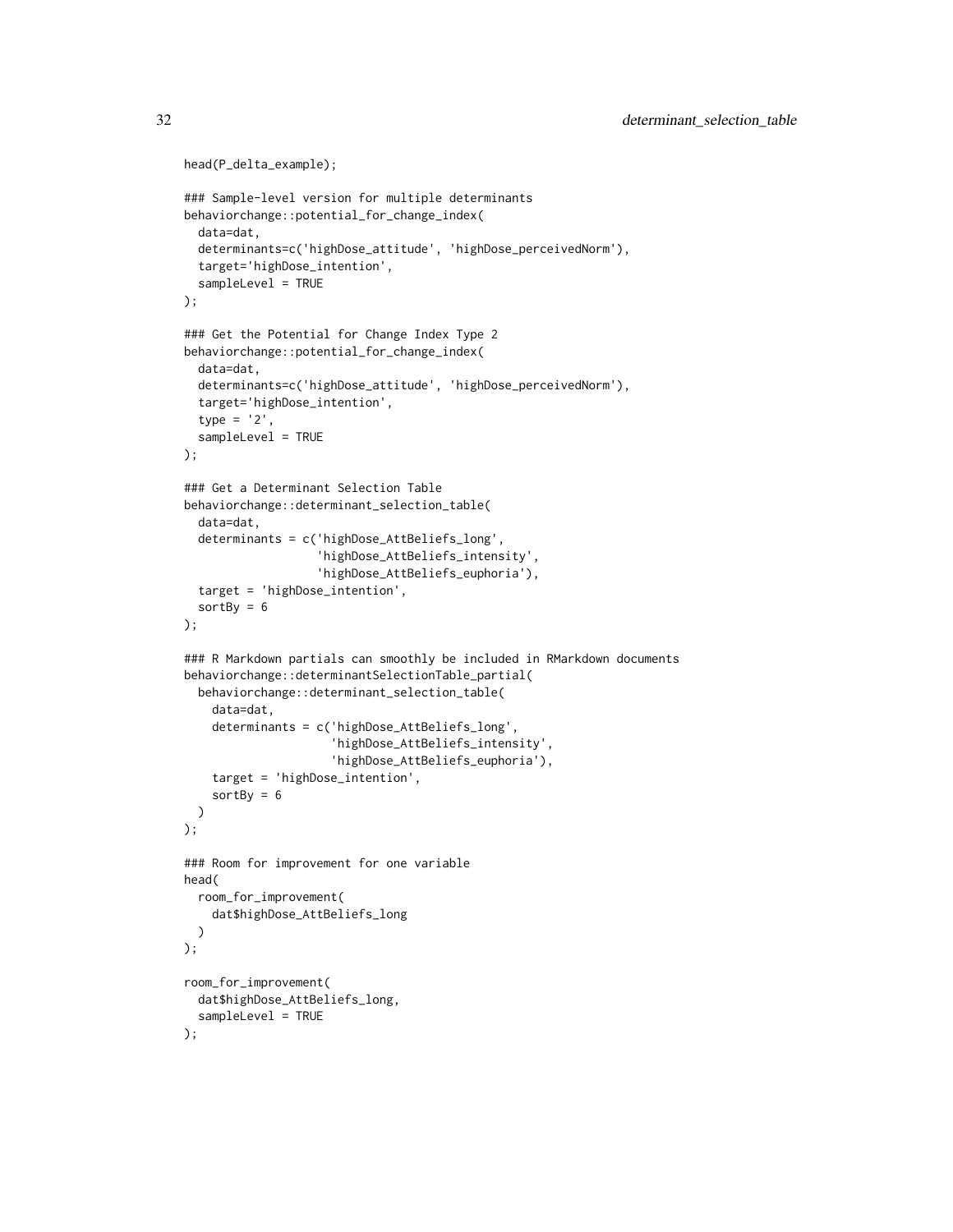```
### For multiple (sub-)determinants
head(
  room_for_improvement(
   dat[, c('highDose_AttBeliefs_long',
            'highDose_AttBeliefs_intensity',
            'highDose_AttBeliefs_euphoria')]
  )
);
room_for_improvement(
  dat[, c('highDose_AttBeliefs_long',
          'highDose_AttBeliefs_intensity',
          'highDose_AttBeliefs_euphoria')],
  sampleLevel = TRUE
);
```
<span id="page-32-1"></span>detStructAddVarLabels *Functions to preprocess determinant structures*

# <span id="page-32-2"></span>Description

These functions are used in conjunction with the [determinantStructure](#page-24-1) family of funtions to conveniently work with determinant structures.

#### Usage

```
detStructAddVarLabels(
  determinantStructure,
  varLabelDf,
  varNameCol = "varNames.cln",
  leftAnchorCol = "leftAnchors",
  rightAnchorCol = "rightAnchors",
  subQuestionCol = "subQuestions",
  questionTextCol = "questionText"
)
detStructAddVarNames(determinantStructure, names)
detStructComputeProducts(determinantStructure, data, append = TRUE)
detStructComputeScales(
  determinantStructure,
  data,
  append = TRUE,separator = "_"
)
```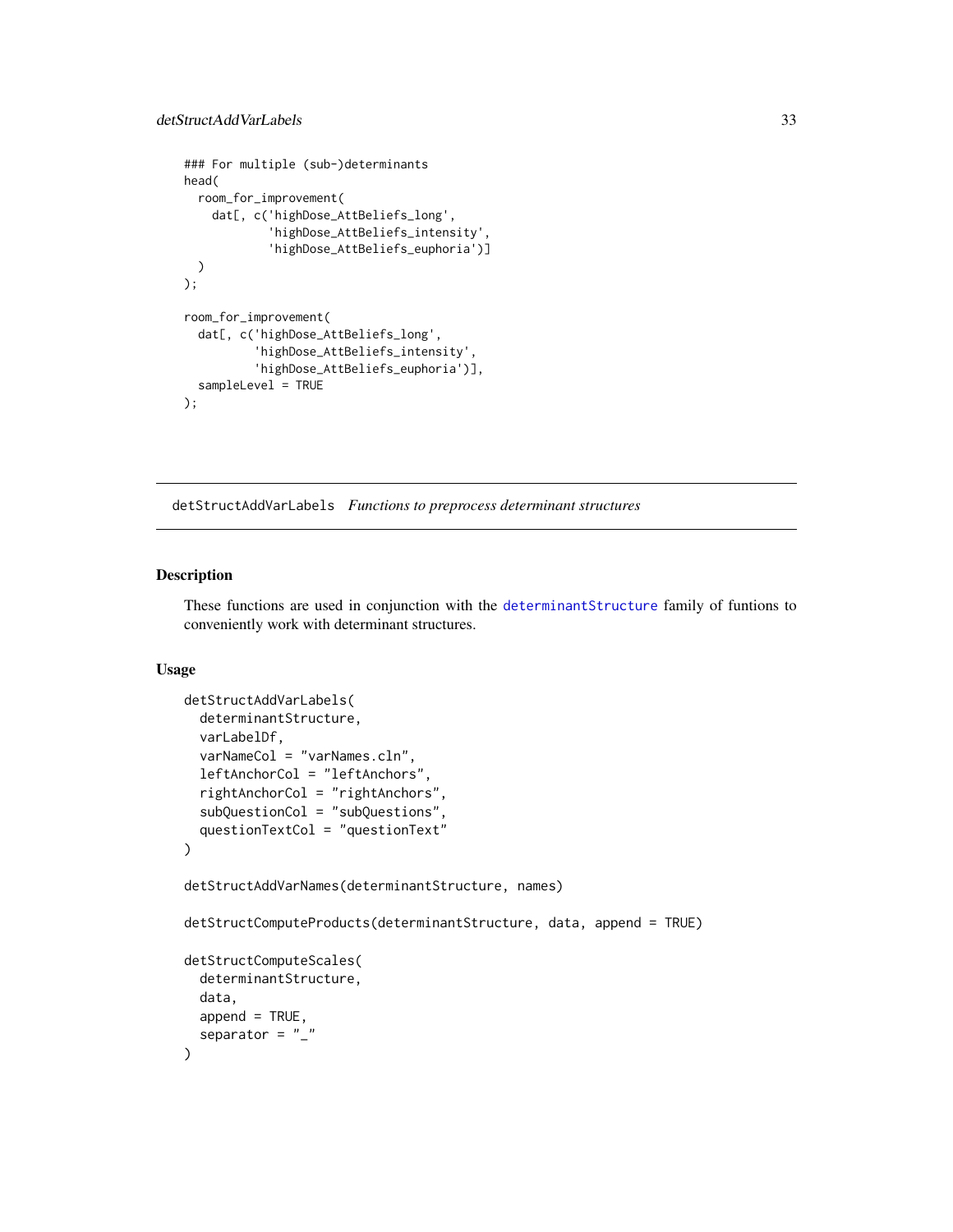# Arguments

| determinantStructure |                                                                                                                                                                                                                                                      |  |
|----------------------|------------------------------------------------------------------------------------------------------------------------------------------------------------------------------------------------------------------------------------------------------|--|
|                      | The determinant Structure object.                                                                                                                                                                                                                    |  |
| varLabelDf           | The variable label dataframe as generated by the processLSvarLabels in the<br>userfriendlyscience package. It is also possible to specify a 'homemade'<br>dataframe, in which case the column names have to specified (see the next argu-<br>ments). |  |
| varNameCol           | The name of the column of the varLabelDf that contains the variable name.<br>Only needs to be changed from the default value if varLabelDf is not a dataframe<br>as produced by processLSvarLabels.                                                  |  |
| leftAnchorCol        | The name of the column of the varLabelDf that contains the left anchor. Only<br>needs to be changed from the default value if varLabelDf is not a dataframe as<br>produced by processLSvarLabels.                                                    |  |
| rightAnchorCol       | The name of the column of the varLabelDf that contains the right anchor. Only<br>needs to be changed from the default value if varLabelDf is not a dataframe as<br>produced by processLSvarLabels.                                                   |  |
| subQuestionCol       | The name of the column of the varLabelDf that contains the subquestion. Only<br>needs to be changed from the default value if varLabelDf is not a dataframe as<br>produced by processLSvarLabels.                                                    |  |
| questionTextCol      |                                                                                                                                                                                                                                                      |  |
|                      | The name of the column of the varLabelDf that contains the question text. Only<br>needs to be changed from the default value if varLabelDf is not a dataframe as<br>produced by processLSvarLabels.                                                  |  |
| names                | A character vector with the variable names. These are matched against the reg-<br>ular expressions as specified in the determinantStructure object, and any<br>matches will be stored in the determinant Structure object.                           |  |
| data                 | The dataframe containing the data; the variables names specified in names (when<br>calling detStructAddVarNames) must be present in this dataframe.                                                                                                  |  |
| append               | Whether to only return the products or scales, or whether to append these to the<br>dataframe and return the entire dataframe.                                                                                                                       |  |
| separator            | The separator to use when constructing the scale variables names.                                                                                                                                                                                    |  |

# Details

This family of functions will be explained more in detail in a forthcoming paper.

# Value

detStructAddVarLabels and detStructAddVarNames just change the [determinantStructure](#page-24-1) object; detStructComputeProducts and detStructComputeScales return either the dataframe with the new variables appended (if append = TRUE) or just a dataframe with the new variables (if append = FALSE).

# References

(Forthcoming)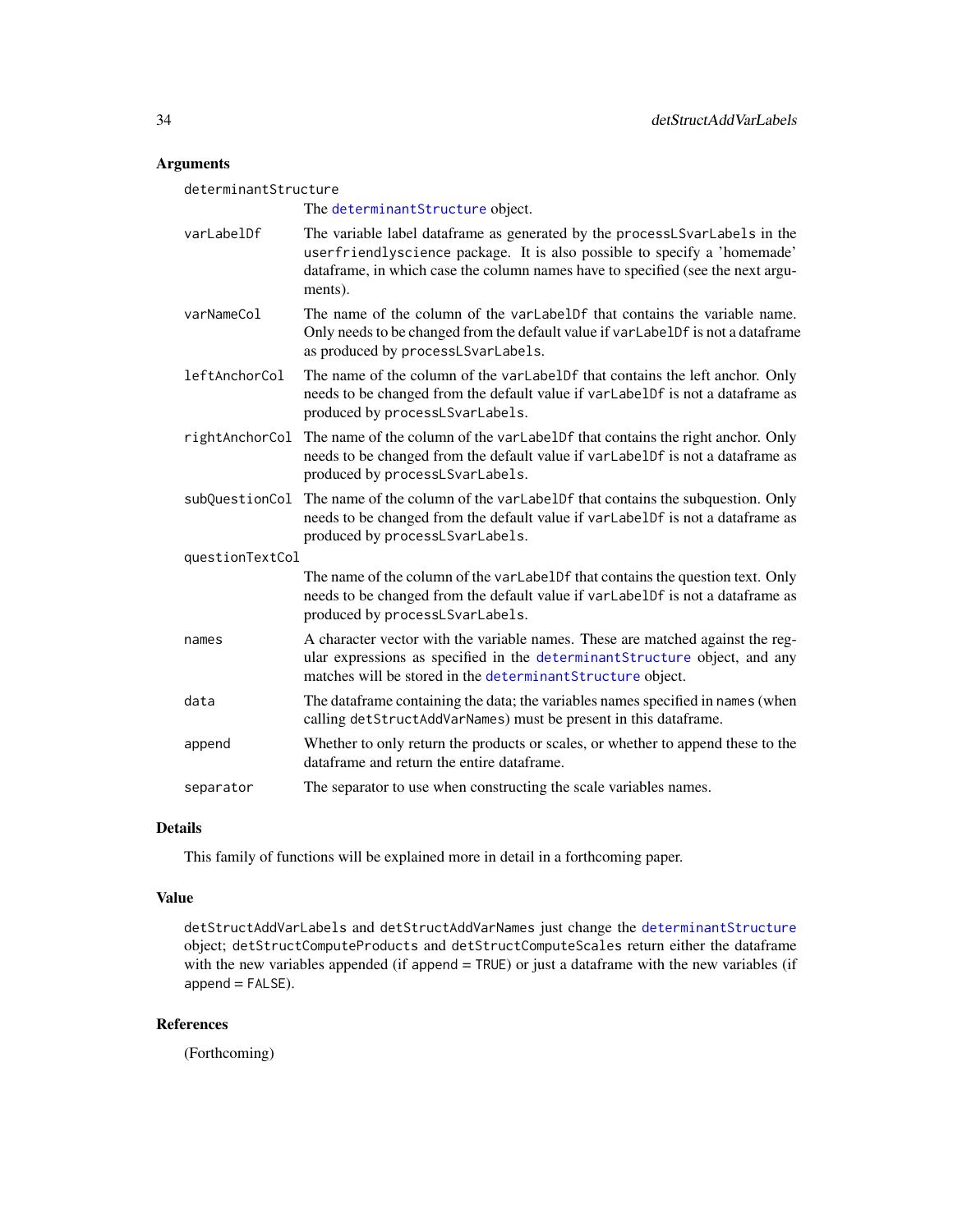# <span id="page-34-0"></span>detStructAddVarLabels 35

# See Also

[determinantStructure](#page-24-1), [determinantVar](#page-24-2), [subdeterminants](#page-24-2), [subdeterminantProducts](#page-24-2), [detStructCIBER](#page-8-2)

```
### Create some bogus determinant data
detStudy <- mtcars[, c(1, 3:7)];
names(detStudy) <- c('rUse_behav',
                     'rUse_intention',
                     'rUse_attitude1',
                     'rUse_attitude2',
                     'rUse_expAtt1',
                     'rUse_expAtt2');
### Specify the determinant structure
### First a subdeterminant
expAtt <-
 behaviorchange::subdeterminants("Subdeterminants",
                                  "expAtt");
### Then two determinants
attitude <-
 behaviorchange::determinantVar("Determinant",
                                 "attitude",
                                 expAtt);
intention <-
 behaviorchange::determinantVar("ProximalDeterminant",
                                 "intention",
                                 attitude);
### Then the entire determinant strcture
detStruct <-
 behaviorchange::determinantStructure('Behavior',
                                       list('behav',
                                       behaviorRegEx = 'rUse'),
                                       intention);
### Add the variable names
behaviorchange::detStructAddVarNames(detStruct,
                                     names(detStudy));
### Add the determinant scale variable to the dataframe
detStudyPlus <-
 behaviorchange::detStructComputeScales(detStruct,
                                         data=detStudy);
### Show its presence
names(detStudyPlus);
mean(detStudyPlus$rUse_Determinant);
```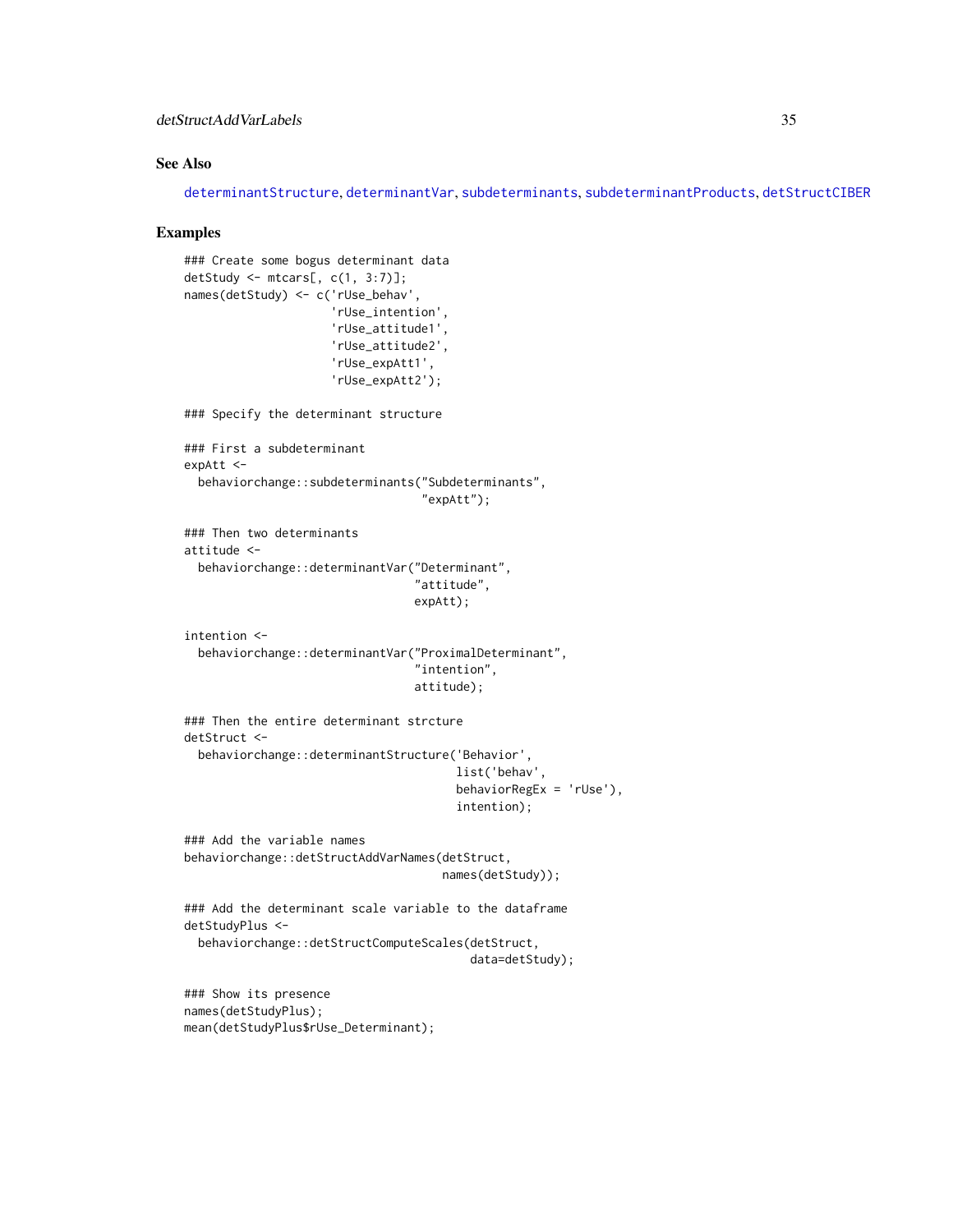#### <span id="page-35-0"></span>Description

This function uses a base rate (Control Event Rate, argument cer) and a Meaningful Change Definitions (MCD, argument mcd) to compute the corresponding Cohen's d. See Gruijters & Peters (2019) for details.

#### Usage

```
dMCD(
  cer,
 mcd = NULL,eer = NULL,
  plot = TRUE,
 medOnX = FALSE,plotResultValues = TRUE,
  resultValueLineColor = "blue",
  resultValueLineSize = 1,
  returnLineLayerOnly = FALSE,
  theme = ggplot2::theme_bw(),
  highestPossibleEER = 0.999999999,
  xLab = ifelse(mcdOnX, "Meaningful Change Definition", "Control Event Rate"),
  yLab = "Cohen's d",
  dist = "norm",
  distArgs = list(),
  distNS = "stats",
  ...
)
## S3 method for class 'dMCD'
```
# Arguments

print(x, ...)

| cer    | The Control Event Rate (or base rate): how many people already perform the<br>target behavior in the population (as a proportion)?                                   |
|--------|----------------------------------------------------------------------------------------------------------------------------------------------------------------------|
| mcd    | The Meaningful Change Definitions: by which percentage (as a proportion)<br>should the event rate increase to render an effect meaningful?                           |
| eer    | Instead of the MCD, it is also possible to specify the Experimental Event Rate<br>(EER), in which case the MCD is computed by taking the difference with the<br>CER. |
| plot   | Whether to show a plot.                                                                                                                                              |
| mcdOnX | Whether to plot the Meaningful Change Definition on the X axis (by default, the<br>CER is plotted on the $X$ axis).                                                  |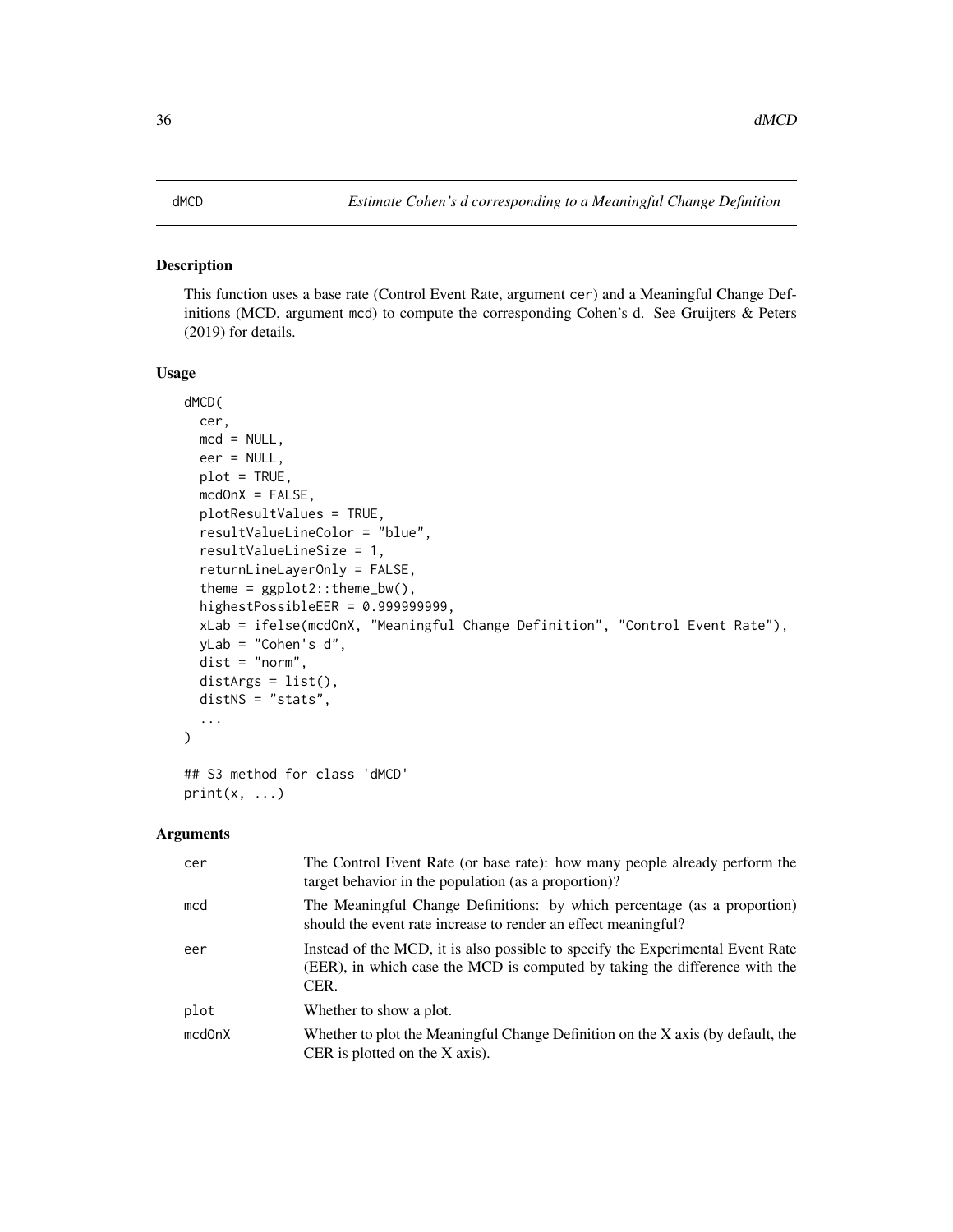<span id="page-36-0"></span> $lm\_rSq\_ci$  37

| plotResultValues       |                                                                                                                                                                                                                                                                                                      |  |
|------------------------|------------------------------------------------------------------------------------------------------------------------------------------------------------------------------------------------------------------------------------------------------------------------------------------------------|--|
|                        | Whether to plot the result values.                                                                                                                                                                                                                                                                   |  |
|                        | resultValueLineColor, resultValueLineSize                                                                                                                                                                                                                                                            |  |
|                        | If plotting the result values, lines of this color and size are used.                                                                                                                                                                                                                                |  |
| returnLineLayerOnly    |                                                                                                                                                                                                                                                                                                      |  |
|                        | Whether to only return a layer with the plotted line (which can be used to quickly<br>stack lines for different MCDs).                                                                                                                                                                               |  |
| theme                  | The ggplot2 theme to use.                                                                                                                                                                                                                                                                            |  |
| highestPossibleEER     |                                                                                                                                                                                                                                                                                                      |  |
|                        | The highest possible EER to include in the plot.                                                                                                                                                                                                                                                     |  |
| xLab, yLab             | The labels for the X and Y axes.                                                                                                                                                                                                                                                                     |  |
| dist, distArgs, distNS |                                                                                                                                                                                                                                                                                                      |  |
|                        | Used to specify the distribution to use to convert between Cohen's d and the<br>CER and EER. distArgs can be used to specify additional arguments to the cor-<br>responding q and p functions, and distNS to specify the namespace (i.e. pack-<br>age) from where to get the distribution functions. |  |
|                        | Any additional arguments to dMCD are passed on to the ggplot2:: geom_line<br>used to draw the line showing the different Cohen's d values as a function of the<br>base rate (or MCD) on the X axis. Additional arguments for the print method<br>are passed on to the default print method.          |  |
| X                      | The object to print (i.e. a result from a call to dMCD).                                                                                                                                                                                                                                             |  |

# Value

The Cohen's d value, optionally with a ggplot2 plot stored in an attribute (which is only a ggplot2 layer if returnLineLayerOnly=TRUE).

# References

Gruijters, S. L. K., & Peters, G.-J. Y. (2020). Meaningful change definitions: Sample size planning for experimental intervention research. *PsyArXiv*. doi: [10.31234/osf.io/jc295](https://doi.org/10.31234/osf.io/jc295)

#### Examples

dMCD(.2, .05);

| lm_rSq_ci | Obtaining an R squared confidence interval estimate for an lm regres- |
|-----------|-----------------------------------------------------------------------|
|           | sıon                                                                  |

# Description

The lm\_rSq\_ci function uses the base R lm function to conduct a regression analysis and then computes the confidence interval for R squared.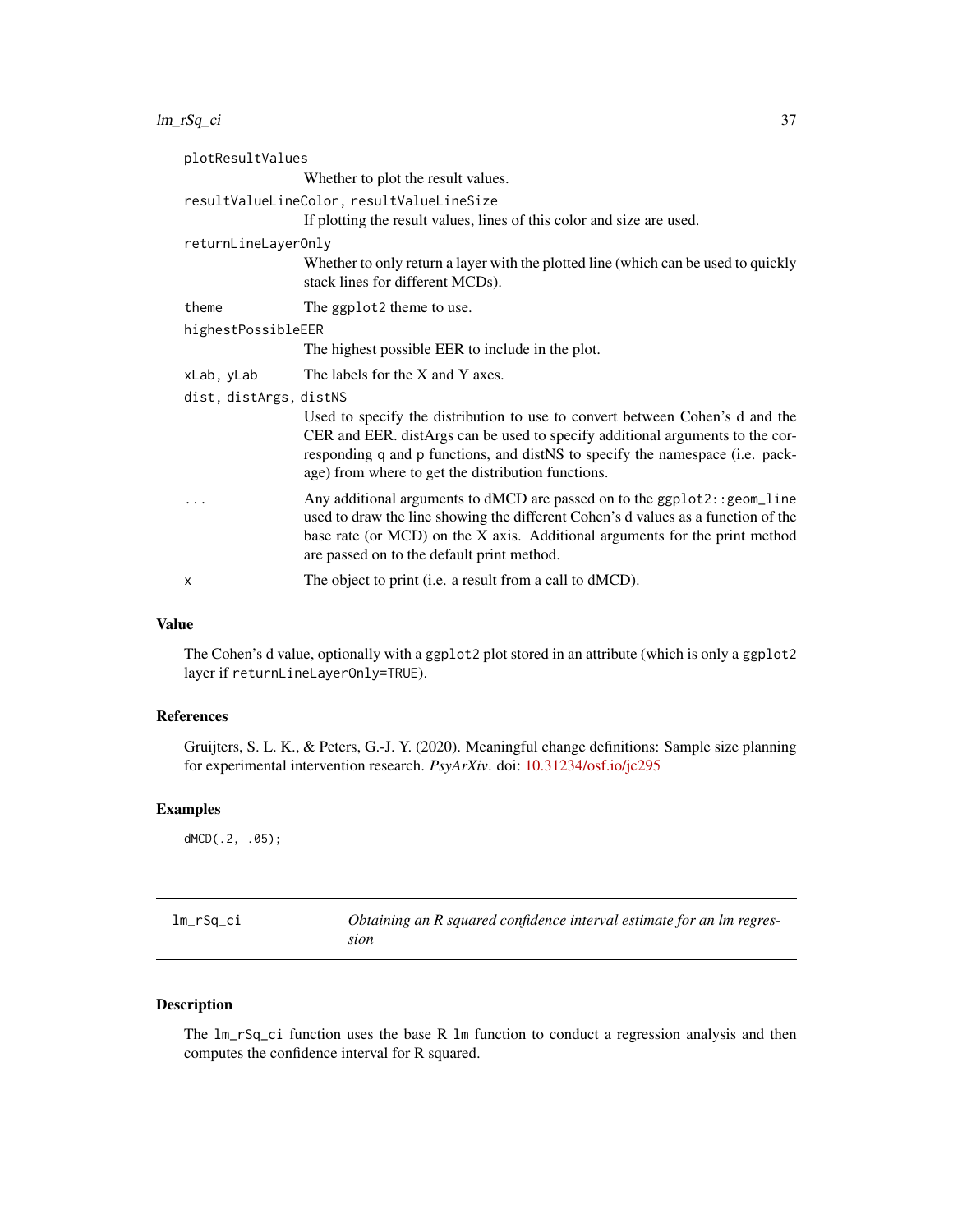# Usage

```
lm_rSq_ci(
  formula,
  data = NULL,
  conf. level = 0.95,
 ci.method = c("widest", "r.con", "olkinfinn"),
  env = parent.frame()
)
```
# Arguments

| formula    | The formula of the regression analysis, of the form $y \sim x1 + x2$ , where y is the<br>dependent variable and $x1$ and $x2$ are the predictors. |
|------------|---------------------------------------------------------------------------------------------------------------------------------------------------|
| data       | If the terms in the formula aren't vectors but variable names, this should be the<br>dataframe where those variables are stored.                  |
| conf.level | The confidence of the confidence interval around the regression coefficients.                                                                     |
| ci.method  | Which method to use for the confidence interval around R squared.                                                                                 |
| env        | The enviroment where to evaluate the formula.                                                                                                     |

# Value

The confidence interval

# Author(s)

Gjalt-Jorn Peters Maintainer: Gjalt-Jorn Peters [gjalt-jorn@a-bc.eu](mailto:gjalt-jorn@a-bc.eu)

#### Examples

### Do a simple regression analysis lm\_rSq\_ci(age ~ circumference, dat=Orange);

<span id="page-37-1"></span>nnc *Numbers Needed for Change*

# <span id="page-37-2"></span>Description

This function computes the Numbers Needed for Change, and shows a visualisation to illustrate them. Numbers Needed for Change is the name for a Numbers Needed to Treat estimate that was computed for a continuous outcome as is common in behavior change research.

<span id="page-37-0"></span>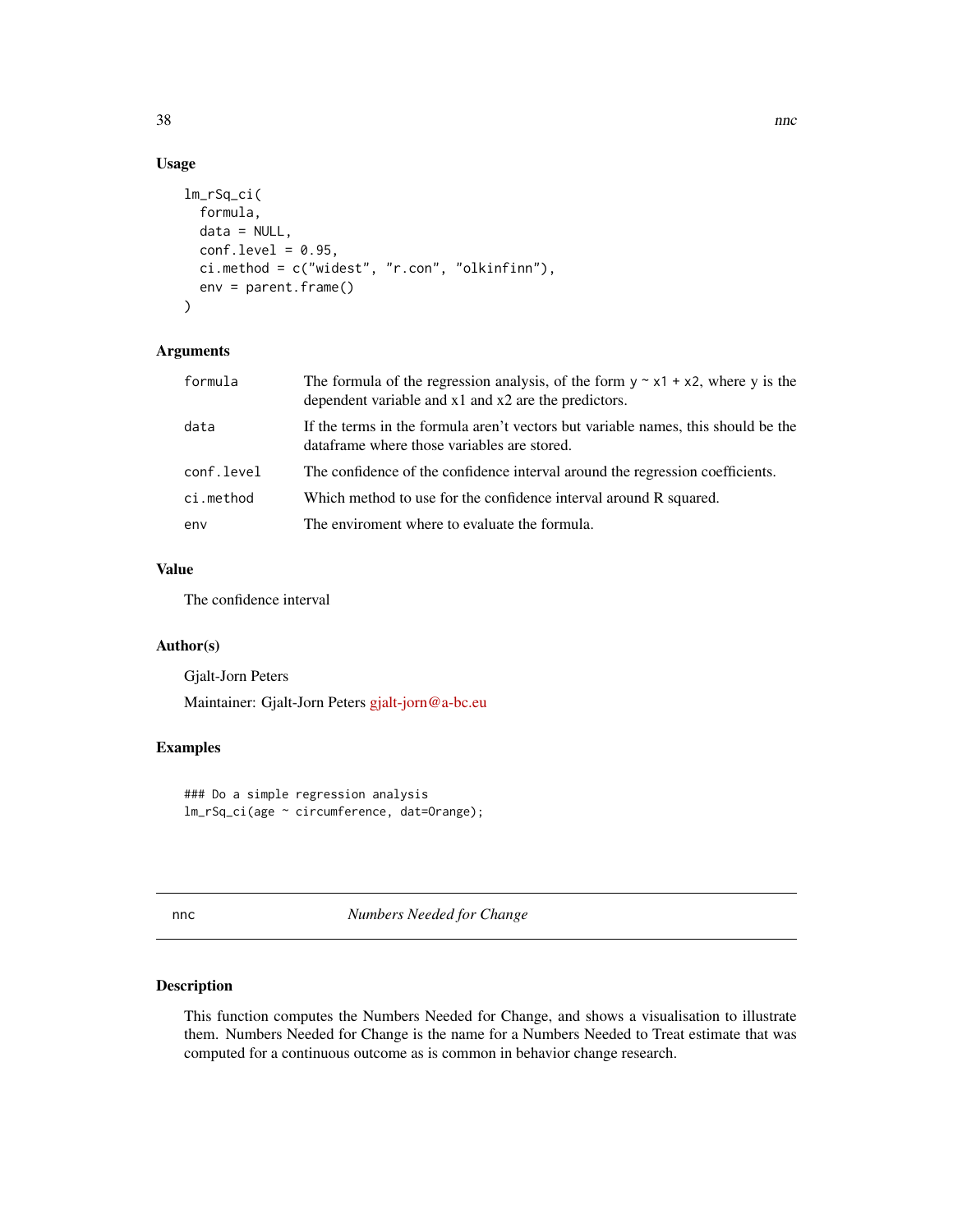$n_{\rm n}$  and  $39$ 

# Usage

```
nnc(
 d = NULL,cer = NULL,
 r = 1,
 n = NULL,threshold = NULL,
 mean = 0,
  sd = 1,
 poweredFor = NULL,
  thresholdSensitivity = NULL,
 eventDesirable = TRUE,
 eventIfHigher = TRUE,
 conf. level = 0.95,dReliability = 1,
 d.ci = NULL,
 cer.ci = NULL,
 r.ci = NULL,d.n = NULL,cer.n = NULL,
  r.n = NULL,plot = TRUE,
 returnPlot = TRUE,
 silent = FALSE
)
```
## S3 method for class 'nnc' print(x, digits =  $2, ...$ )

| d          | The value of Cohen's d.                                                                                                                                                                                                                                    |
|------------|------------------------------------------------------------------------------------------------------------------------------------------------------------------------------------------------------------------------------------------------------------|
| cer        | The Control Event Rate.                                                                                                                                                                                                                                    |
| r          | The correlation between the determinant and behavior (for mediated Numbers<br>Needed for Change).                                                                                                                                                          |
| n          | The sample size.                                                                                                                                                                                                                                           |
| threshold  | If the event rate is not available, a threshold value can be specified instead, which<br>is then used in conjunction with the mean (mean) and standard deviation (sd) and<br>assuming a normal distribution to compute the event rate.                     |
| mean       | The mean value, used to draw the plot, or, if no CER is provided but instead the<br>threshold value, to compute the CER.                                                                                                                                   |
| sd         | The standard deviation, used to draw the plot (and to compute the CER if a<br>threshold value is supplied instead of the CER).                                                                                                                             |
| poweredFor | The Cohen's d value for which the study was powered. This expected Cohen's<br>$d$ value can be used to compute the threshold, which then in turn is used to<br>compute the CER. To use this approach, also specify the mean and the standard<br>deviation. |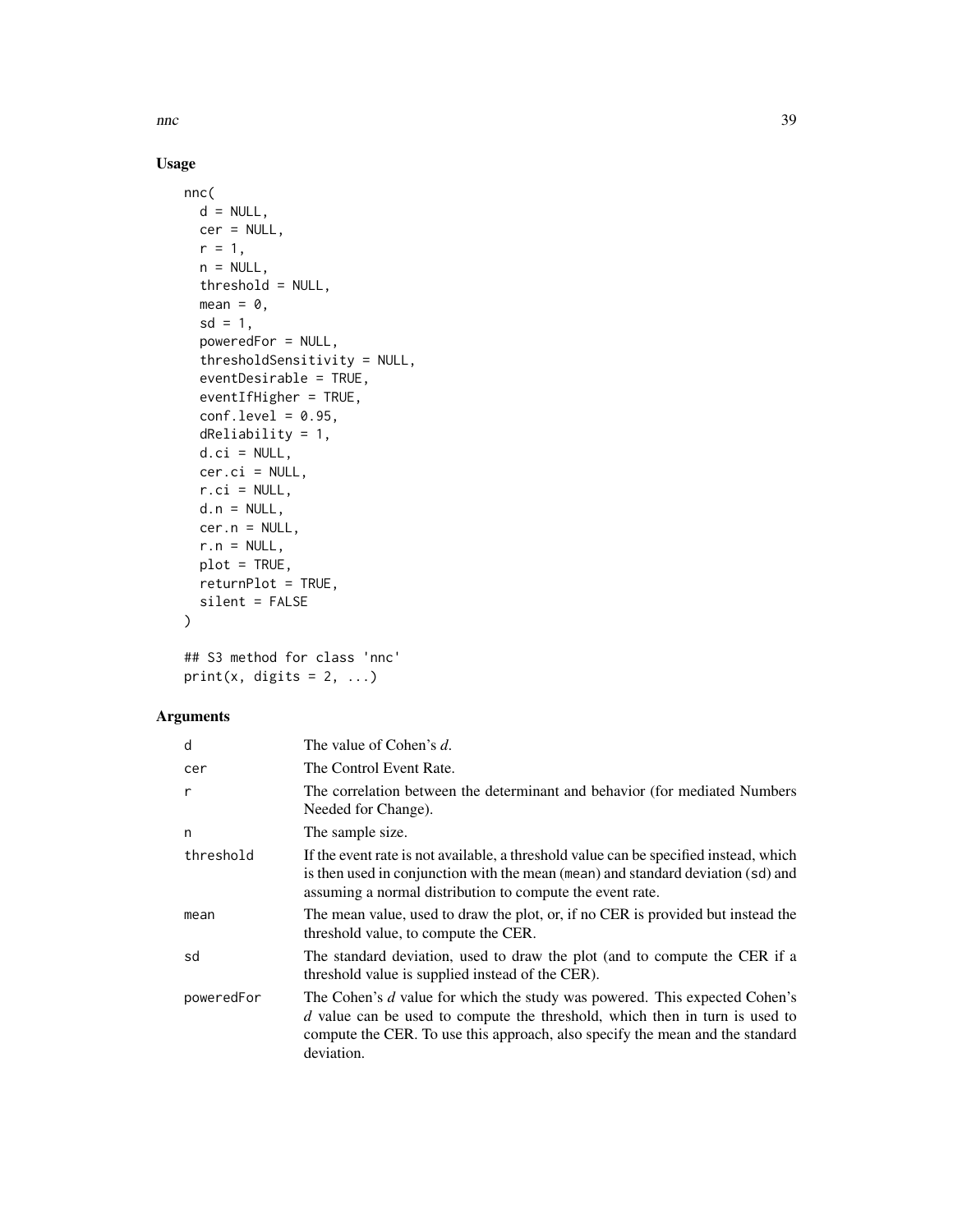<span id="page-39-0"></span>

| thresholdSensitivity |                                                                                                                                                                                                                                                                                                                                                             |
|----------------------|-------------------------------------------------------------------------------------------------------------------------------------------------------------------------------------------------------------------------------------------------------------------------------------------------------------------------------------------------------------|
|                      | This argument can be used to provide a vector of potential threshold values, each<br>of which is used to compute an NNC. This enables easy inspection of whether<br>the value chosen as threshold matters much for the NNC.                                                                                                                                 |
|                      | eventDesirable Whether an event is desirable or undesirable.                                                                                                                                                                                                                                                                                                |
| eventIfHigher        | Whether scores above or below the threshold are considered 'an event'.                                                                                                                                                                                                                                                                                      |
| conf.level           | The confidence level of the confidence interval.                                                                                                                                                                                                                                                                                                            |
| dReliability         | If Cohen's d was not measured with perfect reliability, nnc can disattenuate it<br>to correct for the resulting attenuation using ufs::disattenuate.d() before<br>computating the Experimental Event Rate. Use this argument to specify the<br>reliability of the outcome measure. By default, the setting of 1 means that no<br>disattenuation is applied. |
| d.ci                 | Instead of providing a point estimate for Cohen's d, a confidence interval can be<br>provided.                                                                                                                                                                                                                                                              |
| cer.ci               | Instead of providing a point estimate for the Control Event Rate, a confidence<br>interval can be provided.                                                                                                                                                                                                                                                 |
| r.ci                 | Instead of providing a point estimate for the correlation, a confidence interval<br>can be provided.                                                                                                                                                                                                                                                        |

- d.n In addition to providing a point estimate for Cohen's *d*, a sample size can be provided; if it is, the confidence interval is computed.
- cer.n In addition to providing a point estimate for the Control Event Rate, a sample size can be provided; if it is, the confidence interval is computed.
- r.n In addition to providing a point estimate for the correlation, a sample size can be provided; if it is, the confidence interval is computed.
- plot Whether to generate and show the plot.
- returnPlot Whether to return the plot (as an attribute), or to only display it.
- silent Whether to suppress notifications.
- x The nnc object to print.
- digits The number of digits to round to.
- ... Any additional arguments are passed to the print function.

### Details

Numbers Needed to Treat is a common and very useful effect size measure in use in the medical sciences. It is computed based on the Control Event Rate (CER) and the Experimental Event Rate (EER), and expresses how many people would need to received a treatment to yield a beneficial result for one person. In behavior change research, a similar measure would be useful, but the outcome is normally not dichotomous as is common in the medical literature (i.e. whether a participants survives or is cured), but continuous. Numbers Needed for Change fills this lacuna: it is simply the Numbers Needed to Treat, but converted from a Cohen's d value. nnt is an alias for nnc. For more details, see Gruijters & Peters (2019) for details.

#### Value

The Numbers Needed for Change (NNC), potentially with a plot visualising the NNC in an attribute.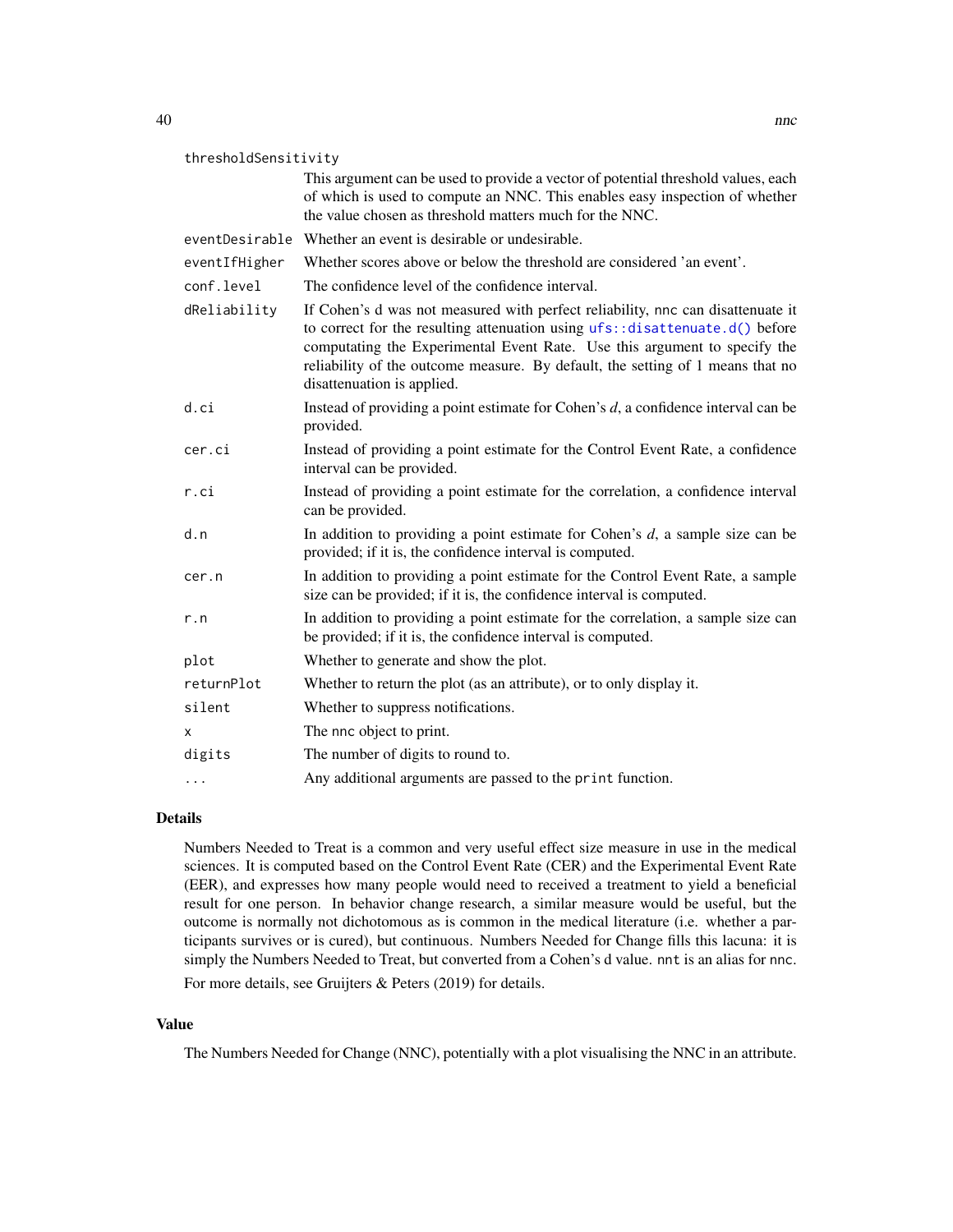<span id="page-40-0"></span>opts and the set of the set of the set of the set of the set of the set of the set of the set of the set of the set of the set of the set of the set of the set of the set of the set of the set of the set of the set of the

#### Author(s)

Gjalt-Jorn Peters & Stefan Gruijters

Maintainer: Gjalt-Jorn Peters [gjalt-jorn@userfriendlyscience.com](mailto:gjalt-jorn@userfriendlyscience.com)

#### References

Gruijters, S. L., & Peters, G. Y. (2019). Gauging the impact of behavior change interventions: A tutorial on the Numbers Needed to Treat. *PsyArXiv.* doi: [10.31234/osf.io/2bau7](https://doi.org/10.31234/osf.io/2bau7)

#### Examples

```
### Simple example
behaviorchange::nnc(d=.4, cer=.3);
```
### Or for a scenario where events are undesirable, and the ### intervention effective (therefore having a negative value for d): behaviorchange::nnc(d=-.4, cer=.3, eventDesirable=FALSE);

opts *Options for the behaviorchange package*

# Description

The behaviorchange::opts object contains three functions to set, get, and reset options used by the escalc package. Use behaviorchange::opts\$set to set options, behaviorchange::opts\$get to get options, or behaviorchange::opts\$reset to reset specific or all options to their default values.

# Usage

opts

# Format

An object of class list of length 4.

#### Details

It is normally not necessary to get or set behaviorchange options.

The following arguments can be passed:

... For behaviorchange::opts\$set, the dots can be used to specify the options to set, in the format option = value, for example, EFFECTSIZE\_POINTESTIMATE\_NAME\_IN\_DF = "\n". For behaviorchange::opts\$reset, a list of options to be reset can be passed.

option For behaviorchange::opts\$set, the name of the option to set.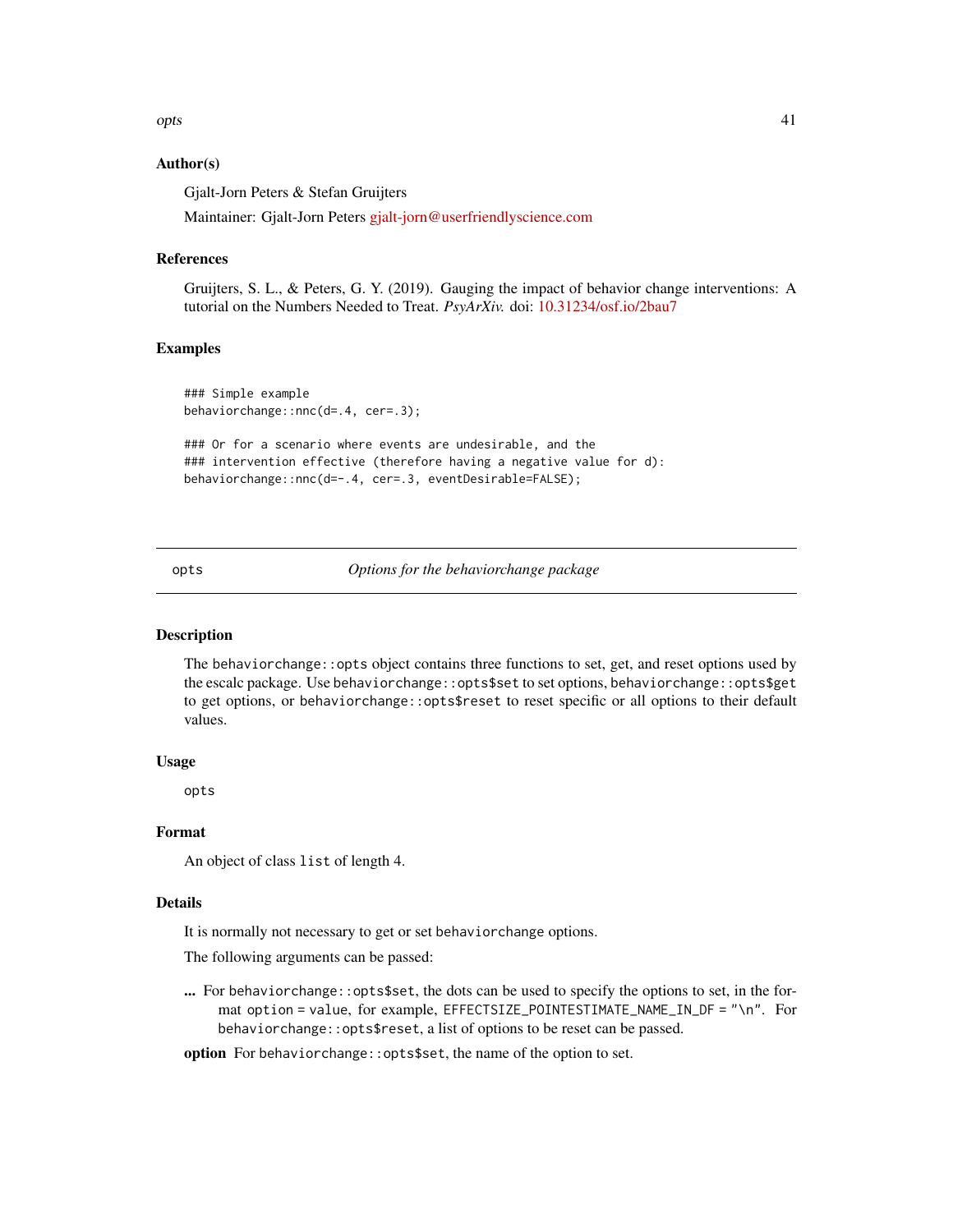<span id="page-41-0"></span>default For behaviorchange:: opts\$get, the default value to return if the option has not been manually specified.

To see the full list of options and their default values, use behaviorchange::opts\$default(). Some examples are:

aabbcc A color theme for [abcd\(\)](#page-2-1).

complecs\_\* The worksheet and columns names for [complecs\(\)](#page-15-1).

silent Whether to be chatty or silent.

#### Examples

```
### Get the default utteranceMarker
behaviorchange::opts$get(complecs_entitySheet);
```
### Set it to a custom version, so that every line starts with a pipe behaviorchange::opts\$set(complecs\_entitySheet = "sheet\_with\_entities");

### Check that it worked behaviorchange::opts\$get(complecs\_entitySheet);

### Reset this option to its default value behaviorchange::opts\$reset(complecs\_entitySheet);

```
### Check that the reset worked, too
behaviorchange::opts$get(complecs_entitySheet);
```
partypanelData *Subsets of Party Panel datasets*

### Description

These are subsets of Party Panel datasets. Party Panel is an annual semi-panel determinant study among Dutch nightlife patrons, where every year, the determinants of another nightlife-related risk behavior are mapped.

#### Usage

data(BBC\_pp15.1) data(BBC\_pp16.1) data(BBC\_pp17.1) data(BBC\_pp18.1)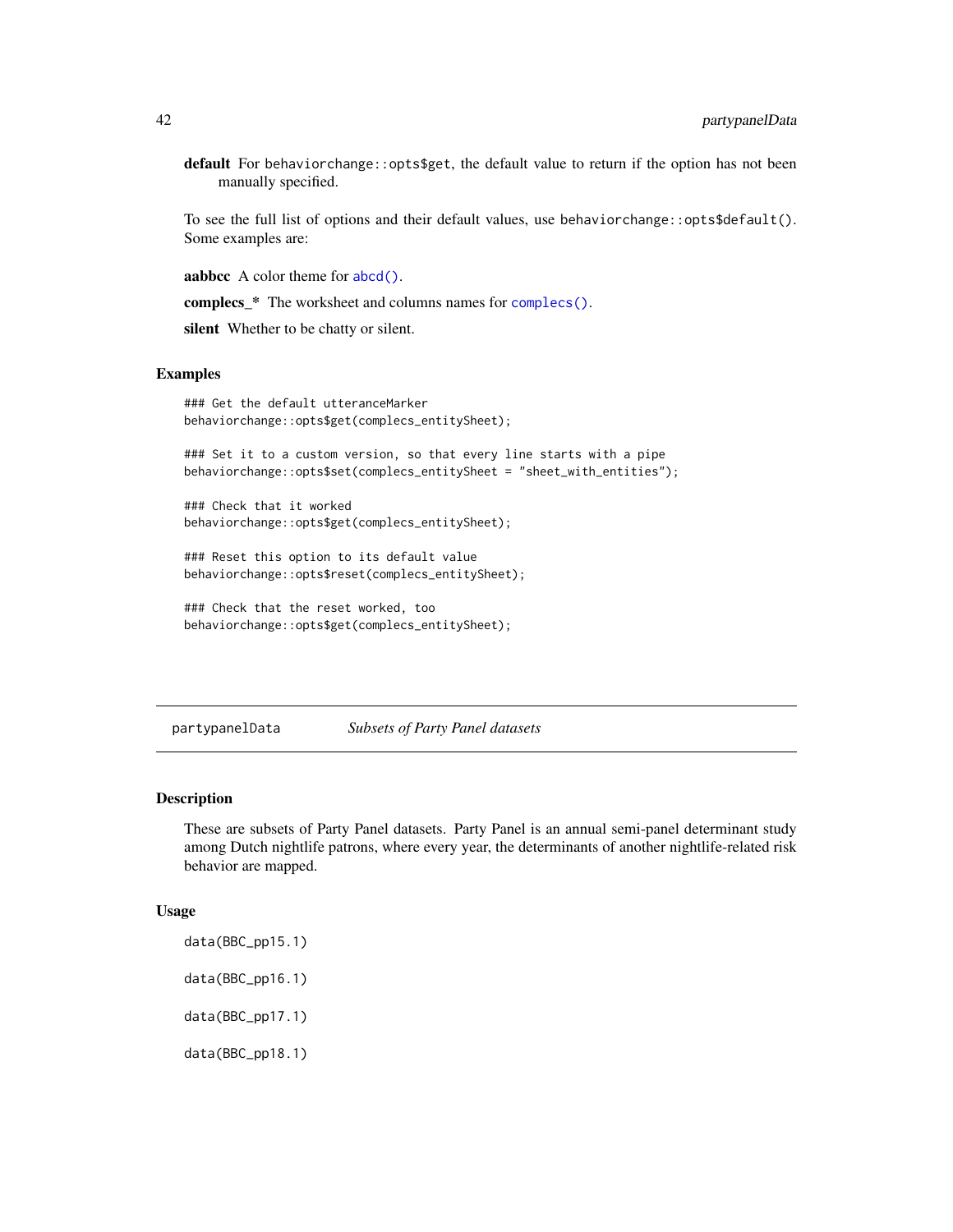#### <span id="page-42-0"></span>pies the contract of the contract of the contract of the contract of the contract of the contract of the contract of the contract of the contract of the contract of the contract of the contract of the contract of the contr

### Format

For BBC pp15.1, a data. frame with 123 columns and 829 rows. For BBC\_pp16.1, a data. frame with 63 columns and 1077 rows. For BBC\_pp17.1, a data.frame with 94 columns and 943 rows. For BBC\_pp18.1, a data.frame with 84 columns and 880 rows. Note that many rows contain missing values; the columns and rows were taken directly from the original Party Panel datasets, and represent all participants that made it past a given behavior.

# Details

The behaviors of the Party Panel waves were:

- 2015: Behaviors related to using highly dosed ecstasy pills
- 2016: Behaviors related to visiting nightlife first-aid facilities
- 2017: Behaviors related to hearing protection
- 2018: Behaviors related to flirting and boundary crossing
- 2019: Behaviors related to sleeping hygiene surrounding nightlife participation

The full datasets are publicly available through the Open Science Framework (https://osf.io/s4fmu/). Also see the GitLab repositories (https://gitlab.com/partypanel) and the website at https://partypanel.eu.

#### Examples

```
data('BBC_pp17.1', package='behaviorchange');
behaviorchange::CIBERlite(data=BBC_pp17.1,
                          determinants=c("epw_attitude",
                                          "epw_perceivedNorm",
                                          "epw_pbc",
                                          "epw_habit"),
                          targets=c("epw_intention"));
```
pies *Practically Important Effect Sizes*

#### Description

Practically Important Effect Sizes

#### Usage

```
pies(
  data = NULL,
  controlCol = NULL,
  expCol = NULL,d = NULL,
  cer = NULL,
  r = 1,
  n = NULL,
```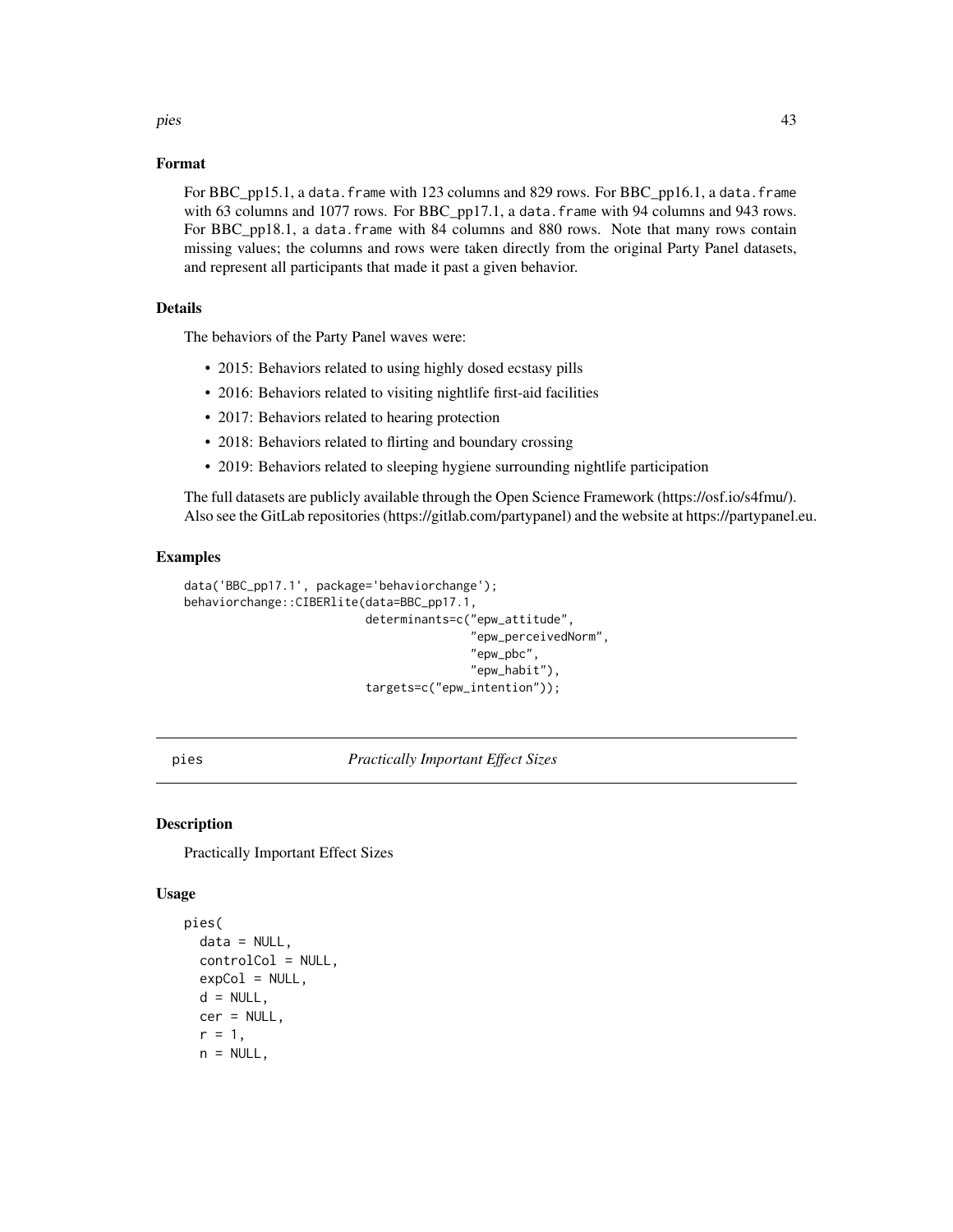```
threshold = NULL,
 mean = 0,
 sd = 1,
 bootstrapA = FALSE,
 conf. level = 0.95)
```
# Arguments

| data                   | Optionally, if you want to get A, a data frame.                                                   |  |
|------------------------|---------------------------------------------------------------------------------------------------|--|
| controlCol, expCol     |                                                                                                   |  |
|                        | Optionally, if you want to get A, the names of the columns with control and<br>experimental data. |  |
| d                      | Cohen's d.                                                                                        |  |
| cer                    | The control even rate (see $nnt()$ ).                                                             |  |
| r, threshold, mean, sd |                                                                                                   |  |
|                        | Arguments for the $nnt()$ function.                                                               |  |
| n                      | The sample size.                                                                                  |  |
| bootstrapA             | Whether to use bootstrapping to compute A.                                                        |  |
| conf.level             | The confidence level of confidence intervals.                                                     |  |
|                        |                                                                                                   |  |

#### Value

A dataframe with all values.

#### Examples

 $pies(d = .5, n = 100, cer = .2, threshold = 2);$ 

repeatStr *Repeat a string a number of times*

# Description

Repeat a string a number of times

# Usage

repeatStr( $n = 1$ , str = "")

#### Arguments

n, str Normally, respectively the frequency with which to repeat the string and the string to repeat; but the order of the inputs can be switched as well.

<span id="page-43-0"></span>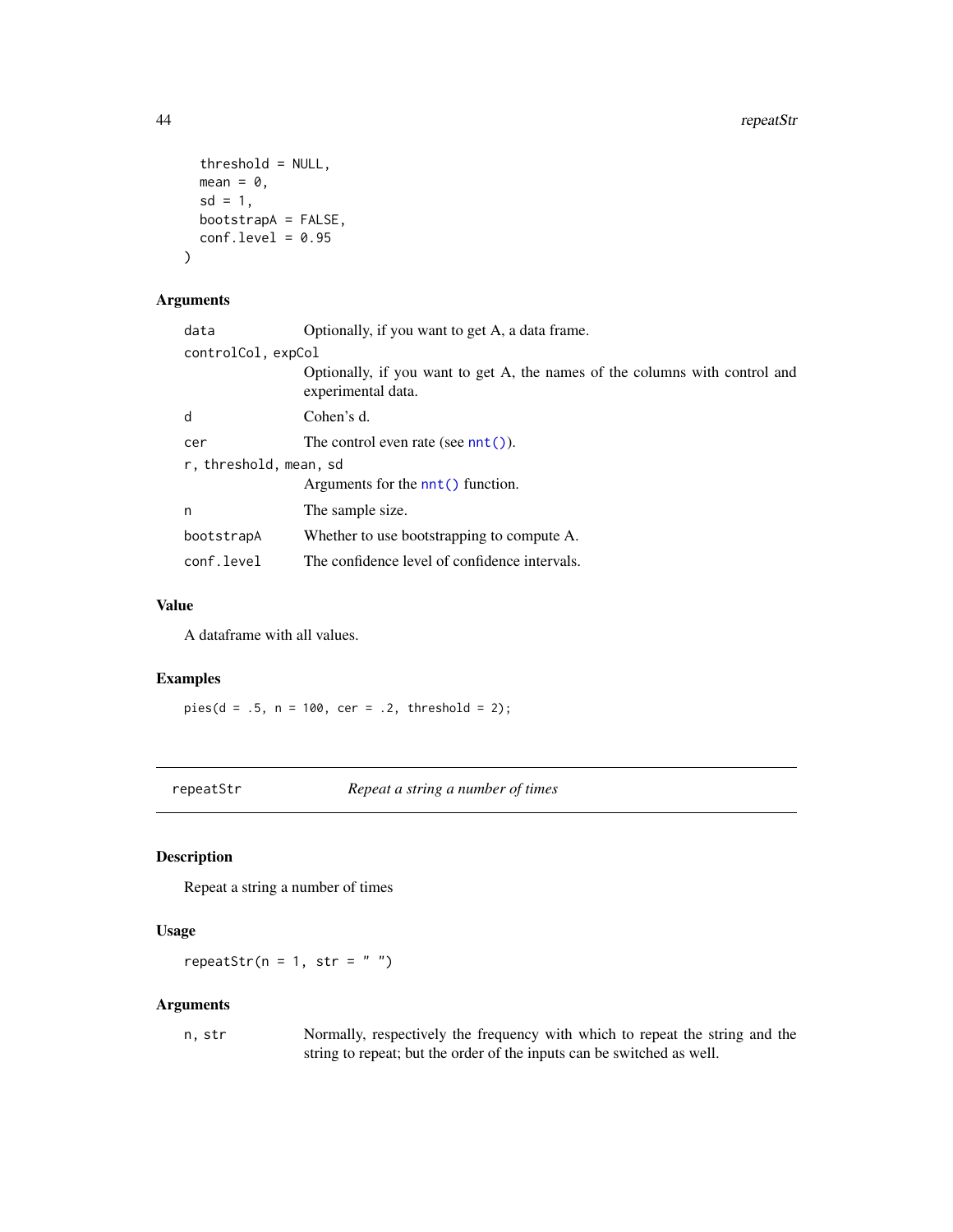#### <span id="page-44-0"></span>vecTxt 45

# Value

A character vector of length 1.

#### Examples

```
### 10 spaces:
repStr(10);
```
### Three euro symbols: repStr("\u20ac", 3);

#### vecTxt *Easily parse a vector into a character value*

# Description

Easily parse a vector into a character value

# Usage

```
vecTxt(
 vector,
 delimiter = ", ",
 useQuote = ",
  firstDelimiter = NULL,
 lastDelimiter = " & ",
 firstElements = 0,
 lastElements = 1,
 lastHasPrecedence = TRUE
)
vecTxtQ(vector, useQuote = "'", ...)
```

| vector                                   | The vector to process.                                                                                                                                                                                                                                                                                        |  |
|------------------------------------------|---------------------------------------------------------------------------------------------------------------------------------------------------------------------------------------------------------------------------------------------------------------------------------------------------------------|--|
| delimiter, firstDelimiter, lastDelimiter |                                                                                                                                                                                                                                                                                                               |  |
|                                          | The delimiters to use for respectively the middle, first first Elements, and last<br>lastElements elements.                                                                                                                                                                                                   |  |
| use0uote                                 | This character string is pre- and appended to all elements; so use this to quote<br>all elements (useQuote="'"), doublequote all elements (useQuote='"'), or<br>anything else (e.g. useQuote=' '). The only difference between $\vee$ ecTxt and<br>vecTxtQ is that the latter by default quotes the elements. |  |
| firstElements, lastElements              |                                                                                                                                                                                                                                                                                                               |  |
|                                          | The number of elements for which to use the first respective last delimiters                                                                                                                                                                                                                                  |  |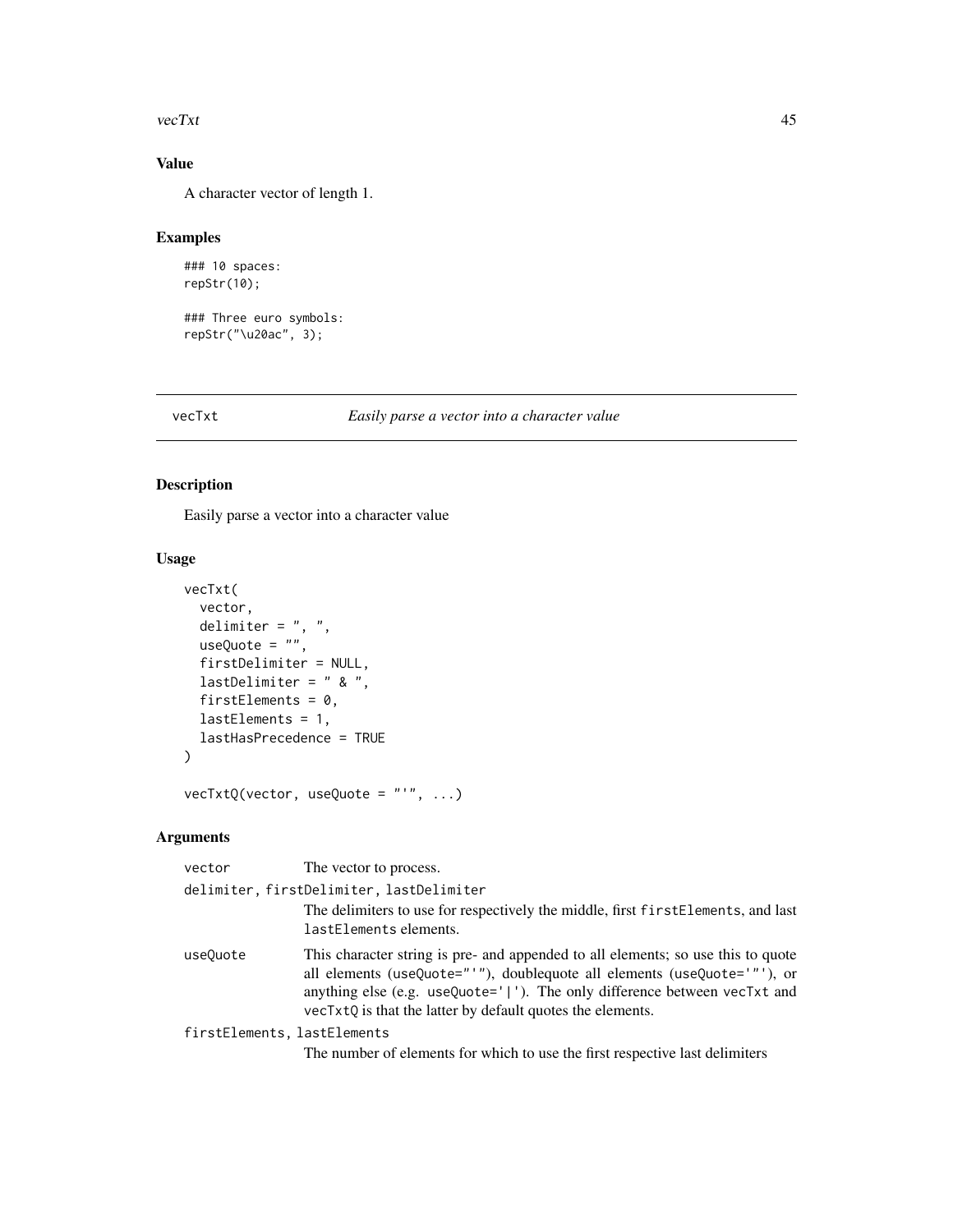#### <span id="page-45-0"></span>lastHasPrecedence

If the vector is very short, it's possible that the sum of firstElements and lastElements is larger than the vector length. In that case, downwardly adjust the number of elements to separate with the first delimiter (TRUE) or the number of elements to separate with the last delimiter (FALSE)?

... Any addition arguments to vecTxtQ are passed on to vecTxt.

# Value

A character vector of length 1.

# Examples

vecTxtQ(names(mtcars));

wrapVector *Wrap all elements in a vector*

# Description

Wrap all elements in a vector

#### Usage

```
wrapVector(x, width = 0.9 * getOption("width"), sep = " \n\n  ", ...)
```
# Arguments

| X     | The character vector                         |
|-------|----------------------------------------------|
| width | The number of                                |
| sep   | The glue with which to combine the new lines |
| .     | Other arguments are passed to strwrap().     |

#### Value

A character vector

```
res <- wrapVector(
 c(
    "This is a sentence ready for wrapping",
    "So is this one, although it's a bit longer"
 ),
 width = 10);
print(res);
cat(res, sep="\n");
```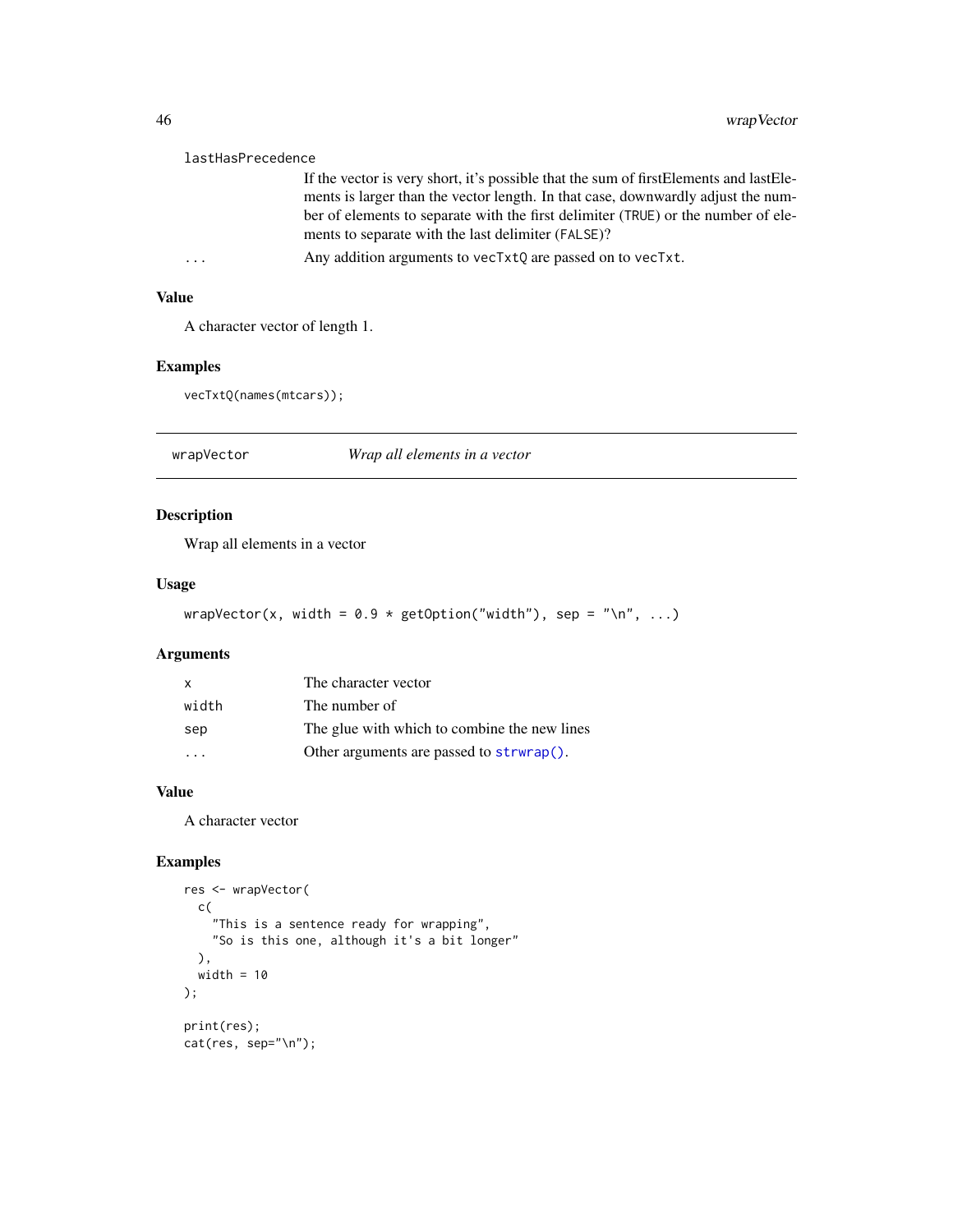# <span id="page-46-0"></span>**Index**

∗ datasets opts, [41](#page-40-0) ∗ data abcd\_specs\_examples, [7](#page-6-0) partypanelData, [42](#page-41-0) ∗ hplot CIBER, [9](#page-8-0) ∗ utilities convert.threshold.to.er, [21](#page-20-0) detStructAddVarLabels, [33](#page-32-0) lm\_rSq\_ci, [37](#page-36-0) nnc, [38](#page-37-0) abcd, [3,](#page-2-0) *[7](#page-6-0)* abcd(), *[42](#page-41-0)* abcd\_specification\_empty *(*abcd\_specs\_examples*)*, [7](#page-6-0) abcd\_specification\_example\_xtc *(*abcd\_specs\_examples*)*, [7](#page-6-0) abcd\_specs\_complete *(*abcd\_specs\_examples*)*, [7](#page-6-0) abcd\_specs\_dutch\_xtc *(*abcd\_specs\_examples*)*, [7](#page-6-0) abcd\_specs\_examples, [7](#page-6-0) abcd\_specs\_single\_po\_without\_conditions *(*abcd\_specs\_examples*)*, [7](#page-6-0) abcd\_specs\_without\_conditions *(*abcd\_specs\_examples*)*, [7](#page-6-0) apply\_graph\_theme, [8](#page-7-0) apply\_graph\_theme(), *[4](#page-3-0)* BBC\_data *(*partypanelData*)*, [42](#page-41-0) BBC\_pp15.1 *(*partypanelData*)*, [42](#page-41-0) BBC\_pp16.1 *(*partypanelData*)*, [42](#page-41-0) BBC\_pp17.1 *(*partypanelData*)*, [42](#page-41-0) BBC\_pp18.1 *(*partypanelData*)*, [42](#page-41-0) biAxisDiamondPlot, *[13](#page-12-0)*

cat0, [9](#page-8-0) CIBER, *[5](#page-4-0)*, [9](#page-8-0) CIBER(), *[27](#page-26-0)*, *[30](#page-29-0)* CIBERlite, [15](#page-14-0) complecs, [16](#page-15-0) complecs(), *[42](#page-41-0)* complecs\_to\_precede, [19](#page-18-0) convert.er.to.threshold *(*convert.threshold.to.er*)*, [21](#page-20-0) convert.threshold.to.er, [21](#page-20-0) data.tree, *[26](#page-25-0)* data.tree::ToDiagrammeRGraph, *[25](#page-24-0)* determinant\_selection\_table, [26](#page-25-0) determinantSelectionTable\_partial *(*determinant\_selection\_table*)*, [26](#page-25-0) determinantStructure, *[13,](#page-12-0) [14](#page-13-0)*, [25,](#page-24-0) *[33](#page-32-0)[–35](#page-34-0)* determinantVar, *[35](#page-34-0)* determinantVar *(*determinantStructure*)*, [25](#page-24-0) detStructAddVarLabels, *[26](#page-25-0)*, [33](#page-32-0) detStructAddVarNames, *[26](#page-25-0)* detStructAddVarNames *(*detStructAddVarLabels*)*, [33](#page-32-0) detStructCIBER, *[25,](#page-24-0) [26](#page-25-0)*, *[35](#page-34-0)* detStructCIBER *(*CIBER*)*, [9](#page-8-0) detStructComputeProducts, *[26](#page-25-0)* detStructComputeProducts *(*detStructAddVarLabels*)*, [33](#page-32-0) detStructComputeScales, *[26](#page-25-0)* detStructComputeScales *(*detStructAddVarLabels*)*, [33](#page-32-0) detStructPreprocessing *(*detStructAddVarLabels*)*, [33](#page-32-0) DiagrammeR::add\_global\_graph\_attrs(), *[17](#page-16-0)*, *[19](#page-18-0)* DiagrammeR::DiagrammeR, *[4](#page-3-0)*, *[6](#page-5-0)*, *[8](#page-7-0)* DiagrammeR::export\_graph, *[4](#page-3-0)*

DiagrammeR::render\_graph, *[25](#page-24-0)*

cat, *[9](#page-8-0)*

binaryCIBER *(*CIBER*)*, [9](#page-8-0)